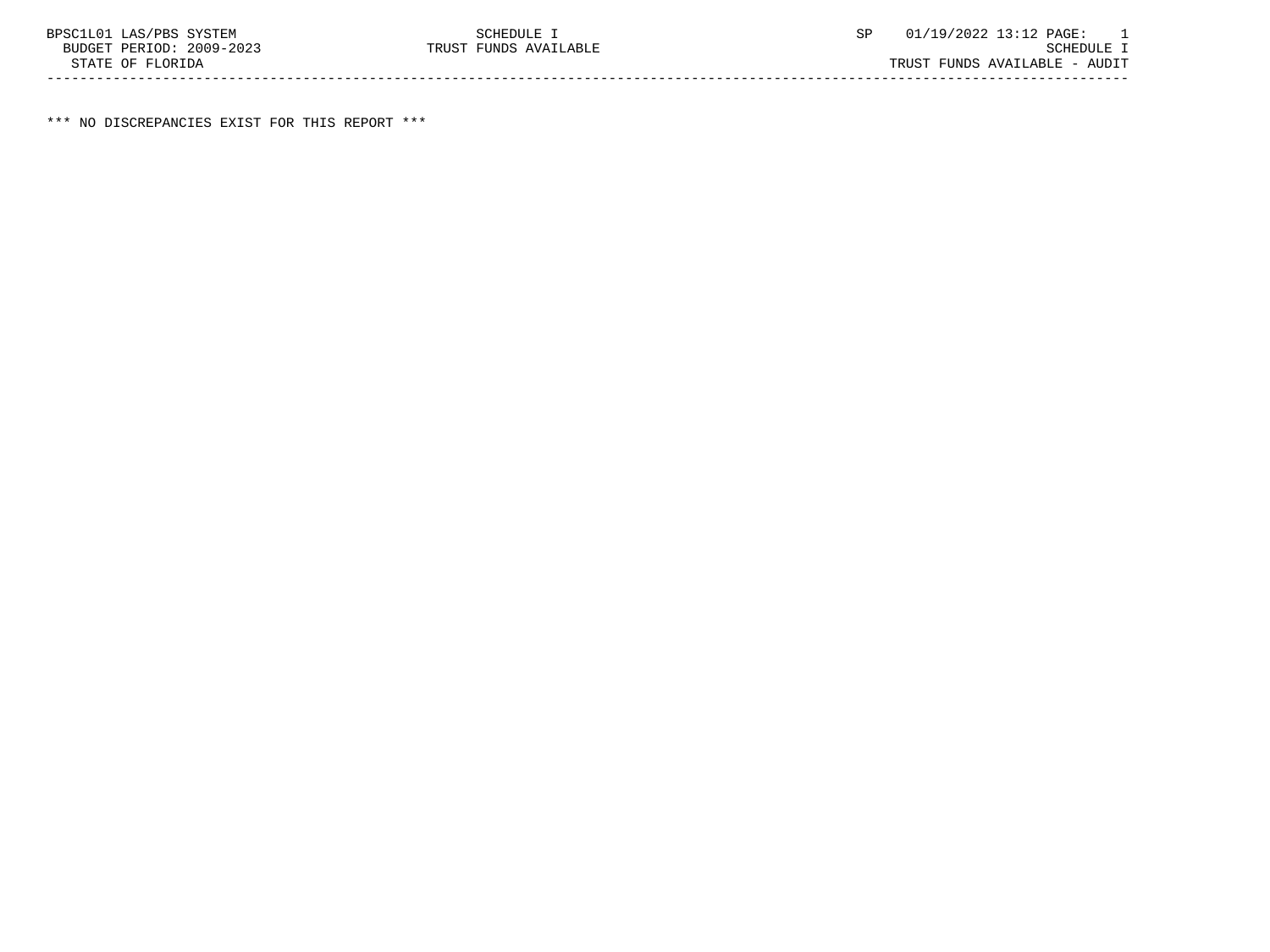| BPSC1L01 LAS/PBS SYSTEM<br>BUDGET PERIOD: 2009-2023<br>STATE OF FLORIDA                                                                       |                                   | SCHEDULE I<br>TRUST FUNDS AVAILABLE           |                                                            | SP                                                                               | 01/19/2022 13:12 PAGE: 1<br>SCHEDULE I<br>TRUST FUNDS AVAILABLE<br>------------------ |
|-----------------------------------------------------------------------------------------------------------------------------------------------|-----------------------------------|-----------------------------------------------|------------------------------------------------------------|----------------------------------------------------------------------------------|---------------------------------------------------------------------------------------|
|                                                                                                                                               |                                   |                                               | COL A12<br>FY 2022-23                                      | COL A14<br>AGY FIN REQ AGY AMD REQ<br>FY 2022-23<br>-------------- ------------- |                                                                                       |
| EDUCATION, DEPT OF 48000000                                                                                                                   |                                   |                                               |                                                            |                                                                                  |                                                                                       |
| FUND: LOTT CAP OUT/DEBT SVCS TF                                                                                                               | 2004                              |                                               |                                                            |                                                                                  |                                                                                       |
| SECTION I: DETAIL OF REVENUES                                                                                                                 | REVENUE CAP SVC<br>CODE<br>$CHG\$ | AUTH MATCHING %<br>CFDA<br>ST I/C LOC I/C NO. |                                                            |                                                                                  |                                                                                       |
| 01 TR FR 48250400/2178                                                                                                                        | 001500 NO 0.0 1013.71             | 0.00<br>0.00                                  | 134,562,485 134,562,485                                    |                                                                                  |                                                                                       |
| 02 INTEREST                                                                                                                                   | 000502 NO 0.0 1013.71 0.00        | 0.00                                          |                                                            | 31,257 31,257<br>-------------- --------------                                   |                                                                                       |
| TOTAL TO LINE B IN SECTION IV                                                                                                                 |                                   |                                               | 134, 593, 742 134, 593, 742<br>=========================== |                                                                                  |                                                                                       |
| SECTION II: DETAIL OF NONOPERATING EXPENDITURES                                                                                               |                                   | OBJECT TRANSFER CFDA<br>CODE<br>TO BE<br>NO.  |                                                            |                                                                                  |                                                                                       |
| 01 ASSESSMENT ON INVESTMENTS<br>02 FCO-DEBT SERV PMT TO SBA (8000)                                                                            |                                   | 840000<br>899000                              | 134,562,485 134,562,485                                    | 2,170 2,170<br>-------------- --------------                                     |                                                                                       |
| TOTAL TO LINE E IN SECTION IV                                                                                                                 |                                   |                                               | 134,564,655 134,564,655<br>===========================     |                                                                                  |                                                                                       |
| SECTION III: ADJUSTMENTS                                                                                                                      |                                   | OBJECT<br>CODE                                |                                                            |                                                                                  |                                                                                       |
| TOTAL TO LINE H IN SECTION IV                                                                                                                 |                                   |                                               | ============================                               |                                                                                  |                                                                                       |
| SECTION IV: SUMMARY                                                                                                                           |                                   |                                               |                                                            |                                                                                  |                                                                                       |
| UNRESERVED FUND BALANCE - JULY 1<br>ADD: REVENUES (FROM SECTION I)<br>TOTAL FUNDS AVAILABLE (LINE A + LINE B)<br>LESS: OPERATING EXPENDITURES |                                   | (A)<br>(B)<br>(C)<br>(D)                      | 2,326,059<br>134,593,742<br>136,919,801                    | 2,326,059<br>134,593,742<br>136,919,801                                          |                                                                                       |
| LESS: NONOPERATING EXPENDITURES (SECTION II)<br>LESS: FIXED CAPITAL OUTLAY (TOTAL ONLY)<br>UNRESERVED FUND BALANCE - JUNE 30 - BEFORE ADJ     |                                   | (E)<br>(F)<br>(G)                             | 134,564,655<br>2,355,146                                   | 134,564,655<br>2,355,146                                                         |                                                                                       |
| NET ADJUSTMENTS (FROM SECTION III)<br>ADJUSTED UNRESERVED FUND BALANCE - JUNE 30                                                              |                                   | (H)<br>$(\bot)$                               | 2,355,146                                                  | 2,355,146                                                                        |                                                                                       |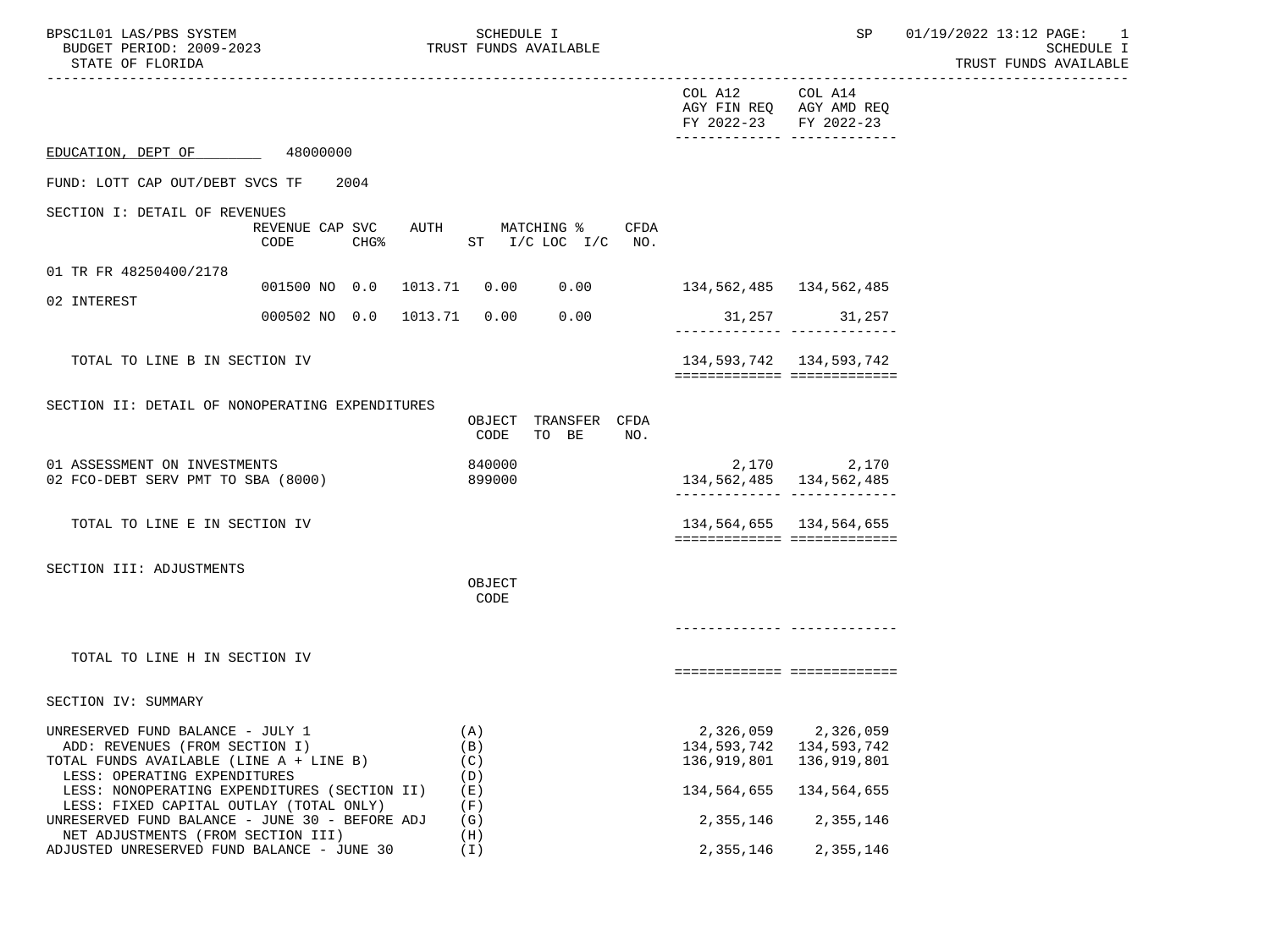| BPSC1L01 LAS/PBS SYSTEM<br>BUDGET PERIOD: 2009-2023 TRUST FUNDS AVAILABLE<br>STATE OF FLORIDA | SCHEDULE I     |                                                            |                                      | SP                                   | $01/19/2022$ 13:12 PAGE: 2 | SCHEDULE I<br>TRUST FUNDS AVAILABLE |  |
|-----------------------------------------------------------------------------------------------|----------------|------------------------------------------------------------|--------------------------------------|--------------------------------------|----------------------------|-------------------------------------|--|
|                                                                                               |                |                                                            | COL A12<br>AGY FIN REQ<br>FY 2022-23 | COL A14<br>AGY AMD REQ<br>FY 2022-23 |                            |                                     |  |
| 48000000<br>EDUCATION, DEPT OF                                                                |                |                                                            |                                      |                                      |                            |                                     |  |
| FUND: LOTT CAP OUT/DEBT SVCS TF<br>2004                                                       |                |                                                            |                                      |                                      |                            |                                     |  |
| SCHEDULE IB: DETAIL OF UNRESERVED FUND BALANCE                                                | FUNDING SOURCE | $STATE(S)$ RESTRICTED $(R)$<br>NONSTATE(N) UNRESTRICTED(U) |                                      |                                      |                            |                                     |  |
| 01 INVESTMENT OF INTEREST EARNINGS                                                            | -S             | R                                                          |                                      | 2, 355, 146 2, 355, 146              |                            |                                     |  |
| ADJUSTED UNRESERVED FUND BALANCE - JUNE 30                                                    |                |                                                            | ============================         | 2, 355, 146 2, 355, 146              |                            |                                     |  |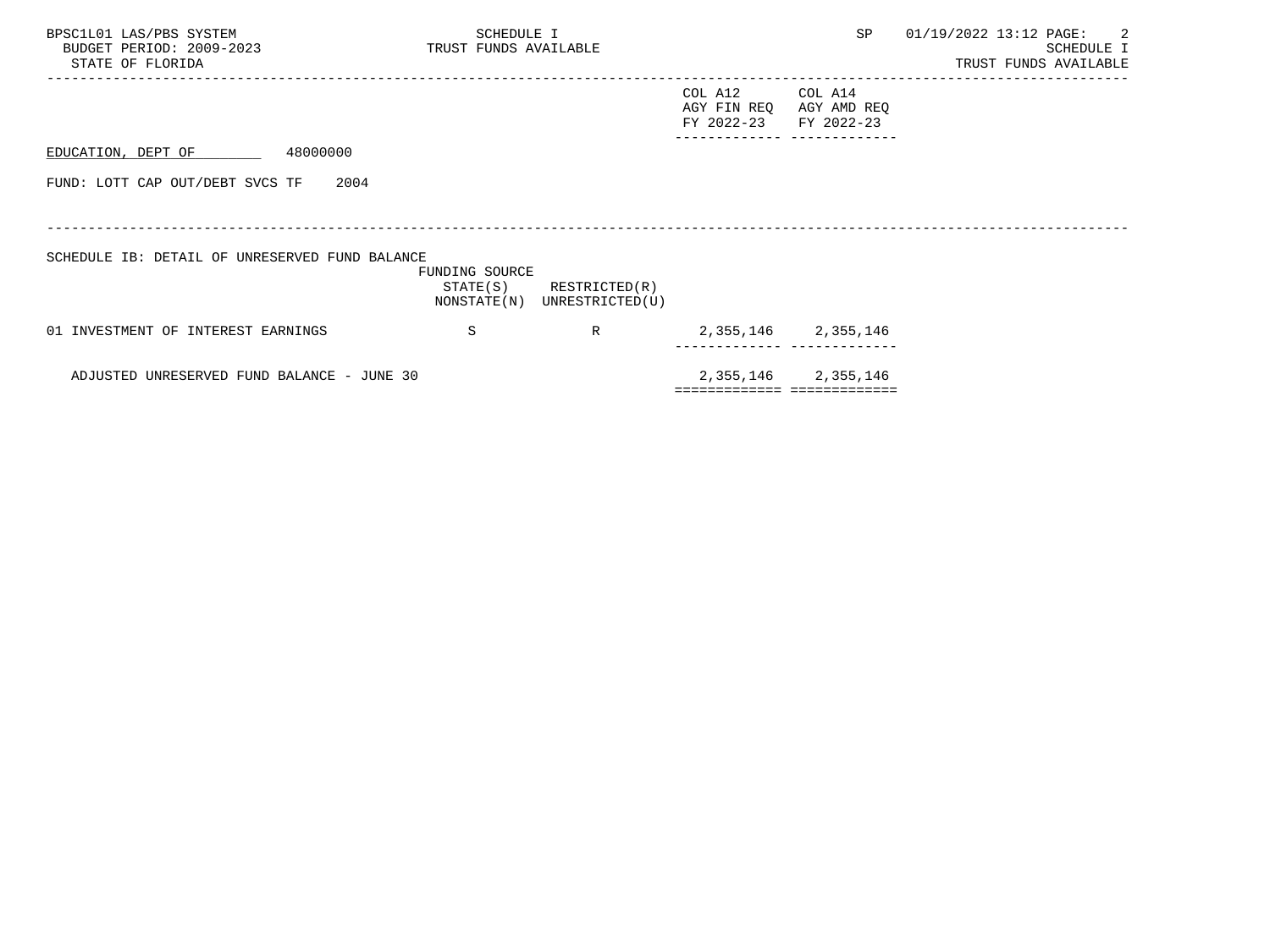BPSC1L01 LAS/PBS SYSTEM SCHEDULE I SCHEDULE I SP 01/19/2022 13:12 PAGE: 3<br>BUDGET PERIOD: 2009–2023 TRUST FUNDS AVAILABLE

TRUST FUNDS AVAILABLE

|                                                                                                                                |                  |                               |      | COL A12<br>AGY FIN REQ AGY AMD REQ<br>FY 2022-23 FY 2022-23<br>------------- ------------- | COL A14               |
|--------------------------------------------------------------------------------------------------------------------------------|------------------|-------------------------------|------|--------------------------------------------------------------------------------------------|-----------------------|
| EDUCATION, DEPT OF 48000000                                                                                                    |                  |                               |      |                                                                                            |                       |
| FUND: ADMINISTRATIVE TRUST FUND<br>2021                                                                                        |                  |                               |      |                                                                                            |                       |
| SECTION I: DETAIL OF REVENUES<br>REVENUE CAP SVC AUTH MATCHING %<br>CODE<br>CHG%                                               |                  | ST I/C LOC I/C NO.            | CFDA |                                                                                            |                       |
| 01 FSDB-TR FROM 48250400/2261 INDIRECT COST FED<br>001599 NO 0.0 1001.282                                                      |                  | 0.00 0.00                     |      | 84.027 142,778 142,778                                                                     |                       |
| 01 TR FR 48160000/2270 FEDERAL REHABILITATION<br>001599 NO 0.0 1001.282                                                        | 0.00             | 0.00                          |      | 84.126 241,678 241,678                                                                     |                       |
| 02 TR FR 48160000/2270 FEDERAL REHABILITATIVE TF                                                                               |                  |                               |      |                                                                                            |                       |
| 001599 NO 0.0 1001.282<br>02 TR FR 48800000/2261 FEDERAL GRANTS TRUST FUND                                                     | 0.00             | 0.00                          |      | 84.126 6,040,553 6,040,553                                                                 |                       |
| 001599 NO 0.0 1001.282                                                                                                         | 0.00             | 0.00                          |      | 84.010 353,962 353,962                                                                     |                       |
| 02 TRANSFER FROM 48180000/2270 FEDERAL REHABILIT<br>001599 NO 0.0 1001.282<br>03 TR FR 48180000/2270 FEDERAL REHABILITATIVE TF | 0.00             | 0.00                          |      | 84.126  437,501  437,501                                                                   |                       |
| 001599 NO 0.0 1001.282                                                                                                         | 0.00             | 0.00                          |      | 84.126 1,126,328 1,126,328                                                                 |                       |
| 03 FSDB-TR FROM 48250400/2339 ADMIN COST GRANTS<br>001520 NO 0.0 1001.282                                                      | 0.00             | 0.00                          |      | 19,860                                                                                     | 19,860                |
| 04 TR FR 48800000/2261 FEDERAL GRANTS TRUST FUND                                                                               |                  |                               |      | 84.010 2,062,619 2,062,619                                                                 |                       |
| 001599 NO 0.0 1001.282<br>06 TR FR 48800000/2397 STUDENT LOAN OPERATING TF                                                     | 0.00             | 0.00                          |      |                                                                                            |                       |
| 001599 NO 0.0 1001.282<br>07 INTEREST                                                                                          | 0.00             | 0.00                          |      | 84.032 579,709 579,709                                                                     |                       |
| 000504 NO 0.0<br>17.61                                                                                                         | 0.00             | 0.00                          |      | 203,615 203,615                                                                            |                       |
| 09 TR FR 48250400/2261 FEDERAL GRANTS TRUST FUND                                                                               |                  |                               |      |                                                                                            |                       |
| 001599 NO 0.0 1001.282<br>18 TR FR 48220400/2098 CHILD CARE DEVELOPMENT TF                                                     | 0.00             | 0.00                          |      | 84.027 75,500                                                                              | 75,500                |
| 001599 NO 0.0 1001.282                                                                                                         | 0.00             | 0.00                          |      | 84.032 584,727 584,727<br>________________________________                                 |                       |
| TOTAL TO LINE B IN SECTION IV                                                                                                  |                  |                               |      | ===========================                                                                | 11,868,830 11,868,830 |
|                                                                                                                                |                  |                               |      |                                                                                            |                       |
| SECTION II: DETAIL OF NONOPERATING EXPENDITURES                                                                                | CODE             | OBJECT TRANSFER CFDA<br>TO BE | NO.  |                                                                                            |                       |
| AA MINIMUM WAGE INCREASE 2021-22                                                                                               | 899000           |                               |      |                                                                                            | 217,518               |
| AA MINIMUM WAGE INCREASE 2021-22                                                                                               | 899000           |                               |      |                                                                                            | 6,829                 |
| AA MINIMUM WAGE INCREASE 2021-22<br>04 ASSESSMENT ON INVESTMENTS                                                               | 899000<br>840000 |                               |      | 14,338                                                                                     | 8,987<br>14,338       |
| TOTAL TO LINE E IN SECTION IV                                                                                                  |                  |                               |      | 14,338                                                                                     | 247,672               |
|                                                                                                                                |                  |                               |      | ===========================                                                                |                       |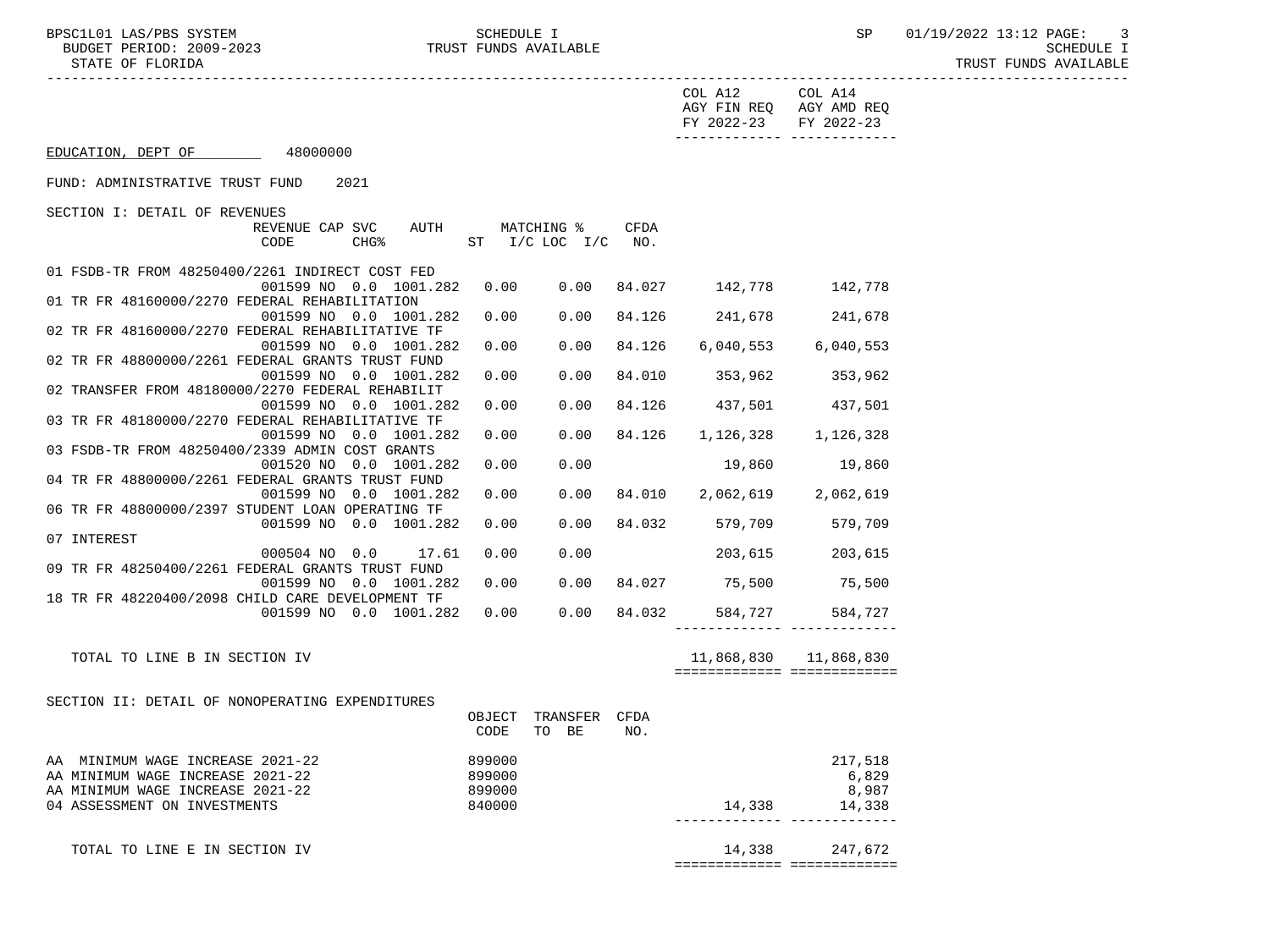| BPSC1L01 LAS/PBS SYSTEM<br>BUDGET PERIOD: 2009-2023<br>STATE OF FLORIDA                                                                                                                                                                                                                                                                                                              | SCHEDULE I<br>TRUST FUNDS AVAILABLE                  |                                              |                                                                                              | SP                                                                                                                          | 01/19/2022 13:12 PAGE:<br>4<br>SCHEDULE I<br>TRUST FUNDS AVAILABLE |
|--------------------------------------------------------------------------------------------------------------------------------------------------------------------------------------------------------------------------------------------------------------------------------------------------------------------------------------------------------------------------------------|------------------------------------------------------|----------------------------------------------|----------------------------------------------------------------------------------------------|-----------------------------------------------------------------------------------------------------------------------------|--------------------------------------------------------------------|
|                                                                                                                                                                                                                                                                                                                                                                                      |                                                      |                                              | COL A12<br>AGY FIN REQ AGY AMD REQ<br>FY 2022-23 FY 2022-23<br>-------------- -------------- | COL A14                                                                                                                     |                                                                    |
| 48000000<br>EDUCATION, DEPT OF                                                                                                                                                                                                                                                                                                                                                       |                                                      |                                              |                                                                                              |                                                                                                                             |                                                                    |
| FUND: ADMINISTRATIVE TRUST FUND<br>2021                                                                                                                                                                                                                                                                                                                                              |                                                      |                                              |                                                                                              |                                                                                                                             |                                                                    |
| SECTION III: ADJUSTMENTS                                                                                                                                                                                                                                                                                                                                                             | OBJECT<br>CODE                                       |                                              |                                                                                              |                                                                                                                             |                                                                    |
|                                                                                                                                                                                                                                                                                                                                                                                      |                                                      |                                              |                                                                                              |                                                                                                                             |                                                                    |
| TOTAL TO LINE H IN SECTION IV                                                                                                                                                                                                                                                                                                                                                        |                                                      |                                              |                                                                                              |                                                                                                                             |                                                                    |
| SECTION IV: SUMMARY                                                                                                                                                                                                                                                                                                                                                                  |                                                      |                                              |                                                                                              |                                                                                                                             |                                                                    |
| UNRESERVED FUND BALANCE - JULY 1<br>ADD: REVENUES (FROM SECTION I)<br>TOTAL FUNDS AVAILABLE (LINE A + LINE B)<br>LESS: OPERATING EXPENDITURES<br>LESS: NONOPERATING EXPENDITURES (SECTION II)<br>LESS: FIXED CAPITAL OUTLAY (TOTAL ONLY)<br>UNRESERVED FUND BALANCE - JUNE 30 - BEFORE ADJ<br>NET ADJUSTMENTS (FROM SECTION III)<br>ADJUSTED UNRESERVED FUND BALANCE - JUNE $30$ (I) | (A)<br>(B)<br>(C)<br>(D)<br>(E)<br>(F)<br>(G)<br>(H) |                                              | 20,641,219<br>15,402,832<br>14,338<br>5,224,049                                              | 8,772,389 8,772,389<br>11,868,830 11,868,830<br>20,641,219<br>15,402,832<br>247,672<br>5, 224, 049 4, 990, 715<br>4,990,715 |                                                                    |
| SCHEDULE IB: DETAIL OF UNRESERVED FUND BALANCE                                                                                                                                                                                                                                                                                                                                       | FUNDING SOURCE<br>STATE(S)                           | RESTRICTED(R)<br>NONSTATE(N) UNRESTRICTED(U) |                                                                                              |                                                                                                                             |                                                                    |
| 01 FSDB-INDIR/ADMIN COST FR FUNDS 2261/2339<br>01 INDIRECT COST ASSESSMENTS                                                                                                                                                                                                                                                                                                          | $\mathbb N$<br>N                                     | R<br>$\mathbb{R}$                            |                                                                                              | 323,913 309,445<br>$4,900,136$ $4,681,270$<br>------------- --------------                                                  |                                                                    |
| ADJUSTED UNRESERVED FUND BALANCE - JUNE 30                                                                                                                                                                                                                                                                                                                                           |                                                      |                                              | ============================                                                                 | 5, 224, 049 4, 990, 715                                                                                                     |                                                                    |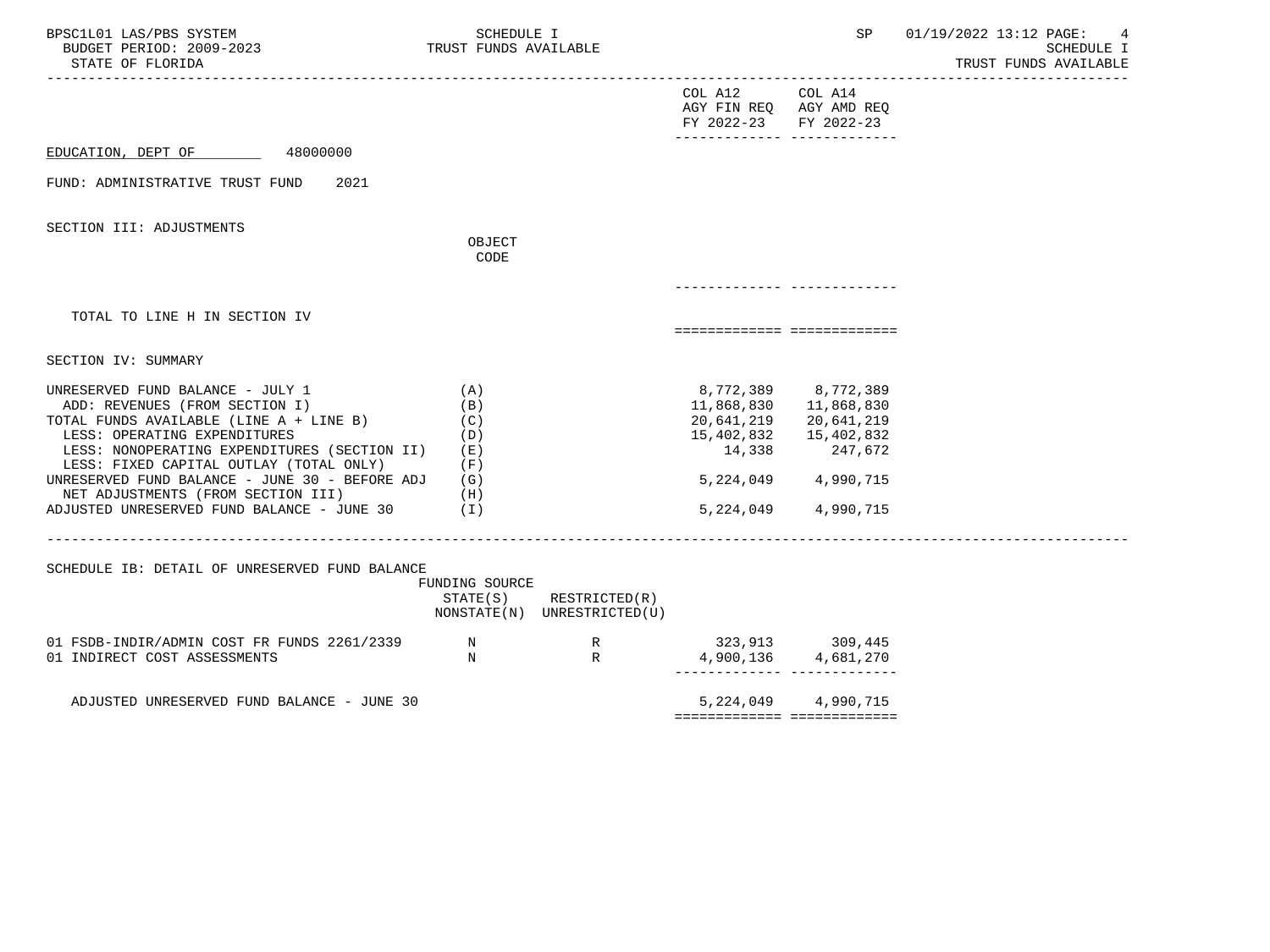| BPSC1L01 LAS/PBS SYSTEM<br>BUDGET PERIOD: 2009-2023<br>STATE OF FLORIDA                                                                                                         |                                             | SCHEDULE I<br>TRUST FUNDS AVAILABLE               |                                                                                   | SP                                         | 01/19/2022 13:12 PAGE:<br>-5<br>SCHEDULE I<br>TRUST FUNDS AVAILABLE |
|---------------------------------------------------------------------------------------------------------------------------------------------------------------------------------|---------------------------------------------|---------------------------------------------------|-----------------------------------------------------------------------------------|--------------------------------------------|---------------------------------------------------------------------|
|                                                                                                                                                                                 |                                             |                                                   | COL A12<br>AGY FIN REQ AGY AMD REQ<br>FY 2022-23<br>-------------- -------------- | COL A14<br>FY 2022-23                      |                                                                     |
| EDUCATION, DEPT OF 48000000                                                                                                                                                     |                                             |                                                   |                                                                                   |                                            |                                                                     |
| FUND: CAP IMPROVEMENTS FEE TF 2071                                                                                                                                              |                                             |                                                   |                                                                                   |                                            |                                                                     |
| SECTION I: DETAIL OF REVENUES                                                                                                                                                   | REVENUE CAP SVC<br>CODE<br>CHG <sup>8</sup> | AUTH MATCHING %<br>CFDA<br>ST $I/C$ LOC $I/C$ NO. |                                                                                   |                                            |                                                                     |
| 01 CAP IMPROVEMENTS FEE                                                                                                                                                         | 000100 YES 0.0 1009.24                      | 0.00<br>0.00                                      |                                                                                   |                                            |                                                                     |
| 02 INTEREST                                                                                                                                                                     | 000502 NO 0.0 215.49 0.00                   | 0.00                                              |                                                                                   | 1,055,527 1,055,527                        |                                                                     |
| TOTAL TO LINE B IN SECTION IV                                                                                                                                                   |                                             |                                                   | ============================                                                      | 62,068,632 62,068,632                      |                                                                     |
| SECTION II: DETAIL OF NONOPERATING EXPENDITURES                                                                                                                                 |                                             | OBJECT TRANSFER CFDA<br>CODE<br>TO BE<br>NO.      |                                                                                   |                                            |                                                                     |
| 01 ASSESSMENT ON INVESTMENTS<br>02 TRANS TO CHILD CARE CTRS/2071                                                                                                                |                                             | 840000<br>810000                                  |                                                                                   | 130,698 130,698<br>$2,141,736$ $2,141,736$ |                                                                     |
| TOTAL TO LINE E IN SECTION IV                                                                                                                                                   |                                             |                                                   | ============================                                                      | 2, 272, 434 2, 272, 434                    |                                                                     |
| SECTION III: ADJUSTMENTS                                                                                                                                                        |                                             | OBJECT<br>CODE                                    |                                                                                   |                                            |                                                                     |
|                                                                                                                                                                                 |                                             |                                                   | _____________________________                                                     |                                            |                                                                     |
| TOTAL TO LINE H IN SECTION IV                                                                                                                                                   |                                             |                                                   | ============================                                                      |                                            |                                                                     |
| SECTION IV: SUMMARY                                                                                                                                                             |                                             |                                                   |                                                                                   |                                            |                                                                     |
| UNRESERVED FUND BALANCE - JULY 1<br>ADD: REVENUES (FROM SECTION I)<br>TOTAL FUNDS AVAILABLE (LINE A + LINE B)<br>LESS: OPERATING EXPENDITURES                                   |                                             | (A)<br>(B)<br>(C)<br>(D)                          | 62,068,632<br>62,068,632                                                          | 62,068,632<br>62,068,632                   |                                                                     |
| LESS: NONOPERATING EXPENDITURES (SECTION II)<br>LESS: FIXED CAPITAL OUTLAY (TOTAL ONLY)<br>UNRESERVED FUND BALANCE - JUNE 30 - BEFORE ADJ<br>NET ADJUSTMENTS (FROM SECTION III) |                                             | (E)<br>(F)<br>(G)<br>(H)                          | 2, 272, 434<br>56,745,411<br>3,050,787                                            | 2, 272, 434<br>56,745,411<br>3,050,787     |                                                                     |
| ADJUSTED UNRESERVED FUND BALANCE - JUNE 30                                                                                                                                      |                                             | (T)                                               | 3,050,787                                                                         | 3,050,787                                  |                                                                     |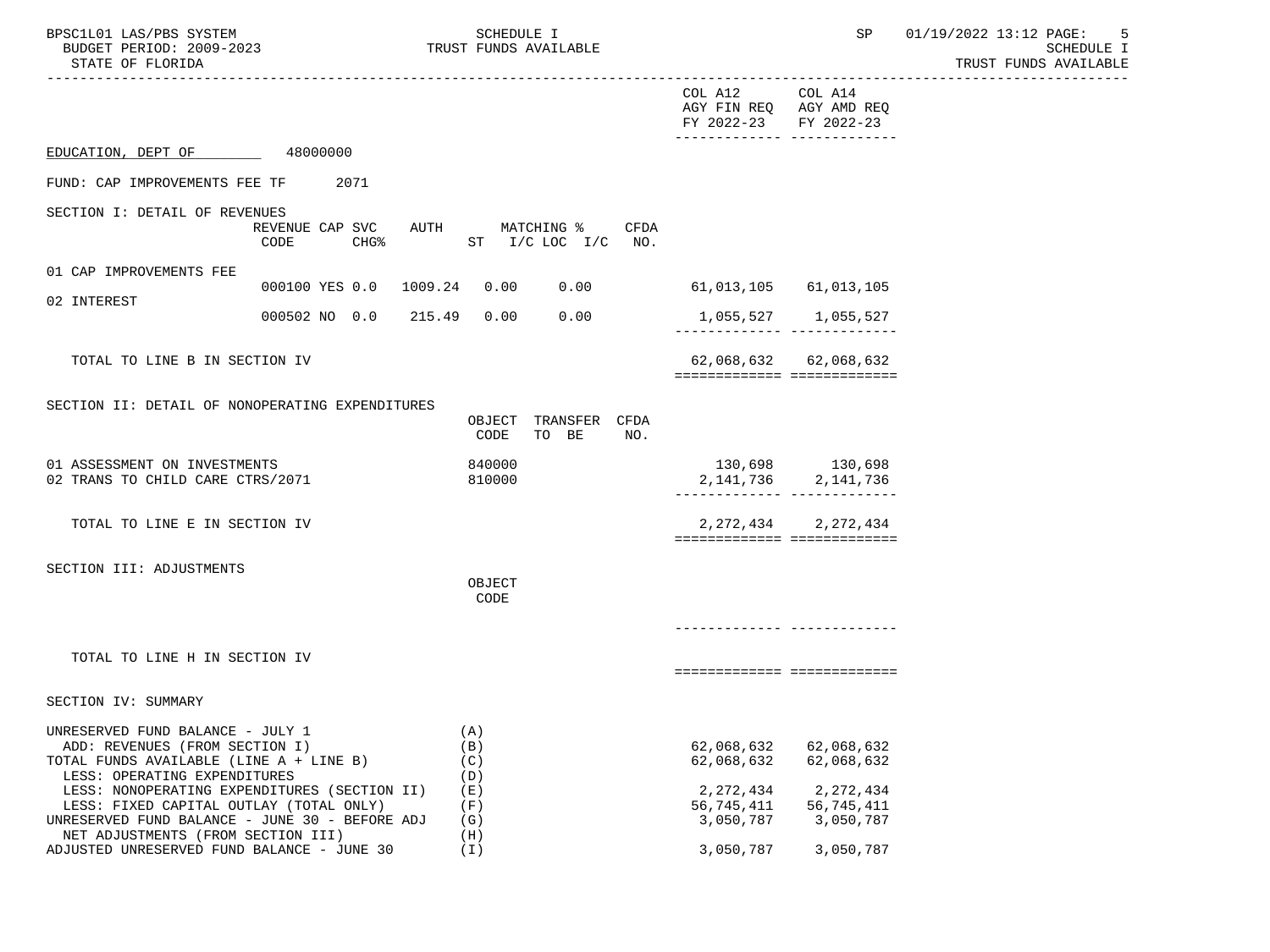| BPSC1L01 LAS/PBS SYSTEM<br>BUDGET PERIOD: 2009-2023<br>TRUST FUNDS AVAILABLE<br>STATE OF FLORIDA | SCHEDULE I                 |                                              |                                      | SP                                   | 01/19/2022 13:12 PAGE: | SCHEDULE I<br>TRUST FUNDS AVAILABLE | 6 |
|--------------------------------------------------------------------------------------------------|----------------------------|----------------------------------------------|--------------------------------------|--------------------------------------|------------------------|-------------------------------------|---|
|                                                                                                  |                            |                                              | COL A12<br>AGY FIN REQ<br>FY 2022-23 | COL A14<br>AGY AMD REQ<br>FY 2022-23 |                        |                                     |   |
| 48000000<br>EDUCATION, DEPT OF                                                                   |                            |                                              |                                      |                                      |                        |                                     |   |
| FUND: CAP IMPROVEMENTS FEE TF<br>2071                                                            |                            |                                              |                                      |                                      |                        |                                     |   |
| SCHEDULE IB: DETAIL OF UNRESERVED FUND BALANCE                                                   | FUNDING SOURCE<br>STATE(S) | RESTRICTED(R)<br>NONSTATE(N) UNRESTRICTED(U) |                                      |                                      |                        |                                     |   |
| 01 CAP IMPROVEMENT FEES                                                                          | S                          | R                                            |                                      | 3,050,787 3,050,787                  |                        |                                     |   |
| ADJUSTED UNRESERVED FUND BALANCE - JUNE 30                                                       |                            |                                              | ===========================          | 3,050,787 3,050,787                  |                        |                                     |   |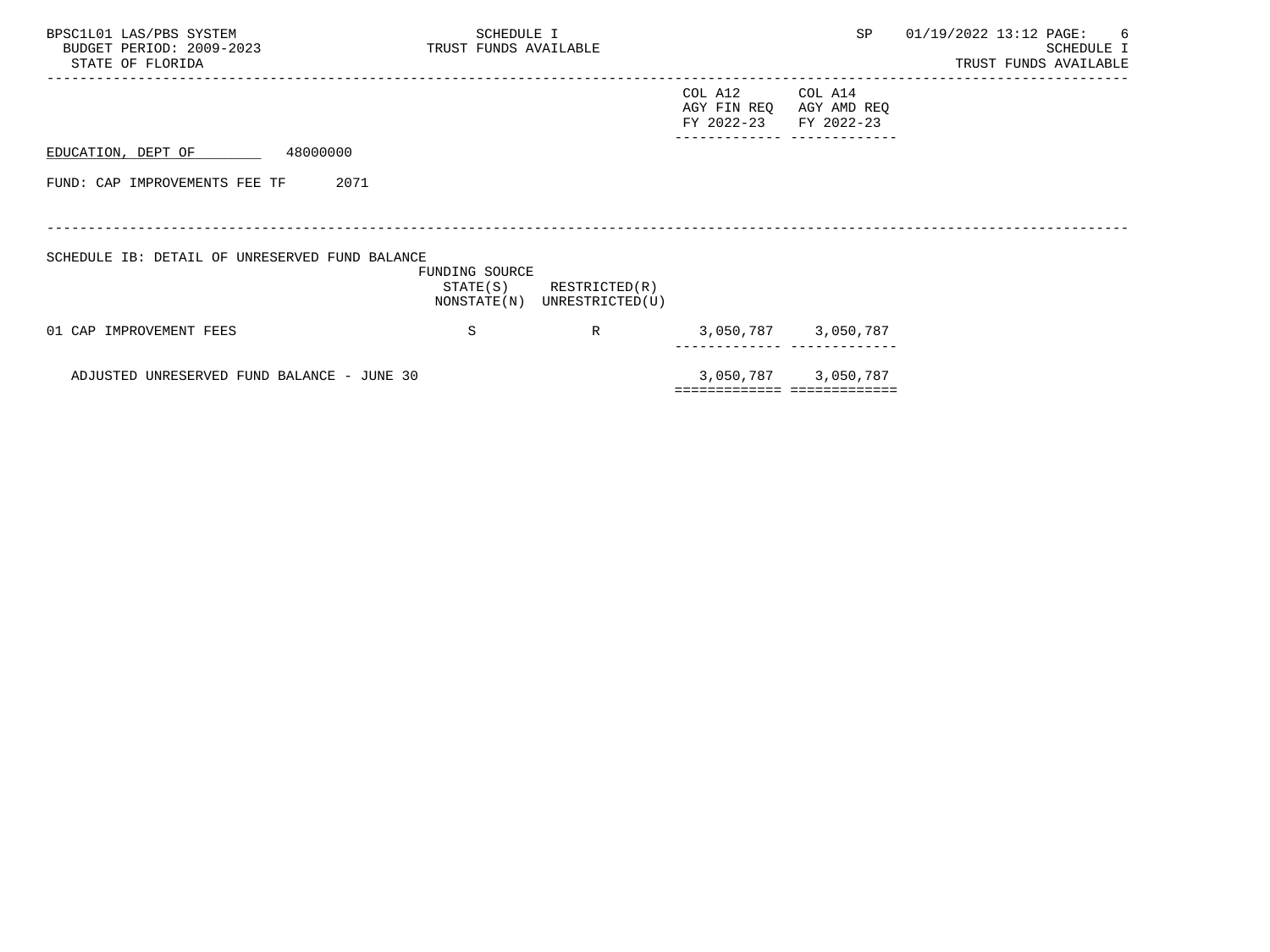------------- -------------

| BPSC1L01 LAS/PBS SYSTEM<br>BUDGET PERIOD: 2009-2023<br>STATE OF FLORIDA                                                    |                         |                  |         | SCHEDULE I       | TRUST FUNDS AVAILABLE            |             |                                                                      | SP                                               | 01/19/2022 13:12 PAGE: 7<br>SCHEDULE I<br>TRUST FUNDS AVAILABLE |
|----------------------------------------------------------------------------------------------------------------------------|-------------------------|------------------|---------|------------------|----------------------------------|-------------|----------------------------------------------------------------------|--------------------------------------------------|-----------------------------------------------------------------|
|                                                                                                                            |                         |                  |         |                  |                                  |             | COL A12<br>FY 2022-23                                                | COL A14<br>AGY FIN REQ AGY AMD REQ<br>FY 2022-23 |                                                                 |
| EDUCATION, DEPT OF 48000000                                                                                                |                         |                  |         |                  |                                  |             |                                                                      |                                                  |                                                                 |
| FUND: CHILD CARE/DEV BLK GRNT TF                                                                                           |                         | 2098             |         |                  |                                  |             |                                                                      |                                                  |                                                                 |
| SECTION I: DETAIL OF REVENUES                                                                                              |                         |                  |         |                  |                                  |             |                                                                      |                                                  |                                                                 |
|                                                                                                                            | REVENUE CAP SVC<br>CODE | CHG <sup>8</sup> | AUTH    |                  | MATCHING %<br>ST I/C LOC I/C NO. | CFDA        |                                                                      |                                                  |                                                                 |
| CA CCDF MANDATORY                                                                                                          | 000700 NO 0.0           |                  | 1002.82 | 0.00             | 0.00                             |             | 93.596 43,026,524                                                    | 43,026,524                                       |                                                                 |
| CC CCDF DISCRETIONARY                                                                                                      |                         |                  |         |                  |                                  |             |                                                                      |                                                  |                                                                 |
| CD CCDF MATCHING FEDERAL SHARE                                                                                             | 000700 NO 0.0           |                  | 1002.82 | 0.00             | 0.00                             |             | 93.575 371,655,066                                                   | 491,451,827                                      |                                                                 |
| E3 CCDF DISCRETIONARY IMPROPER PAYMENTS                                                                                    | 000700 NO 0.0           |                  | 1002.82 | 0.00             | 0.00                             |             | 93.596 125,396,670                                                   | 125,396,670                                      |                                                                 |
|                                                                                                                            | 000700 NO 0.0           |                  | 1002.82 | 0.00             | 0.00                             | 93.575      | 76,200                                                               | 76,200                                           |                                                                 |
| HA TRNFR DCF/2401                                                                                                          | 001510 NO 0.0           |                  | 1002.82 | 0.00             | 0.00                             |             | 93.575 110,005,981                                                   | 110,005,981                                      |                                                                 |
| H3 TRANSFR DCF/2516                                                                                                        | 001510 NO 0.0           |                  | 1002.82 | 0.00             | 0.00                             |             | 93.575 129,179                                                       | 129,179                                          |                                                                 |
| JA INTEREST                                                                                                                | 000504 NO 0.0           |                  | 1002.82 | 0.00             |                                  |             | 100,000                                                              | 100,000                                          |                                                                 |
| JB RESTITUTION CCDF DISCRETIONARY                                                                                          |                         |                  |         |                  | 0.00                             |             |                                                                      |                                                  |                                                                 |
|                                                                                                                            | 001204 NO 0.0 1002.82   |                  |         | 0.00             | 0.00                             |             | 93.575 950,000 950,000                                               | -------------- --------------                    |                                                                 |
| TOTAL TO LINE B IN SECTION IV                                                                                              |                         |                  |         |                  |                                  |             | ===========================                                          | 651, 339, 620 771, 136, 381                      |                                                                 |
| SECTION II: DETAIL OF NONOPERATING EXPENDITURES                                                                            |                         |                  |         |                  |                                  |             |                                                                      |                                                  |                                                                 |
|                                                                                                                            |                         |                  |         | OBJECT<br>CODE   | TRANSFER<br>TO BE                | CFDA<br>NO. |                                                                      |                                                  |                                                                 |
| AA MINIMUM WAGE INCREASE 2021-22<br>F1 TRANSFER TO DCF/2261 (LICENSE)                                                      |                         |                  |         | 899000<br>810000 |                                  |             | 60900101 93.575 13,386,922 13,386,922                                | 123,851                                          |                                                                 |
| F2 TR TO SWCAP                                                                                                             |                         |                  |         | 810000           |                                  |             | 201,630                                                              | 201,630                                          |                                                                 |
| F3 TR 488000000/2021 IND COST BASIC SUP<br>F6 TRANSFER TO DCF/2021 (INDIRECT)<br>F7 ANTICIPATED BUDGET AMENDMENT GOLD SEAL |                         |                  |         | 810000<br>899000 |                                  | 93.575      | 810000 48800000 584,727<br>810000 60900101 93.575 892,890<br>129,179 | 584,727<br>892,890<br>129,179                    |                                                                 |
| TOTAL TO LINE E IN SECTION IV                                                                                              |                         |                  |         |                  |                                  |             | ===========================                                          | 15, 195, 348   15, 319, 199                      |                                                                 |
| SECTION III: ADJUSTMENTS                                                                                                   |                         |                  |         |                  |                                  |             |                                                                      |                                                  |                                                                 |
|                                                                                                                            |                         |                  |         | OBJECT<br>CODE   |                                  |             |                                                                      |                                                  |                                                                 |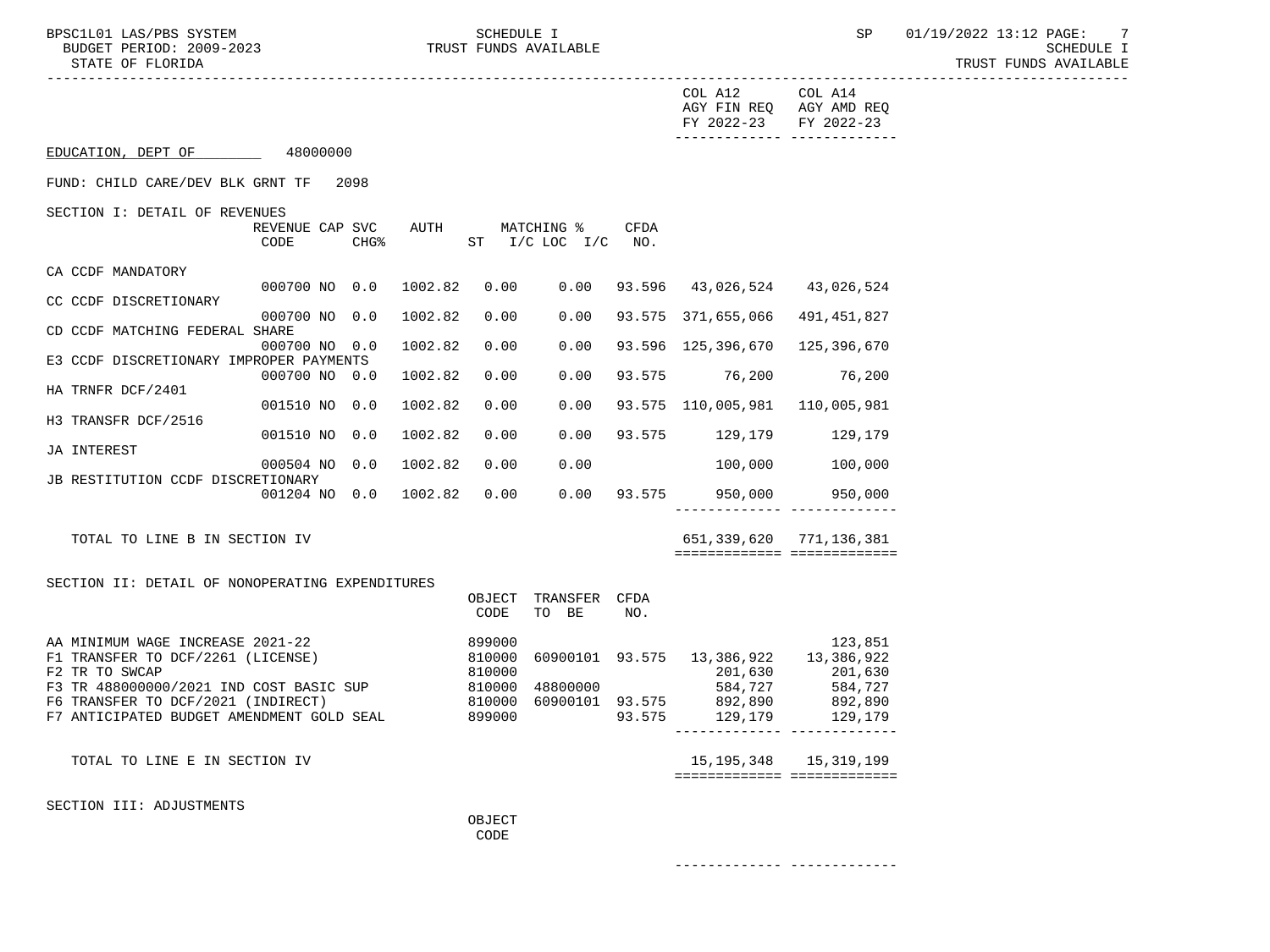| BPSC1L01 LAS/PBS SYSTEM<br>BUDGET PERIOD: 2009-2023 TRUST FUNDS AVAILABLE<br>STATE OF FLORIDA                                                                                                                                                                                                                                    | SCHEDULE I                                             |                                                                                      | SP                         | 01/19/2022 13:12 PAGE: 8<br><b>SCHEDULE I</b><br>TRUST FUNDS AVAILABLE |
|----------------------------------------------------------------------------------------------------------------------------------------------------------------------------------------------------------------------------------------------------------------------------------------------------------------------------------|--------------------------------------------------------|--------------------------------------------------------------------------------------|----------------------------|------------------------------------------------------------------------|
|                                                                                                                                                                                                                                                                                                                                  |                                                        | COL A12 COL A14<br>FY 2022-23 FY 2022-23                                             | AGY FIN REQ AGY AMD REQ    |                                                                        |
| EDUCATION, DEPT OF 48000000                                                                                                                                                                                                                                                                                                      |                                                        |                                                                                      |                            |                                                                        |
| FUND: CHILD CARE/DEV BLK GRNT TF 2098                                                                                                                                                                                                                                                                                            |                                                        |                                                                                      |                            |                                                                        |
| SECTION III: ADJUSTMENTS                                                                                                                                                                                                                                                                                                         | OBJECT<br>CODE                                         |                                                                                      |                            |                                                                        |
| TOTAL TO LINE H IN SECTION IV                                                                                                                                                                                                                                                                                                    |                                                        | ============================                                                         |                            |                                                                        |
| SECTION IV: SUMMARY                                                                                                                                                                                                                                                                                                              |                                                        |                                                                                      |                            |                                                                        |
| UNRESERVED FUND BALANCE - JULY 1<br>ADD: REVENUES (FROM SECTION I)<br>TOTAL FUNDS AVAILABLE (LINE A + LINE B)<br>LESS: OPERATING EXPENDITURES<br>LESS: NONOPERATING EXPENDITURES (SECTION II)<br>LESS: FIXED CAPITAL OUTLAY (TOTAL ONLY)<br>UNRESERVED FUND BALANCE - JUNE 30 - BEFORE ADJ<br>NET ADJUSTMENTS (FROM SECTION III) | (A)<br>(B)<br>(C)<br>(D)<br>( E )<br>(F)<br>(G)<br>(H) | 651,339,620 771,136,381<br>651,339,620<br>636,144,272<br>15, 195, 348   15, 319, 199 | 771,136,381<br>755,817,182 |                                                                        |

ADJUSTED UNRESERVED FUND BALANCE - JUNE 30 (I)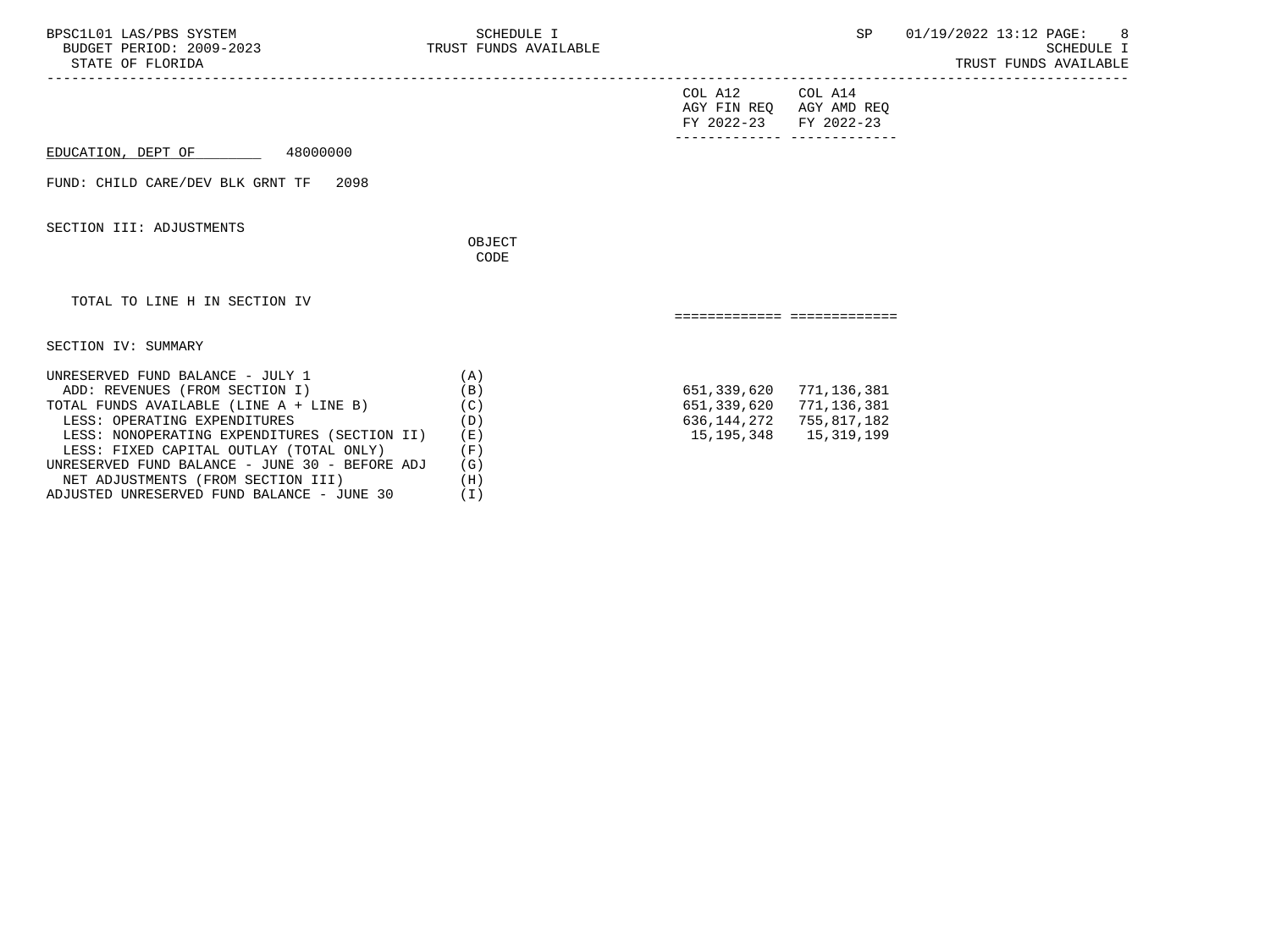| BPSC1L01 LAS/PBS SYSTEM<br>BUDGET PERIOD: 2009-2023<br>STATE OF FLORIDA                                                                                   | SCHEDULE I<br>TRUST FUNDS AVAILABLE                                        |                                  | SP                                 | 01/19/2022 13:12 PAGE:<br>9<br>SCHEDULE I<br>TRUST FUNDS AVAILABLE |
|-----------------------------------------------------------------------------------------------------------------------------------------------------------|----------------------------------------------------------------------------|----------------------------------|------------------------------------|--------------------------------------------------------------------|
|                                                                                                                                                           |                                                                            | COL A12<br>FY 2022-23 FY 2022-23 | COL A14<br>AGY FIN REQ AGY AMD REQ |                                                                    |
| $\frac{48000000}{2}$<br>EDUCATION, DEPT OF                                                                                                                |                                                                            |                                  |                                    |                                                                    |
| FUND: CONSTRUCTION TRUST FUND<br>2137                                                                                                                     |                                                                            |                                  |                                    |                                                                    |
| SECTION I: DETAIL OF REVENUES<br>REVENUE CAP SVC<br>AUTH<br>CODE<br>CHG%                                                                                  | MATCHING %<br>CFDA<br>ST $I/C$ LOC $I/C$ NO.                               |                                  | ____________ ___________           |                                                                    |
| TOTAL TO LINE B IN SECTION IV                                                                                                                             |                                                                            |                                  | ===========================        |                                                                    |
| SECTION II: DETAIL OF NONOPERATING EXPENDITURES                                                                                                           | OBJECT TRANSFER CFDA<br>CODE<br>TO BE<br>NO.                               |                                  |                                    |                                                                    |
|                                                                                                                                                           |                                                                            |                                  | ------------ --------------        |                                                                    |
| TOTAL TO LINE E IN SECTION IV                                                                                                                             |                                                                            |                                  | ============================       |                                                                    |
| SECTION III: ADJUSTMENTS                                                                                                                                  | OBJECT<br>CODE                                                             |                                  |                                    |                                                                    |
|                                                                                                                                                           |                                                                            |                                  | -------------- --------------      |                                                                    |
| TOTAL TO LINE H IN SECTION IV                                                                                                                             |                                                                            |                                  | ===========================        |                                                                    |
| SECTION IV: SUMMARY                                                                                                                                       |                                                                            |                                  |                                    |                                                                    |
| UNRESERVED FUND BALANCE - JULY 1                                                                                                                          | (A)                                                                        | 10                               | 10                                 |                                                                    |
| ADD: REVENUES (FROM SECTION I)<br>TOTAL FUNDS AVAILABLE (LINE A + LINE B)<br>LESS: OPERATING EXPENDITURES<br>LESS: NONOPERATING EXPENDITURES (SECTION II) | (B)<br>(C)<br>(D)<br>(E)                                                   | 10                               | 10                                 |                                                                    |
| LESS: FIXED CAPITAL OUTLAY (TOTAL ONLY)<br>UNRESERVED FUND BALANCE - JUNE 30 - BEFORE ADJ                                                                 | (F)<br>(G)                                                                 | 10                               | 10                                 |                                                                    |
| NET ADJUSTMENTS (FROM SECTION III)<br>ADJUSTED UNRESERVED FUND BALANCE - JUNE 30                                                                          | (H)<br>(T)                                                                 | 10                               | 10                                 |                                                                    |
|                                                                                                                                                           |                                                                            |                                  |                                    |                                                                    |
| SCHEDULE IB: DETAIL OF UNRESERVED FUND BALANCE                                                                                                            | FUNDING SOURCE<br>STATE(S)<br>RESTRICTED(R)<br>NONSTATE(N) UNRESTRICTED(U) |                                  |                                    |                                                                    |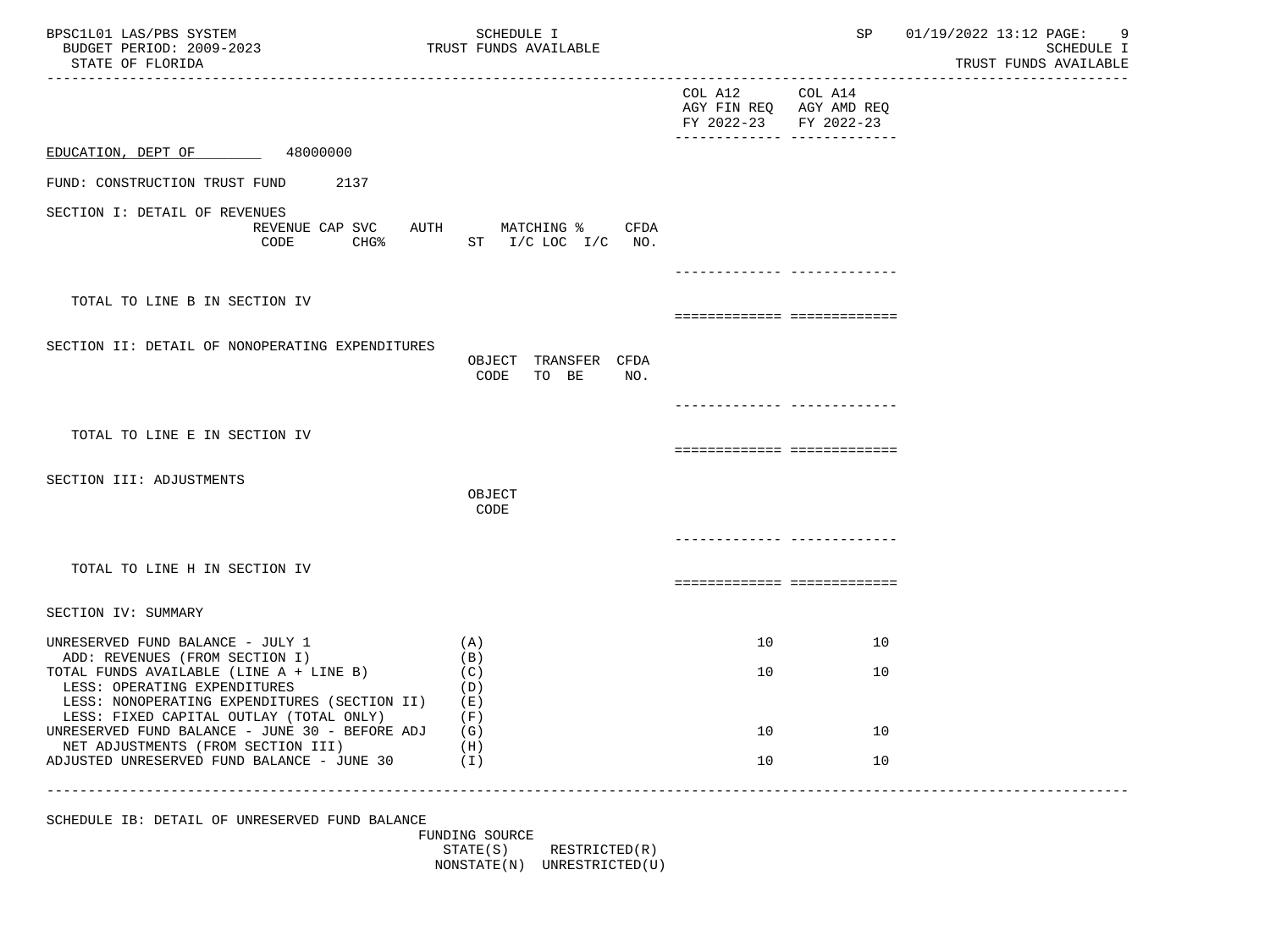| BPSC1L01 LAS/PBS SYSTEM<br>BUDGET PERIOD: 2009-2023 TRUST FUNDS AVAILABLE<br>STATE OF FLORIDA | SCHEDULE I     |                                                            |                                                 | SP                     | 01/19/2022 13:12 PAGE: 10<br>SCHEDULE I<br>TRUST FUNDS AVAILABLE |
|-----------------------------------------------------------------------------------------------|----------------|------------------------------------------------------------|-------------------------------------------------|------------------------|------------------------------------------------------------------|
|                                                                                               |                |                                                            | COL A12<br>AGY FIN REQ<br>FY 2022-23 FY 2022-23 | COL A14<br>AGY AMD REQ |                                                                  |
| 48000000<br>EDUCATION, DEPT OF                                                                |                |                                                            |                                                 |                        |                                                                  |
| 2137<br>FUND: CONSTRUCTION TRUST FUND                                                         |                |                                                            |                                                 |                        |                                                                  |
| SCHEDULE IB: DETAIL OF UNRESERVED FUND BALANCE                                                | FUNDING SOURCE | $STATE(S)$ RESTRICTED $(R)$<br>NONSTATE(N) UNRESTRICTED(U) |                                                 |                        |                                                                  |
| 01 RESIDUAL PBLC EDU & CAP OUT (PECO) FUNDS S                                                 |                | R                                                          | 10                                              | 10                     |                                                                  |
| ADJUSTED UNRESERVED FUND BALANCE - JUNE 30                                                    |                |                                                            | 10<br>============================              | 10                     |                                                                  |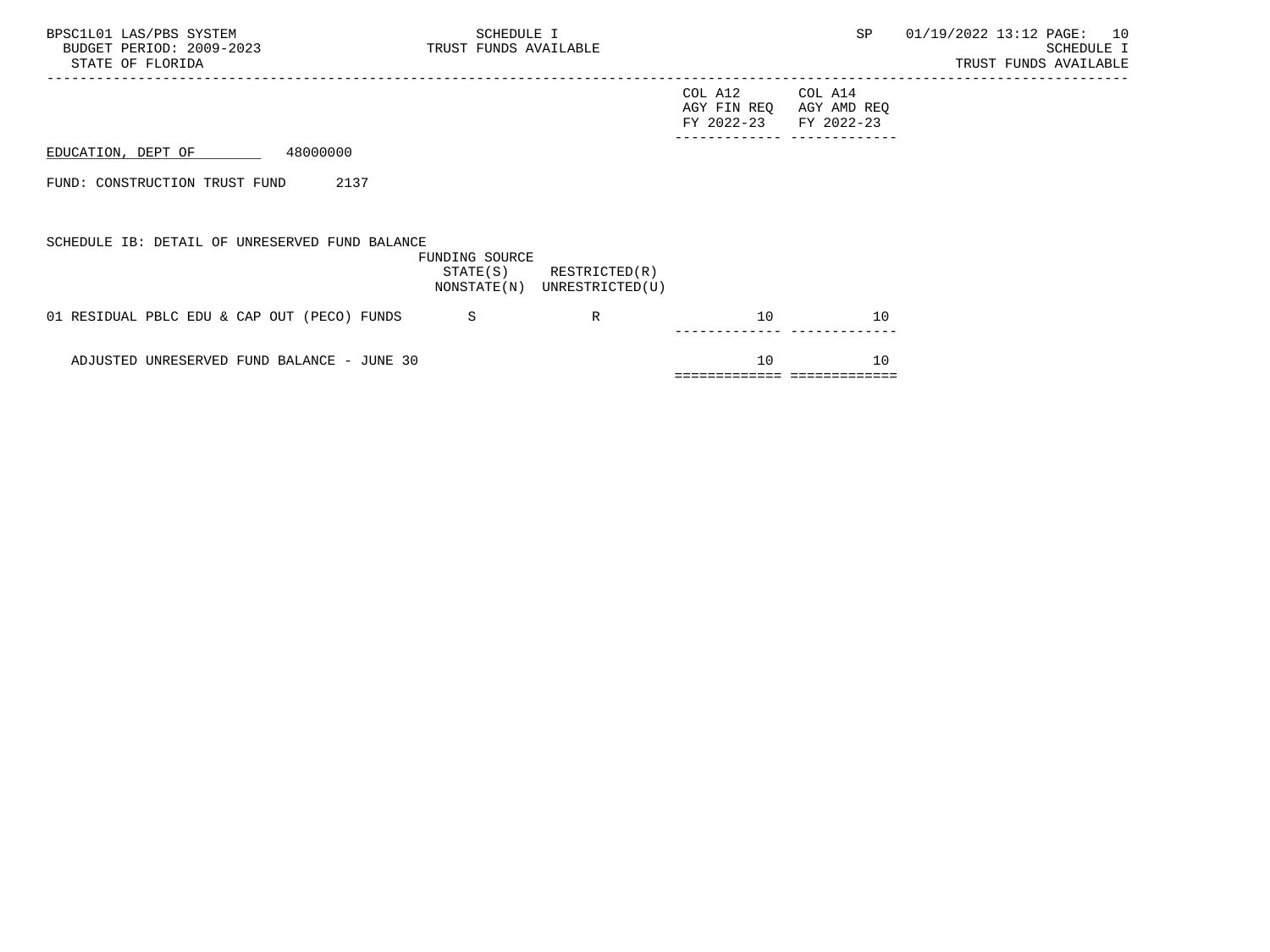| BPSC1L01 LAS/PBS SYSTEM<br>BUDGET PERIOD: 2009-2023<br>STATE OF FLORIDA                                                                                                                                                                                                                                                                                                        | _____________________________               | SCHEDULE I<br>TRUST FUNDS AVAILABLE                         |                                                                                                 | SP                                                                               | 01/19/2022 13:12 PAGE: 11<br>SCHEDULE I<br>TRUST FUNDS AVAILABLE |
|--------------------------------------------------------------------------------------------------------------------------------------------------------------------------------------------------------------------------------------------------------------------------------------------------------------------------------------------------------------------------------|---------------------------------------------|-------------------------------------------------------------|-------------------------------------------------------------------------------------------------|----------------------------------------------------------------------------------|------------------------------------------------------------------|
|                                                                                                                                                                                                                                                                                                                                                                                |                                             |                                                             | COL A12<br>FY 2022-23                                                                           | COL A14<br>AGY FIN REQ AGY AMD REQ<br>FY 2022-23<br>-------------- ------------- |                                                                  |
| EDUCATION, DEPT OF 48000000                                                                                                                                                                                                                                                                                                                                                    |                                             |                                                             |                                                                                                 |                                                                                  |                                                                  |
| FUND: ED/GEN STUD & OTHR FEES TF 2164                                                                                                                                                                                                                                                                                                                                          |                                             |                                                             |                                                                                                 |                                                                                  |                                                                  |
| SECTION I: DETAIL OF REVENUES                                                                                                                                                                                                                                                                                                                                                  | REVENUE CAP SVC<br>CODE<br>CHG <sup>8</sup> | CFDA<br>AUTH MATCHING %<br>ST I/C LOC I/C<br>NO.            |                                                                                                 |                                                                                  |                                                                  |
| 01 TUITION AND FEES                                                                                                                                                                                                                                                                                                                                                            | 000100 YES 0.0 1009.24                      | 0.00<br>0.00                                                | 1933,888,829 1933,888,829                                                                       |                                                                                  |                                                                  |
| 02 MISCELLANEOUS RECEIPTS                                                                                                                                                                                                                                                                                                                                                      | 000400 YES 0.0 1009.24                      | 0.00<br>0.00                                                | 38,437,984 38,437,984                                                                           |                                                                                  |                                                                  |
| 03 SPONSORED RESEARCH                                                                                                                                                                                                                                                                                                                                                          | 000400 YES 0.0 1009.24                      | 0.00<br>0.00                                                |                                                                                                 | 1,000,000 1,000,000                                                              |                                                                  |
| TOTAL TO LINE B IN SECTION IV                                                                                                                                                                                                                                                                                                                                                  |                                             |                                                             | 1973, 326, 813 1973, 326, 813                                                                   | ============================                                                     |                                                                  |
| SECTION II: DETAIL OF NONOPERATING EXPENDITURES                                                                                                                                                                                                                                                                                                                                |                                             | OBJECT TRANSFER CFDA<br>CODE<br>TO BE<br>NO.                |                                                                                                 |                                                                                  |                                                                  |
| TOTAL TO LINE E IN SECTION IV                                                                                                                                                                                                                                                                                                                                                  |                                             |                                                             |                                                                                                 |                                                                                  |                                                                  |
| SECTION III: ADJUSTMENTS                                                                                                                                                                                                                                                                                                                                                       |                                             | OBJECT<br>CODE                                              |                                                                                                 | ============================                                                     |                                                                  |
|                                                                                                                                                                                                                                                                                                                                                                                |                                             |                                                             |                                                                                                 | -------------- --------------                                                    |                                                                  |
| TOTAL TO LINE H IN SECTION IV                                                                                                                                                                                                                                                                                                                                                  |                                             |                                                             |                                                                                                 | ===========================                                                      |                                                                  |
| SECTION IV: SUMMARY                                                                                                                                                                                                                                                                                                                                                            |                                             |                                                             |                                                                                                 |                                                                                  |                                                                  |
| UNRESERVED FUND BALANCE - JULY 1<br>ADD: REVENUES (FROM SECTION I)<br>TOTAL FUNDS AVAILABLE (LINE A + LINE B)<br>LESS: OPERATING EXPENDITURES<br>LESS: NONOPERATING EXPENDITURES (SECTION II)<br>LESS: FIXED CAPITAL OUTLAY (TOTAL ONLY)<br>UNRESERVED FUND BALANCE - JUNE 30 - BEFORE ADJ<br>NET ADJUSTMENTS (FROM SECTION III)<br>ADJUSTED UNRESERVED FUND BALANCE - JUNE 30 |                                             | (A)<br>(B)<br>(C)<br>(D)<br>(E)<br>(F)<br>(G)<br>(H)<br>(T) | 1973, 326, 813 1973, 326, 813<br>1973, 326, 813 1973, 326, 813<br>1973, 326, 813 1973, 326, 813 |                                                                                  |                                                                  |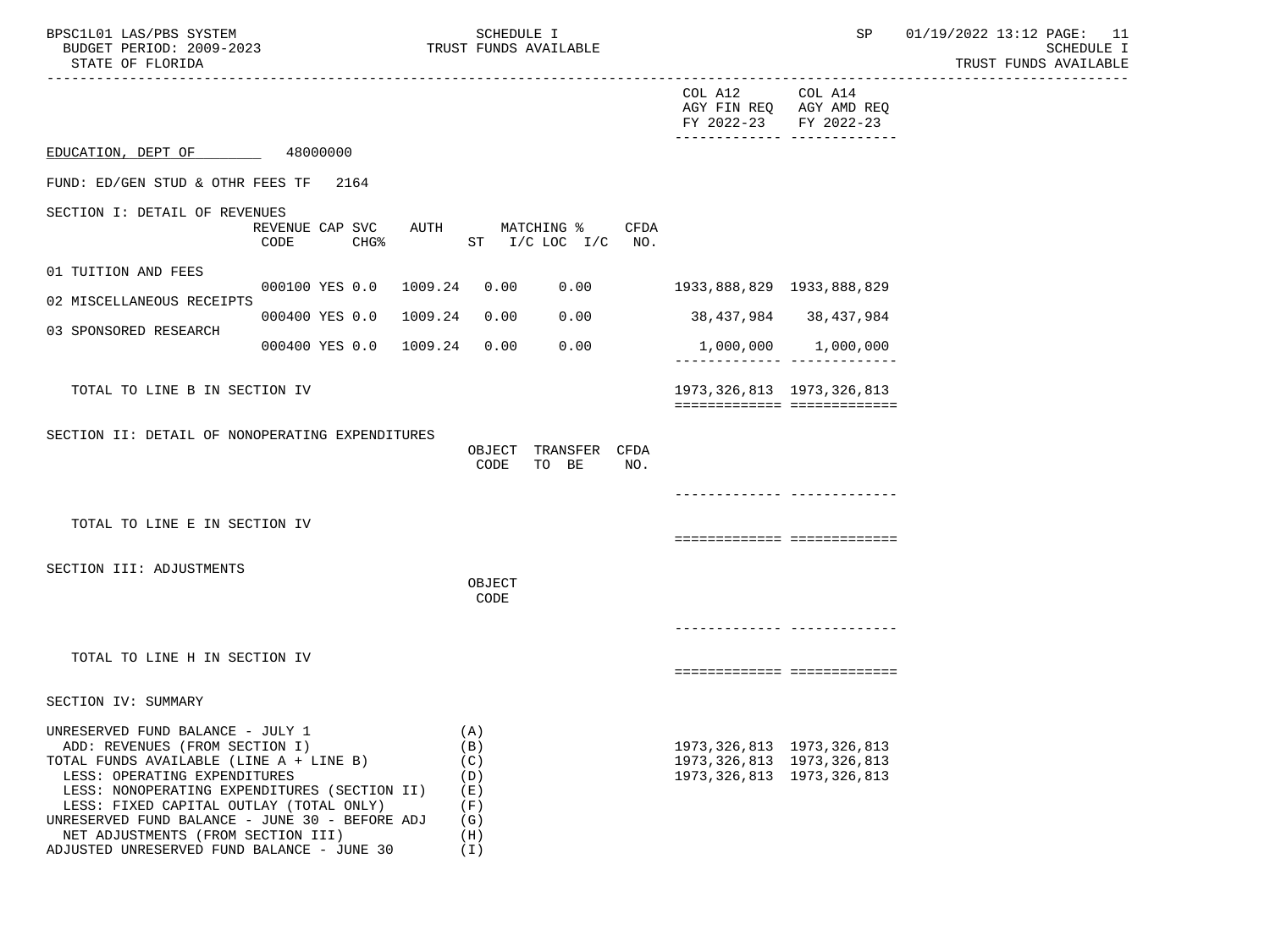|                                                                                   |                  |                      |      | COL A12 COL A14<br>AGY FIN REQ AGY AMD REQ<br>FY 2022-23 FY 2022-23 |                                  |  |
|-----------------------------------------------------------------------------------|------------------|----------------------|------|---------------------------------------------------------------------|----------------------------------|--|
| EDUCATION, DEPT OF 48000000                                                       |                  |                      |      |                                                                     |                                  |  |
| FUND: ED CERTIFICATION/SVC TF 2176                                                |                  |                      |      |                                                                     |                                  |  |
| SECTION I: DETAIL OF REVENUES                                                     |                  |                      |      |                                                                     |                                  |  |
| REVENUE CAP SVC AUTH MATCHING %                                                   |                  |                      | CFDA |                                                                     |                                  |  |
| CHG <sup>&amp;</sup> ST I/C LOC I/C NO.<br>CODE                                   |                  |                      |      |                                                                     |                                  |  |
| 01 FEES-EDUCATION PRACTICES COMMISSION                                            |                  |                      |      |                                                                     |                                  |  |
| 000100 YES 8.0  1012.59  0.00                                                     |                  | 0.00                 |      | 34,080 34,080                                                       |                                  |  |
| 02 INTEREST-EDUCATION PRACTICES COMMISSION                                        |                  | 0.00                 |      |                                                                     | 104                              |  |
| 000502 NO 8.0<br>17.61<br>03 FINES, FORFEITURES, JUD & PENALTIES ED PRACT         | 0.00             |                      |      | 104                                                                 |                                  |  |
| 001200 NO 8.0<br>1012.59                                                          | 0.00             | 0.00                 |      | $129,162$ $129,162$                                                 |                                  |  |
| 06 FEES-EDUCATIONAL CERTIFICATION & SERVICES                                      |                  |                      |      |                                                                     |                                  |  |
| 000100 YES 8.0<br>1012.59                                                         | 0.00             | 0.00                 |      | 7,592,845 7,751,075                                                 |                                  |  |
| 07 FEES-EDUCATOR'S RECOVERY NETWORK                                               |                  |                      |      |                                                                     |                                  |  |
| 000100 YES 8.0 1012.59<br>08 INTEREST-EDUCATIONAL CERTIFICATION & SERVICES        | 0.00             | 0.00                 |      | 142,691 142,691                                                     |                                  |  |
| 17.61<br>000502 NO 8.0                                                            | 0.00             | 0.00                 |      | 14,057                                                              | 14,057                           |  |
| 09 INTEREST-EDUCATOR'S RECOVERY NETWORK                                           |                  |                      |      |                                                                     |                                  |  |
| 17.61<br>000502 NO 8.0                                                            | 0.00             | 0.00                 |      | $12,335$ $12,335$                                                   |                                  |  |
| 10 TRANSFER FROM FUND 2727/48800000                                               |                  |                      |      |                                                                     |                                  |  |
| 001500 NO 0.0 1012.59                                                             | 0.00             | 0.00                 |      | 2,520,613 2,520,613                                                 |                                  |  |
| 13 FEES-COMPUTER SCIENCE CERTIF & TEACHER BONUS<br>000100 YES 8.0<br>1012.59 0.00 |                  | 0.00                 |      | 445                                                                 | 445                              |  |
|                                                                                   |                  |                      |      |                                                                     | ----------- -------------        |  |
| TOTAL TO LINE B IN SECTION IV                                                     |                  |                      |      |                                                                     | 10,446,332   10,604,562          |  |
|                                                                                   |                  |                      |      | =============================                                       |                                  |  |
|                                                                                   |                  |                      |      |                                                                     |                                  |  |
| SECTION II: DETAIL OF NONOPERATING EXPENDITURES                                   |                  | OBJECT TRANSFER CFDA |      |                                                                     |                                  |  |
|                                                                                   | CODE             | TO BE                | NO.  |                                                                     |                                  |  |
|                                                                                   |                  |                      |      |                                                                     |                                  |  |
| AA MINIMUM WAGE INCREASE 2021-22                                                  | 899000           |                      |      |                                                                     | 158,230<br>1,674                 |  |
| 04 ASSESSMENT ON INVESTMENTS                                                      | 840000           |                      |      | 1,674                                                               |                                  |  |
| 05 REFUND STATE REVENUES<br>06 5% STATE TRUST FUND RESERVE                        | 860000<br>999000 |                      |      |                                                                     | 15,000 15,000<br>400,976 400,976 |  |
| 13 SERVICE CHARGE TO GR (8%)                                                      | 880800           |                      |      | 634,058                                                             | 634,058                          |  |
|                                                                                   |                  |                      |      |                                                                     |                                  |  |
| TOTAL TO LINE E IN SECTION IV                                                     |                  |                      |      |                                                                     | 1,051,708 1,209,938              |  |
|                                                                                   |                  |                      |      | _______________________________                                     |                                  |  |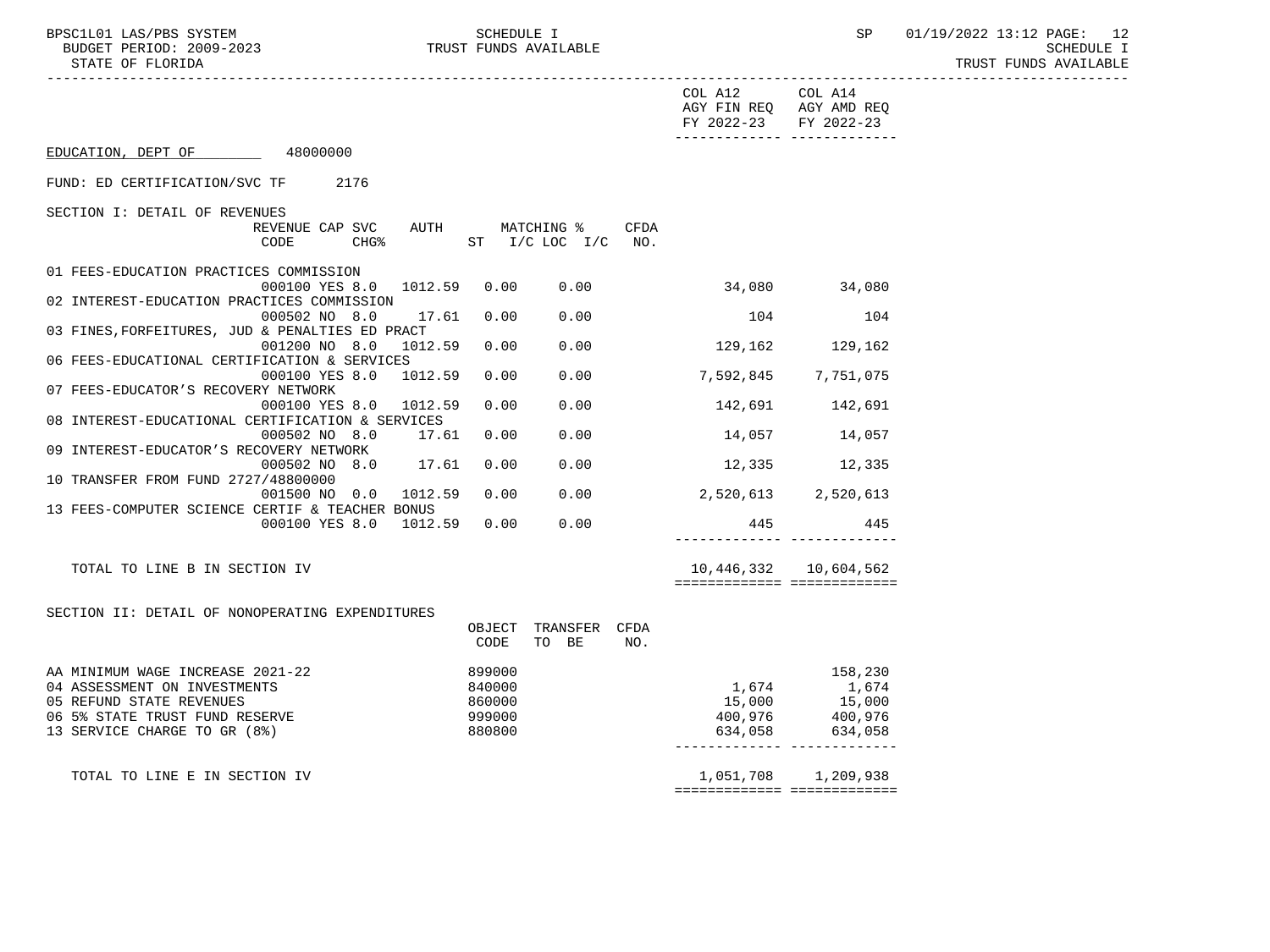| BPSC1L01 LAS/PBS SYSTEM<br>BUDGET PERIOD: 2009-2023<br>STATE OF FLORIDA                                                                                                                                                                                                                                                          | SCHEDULE I<br>TRUST FUNDS AVAILABLE                    |                                                                     | SP                                                                                             | 01/19/2022 13:12 PAGE: 13<br><b>SCHEDULE I</b><br>TRUST FUNDS AVAILABLE |
|----------------------------------------------------------------------------------------------------------------------------------------------------------------------------------------------------------------------------------------------------------------------------------------------------------------------------------|--------------------------------------------------------|---------------------------------------------------------------------|------------------------------------------------------------------------------------------------|-------------------------------------------------------------------------|
|                                                                                                                                                                                                                                                                                                                                  |                                                        | COL A12 COL A14<br>AGY FIN REQ AGY AMD REQ<br>FY 2022-23 FY 2022-23 |                                                                                                |                                                                         |
| 48000000<br>EDUCATION, DEPT OF                                                                                                                                                                                                                                                                                                   |                                                        |                                                                     | -------------- -------------                                                                   |                                                                         |
| 2176<br>FUND: ED CERTIFICATION/SVC TF                                                                                                                                                                                                                                                                                            |                                                        |                                                                     |                                                                                                |                                                                         |
| SECTION III: ADJUSTMENTS                                                                                                                                                                                                                                                                                                         | OBJECT<br>CODE                                         |                                                                     |                                                                                                |                                                                         |
|                                                                                                                                                                                                                                                                                                                                  |                                                        |                                                                     |                                                                                                |                                                                         |
| TOTAL TO LINE H IN SECTION IV                                                                                                                                                                                                                                                                                                    |                                                        | ===========================                                         |                                                                                                |                                                                         |
| SECTION IV: SUMMARY                                                                                                                                                                                                                                                                                                              |                                                        |                                                                     |                                                                                                |                                                                         |
| UNRESERVED FUND BALANCE - JULY 1<br>ADD: REVENUES (FROM SECTION I)<br>TOTAL FUNDS AVAILABLE (LINE A + LINE B)<br>LESS: OPERATING EXPENDITURES<br>LESS: NONOPERATING EXPENDITURES (SECTION II)<br>LESS: FIXED CAPITAL OUTLAY (TOTAL ONLY)<br>UNRESERVED FUND BALANCE - JUNE 30 - BEFORE ADJ<br>NET ADJUSTMENTS (FROM SECTION III) | (A)<br>(B)<br>(C)<br>(D)<br>( E )<br>(F)<br>(G)<br>(H) |                                                                     | 10,446,332   10,604,562<br>10,446,332 10,604,562<br>9,394,624 9,394,624<br>1,051,708 1,209,938 |                                                                         |

ADJUSTED UNRESERVED FUND BALANCE - JUNE 30 (I)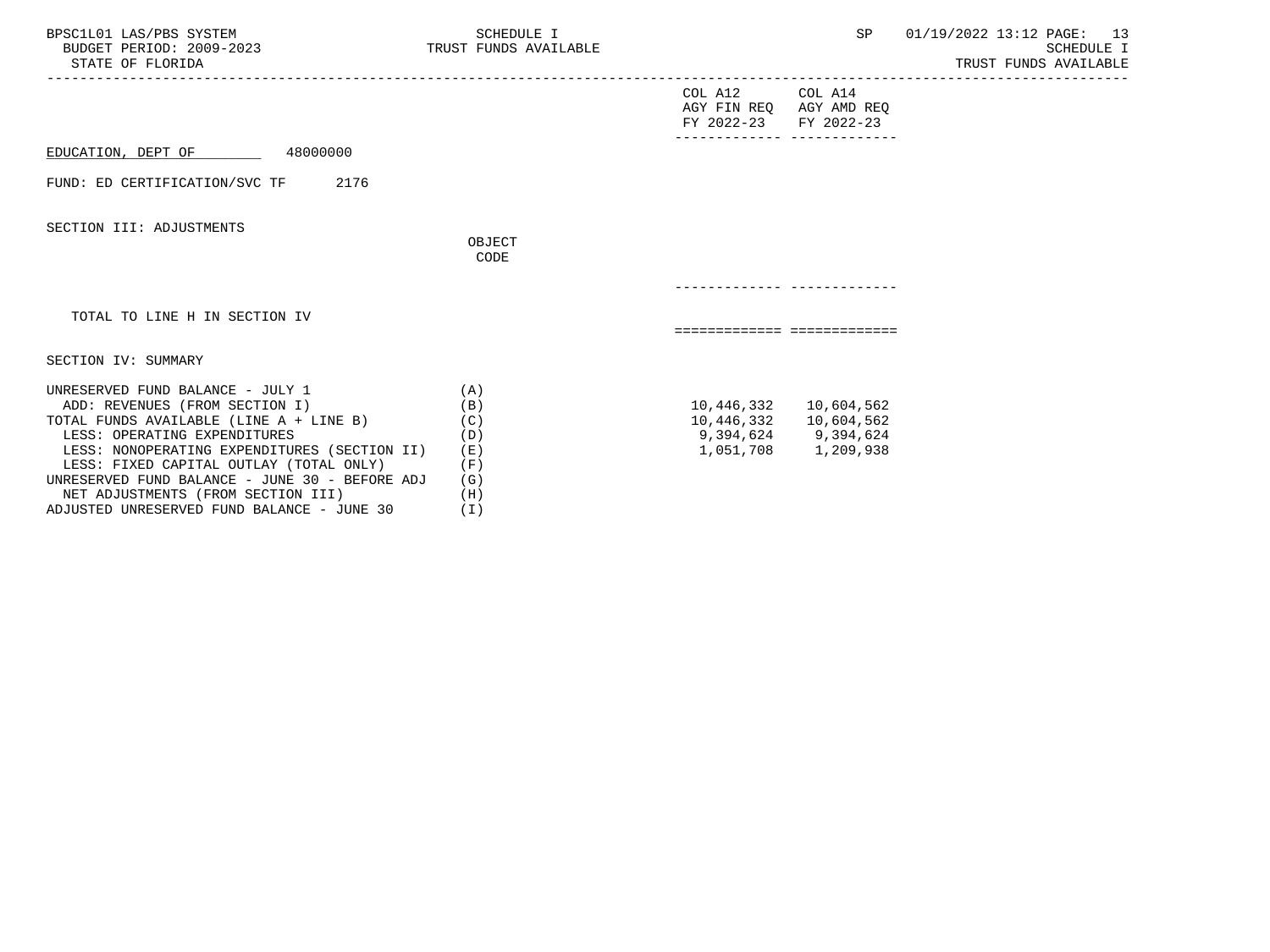|                                                     |                         |                  |                      |        |                                       |      | COL A12 COL A14<br>FY 2022-23 | AGY FIN REQ AGY AMD REQ<br>FY 2022-23<br>-------------- -------------- |
|-----------------------------------------------------|-------------------------|------------------|----------------------|--------|---------------------------------------|------|-------------------------------|------------------------------------------------------------------------|
| EDUCATION, DEPT OF                                  | 48000000                |                  |                      |        |                                       |      |                               |                                                                        |
| FUND: EDUCATIONAL ENHANCEMENT TF                    |                         | 2178             |                      |        |                                       |      |                               |                                                                        |
| SECTION I: DETAIL OF REVENUES                       |                         |                  |                      |        |                                       |      |                               |                                                                        |
|                                                     | REVENUE CAP SVC<br>CODE | CHG <sup>8</sup> |                      |        | AUTH MATCHING %<br>ST I/C LOC I/C NO. | CFDA |                               |                                                                        |
| 01 TR FR LOTTERY - 2510                             |                         |                  |                      |        |                                       |      |                               |                                                                        |
|                                                     | 001500 NO 0.0           |                  | 24.121               | 0.00   |                                       | 0.00 | 2034,000,000 2034,000,000     |                                                                        |
| 03 INTEREST-INVESTMENTS                             |                         |                  | 000502 NO 0.0 17.61  | 0.00   | 0.00                                  |      |                               | 3,944,311 3,944,311                                                    |
| 04 TR FR DOR (FR GR)                                |                         |                  |                      |        |                                       |      |                               |                                                                        |
| 18 TR FROM ATTORNEY GENERAL 2520                    | 001500 NO 0.0           |                  | 24.121               | 0.00   | 0.00                                  |      |                               | 1,193,860 1,193,860                                                    |
|                                                     | 001632 NO 0.0           |                  | 551.106              | 0.00   | 0.00                                  |      |                               | 215,400,000 215,400,000                                                |
| 21 TRANSFER FROM DOL ADMINISTRATIVE TF              |                         |                  |                      |        |                                       |      |                               |                                                                        |
|                                                     |                         |                  | 001500 NO 0.0 24.121 | 0.00   | 0.00                                  |      |                               | 7,500,000 7,500,000<br>________________________________                |
| TOTAL TO LINE B IN SECTION IV                       |                         |                  |                      |        |                                       |      | 2262,038,171 2262,038,171     |                                                                        |
|                                                     |                         |                  |                      |        |                                       |      |                               | ============================                                           |
| SECTION II: DETAIL OF NONOPERATING EXPENDITURES     |                         |                  |                      |        |                                       |      |                               |                                                                        |
|                                                     |                         |                  |                      |        | OBJECT TRANSFER CFDA                  |      |                               |                                                                        |
|                                                     |                         |                  |                      | CODE   | TO BE                                 | NO.  |                               |                                                                        |
| 01 TR TO 48150000/2004                              |                         |                  |                      | 810000 | 48150000                              |      | 134, 562, 485 134, 562, 485   |                                                                        |
| 03 ASSESSMENT ON INVESTMENTS                        |                         |                  |                      | 840000 |                                       |      |                               | 344,311 344,311<br>1,193,860 1,193,860                                 |
| 04 PAYMENT TO SCH DIST/TECH ENHANCEMENT             |                         |                  |                      | 810000 |                                       |      |                               |                                                                        |
| 05 FCO BUDGET ADJ-EXP OCCUR IN 48150000/2004 899000 |                         |                  |                      |        |                                       |      |                               | 134, 562, 485 - 134, 562, 485 -<br>_________________________________   |
|                                                     |                         |                  |                      |        |                                       |      |                               |                                                                        |
| TOTAL TO LINE E IN SECTION IV                       |                         |                  |                      |        |                                       |      |                               | 1,538,171 1,538,171<br>============================                    |
|                                                     |                         |                  |                      |        |                                       |      |                               |                                                                        |
| SECTION III: ADJUSTMENTS                            |                         |                  |                      | OBJECT |                                       |      |                               |                                                                        |
|                                                     |                         |                  |                      | CODE   |                                       |      |                               |                                                                        |
|                                                     |                         |                  |                      |        |                                       |      |                               |                                                                        |
| TOTAL TO LINE H IN SECTION IV                       |                         |                  |                      |        |                                       |      |                               |                                                                        |
|                                                     |                         |                  |                      |        |                                       |      |                               |                                                                        |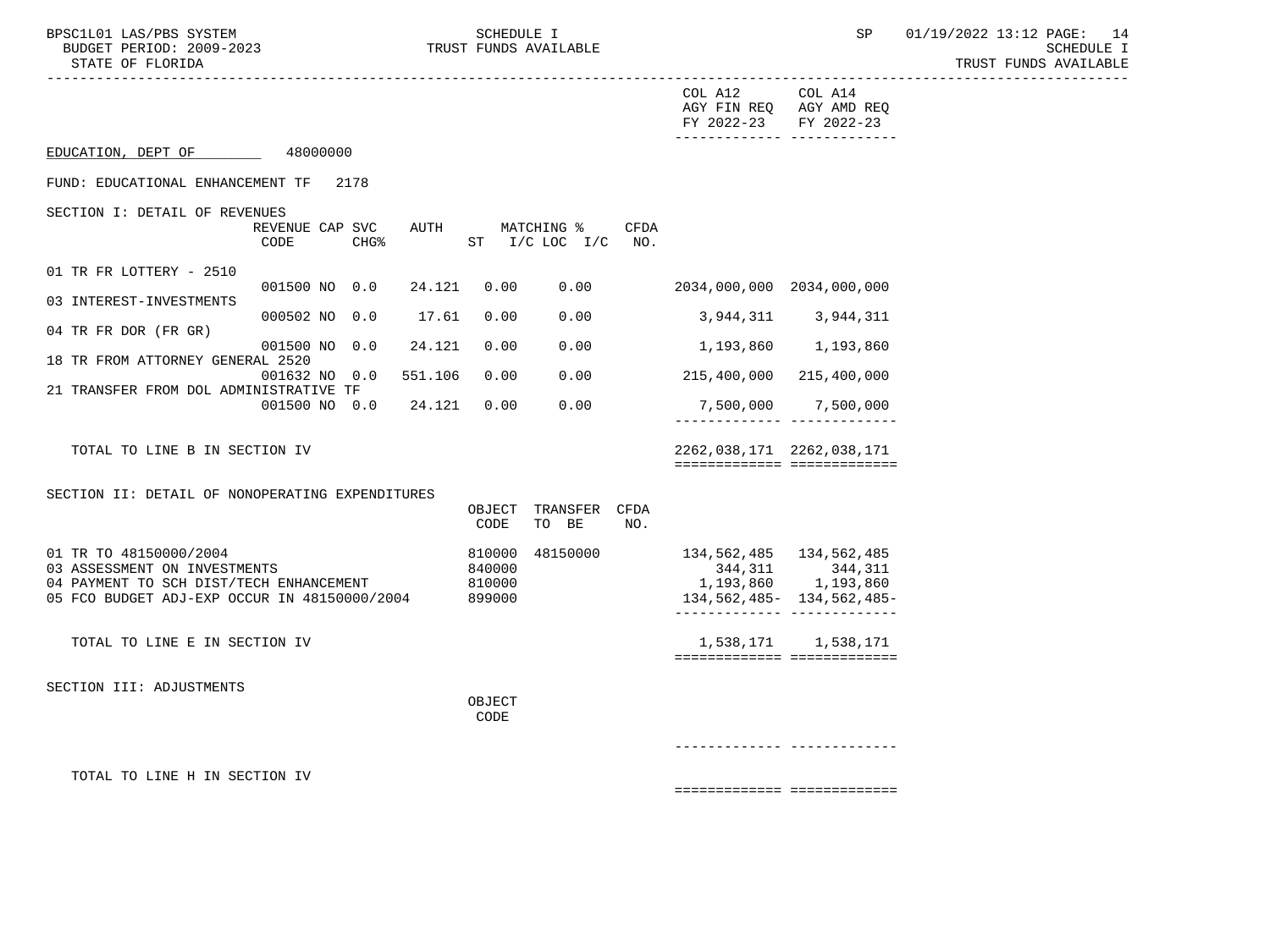| BPSC1L01 LAS/PBS SYSTEM<br>BUDGET PERIOD: 2009-2023<br>STATE OF FLORIDA                                                                                                                                                                                                                                                                                                                                                                                                    | SCHEDULE I<br>TRUST FUNDS AVAILABLE           |                                              |                                                                                         | SP                                                                                                                                          | 01/19/2022 13:12 PAGE: 15<br>SCHEDULE I<br>TRUST FUNDS AVAILABLE |
|----------------------------------------------------------------------------------------------------------------------------------------------------------------------------------------------------------------------------------------------------------------------------------------------------------------------------------------------------------------------------------------------------------------------------------------------------------------------------|-----------------------------------------------|----------------------------------------------|-----------------------------------------------------------------------------------------|---------------------------------------------------------------------------------------------------------------------------------------------|------------------------------------------------------------------|
|                                                                                                                                                                                                                                                                                                                                                                                                                                                                            |                                               |                                              | COL A12<br>FY 2022-23                                                                   | COL A14<br>AGY FIN REQ AGY AMD REQ<br>FY 2022-23<br>-------------- --------------                                                           |                                                                  |
| EDUCATION, DEPT OF 48000000                                                                                                                                                                                                                                                                                                                                                                                                                                                |                                               |                                              |                                                                                         |                                                                                                                                             |                                                                  |
| FUND: EDUCATIONAL ENHANCEMENT TF 2178                                                                                                                                                                                                                                                                                                                                                                                                                                      |                                               |                                              |                                                                                         |                                                                                                                                             |                                                                  |
| SECTION IV: SUMMARY                                                                                                                                                                                                                                                                                                                                                                                                                                                        |                                               |                                              |                                                                                         |                                                                                                                                             |                                                                  |
| UNRESERVED FUND BALANCE - JULY 1<br>ADD: REVENUES (FROM SECTION I)<br>NOT NEVEROLES (FROM SECTION I)<br>TOTAL FUNDS AVAILABLE (LINE A + LINE B)<br>LESS: OPERATING EXPENDITURES<br>LESS: NONOPERATING EXPENDITURES (SECTION II)<br>LESS: FIXED CAPITAL OUTLAY (TOTAL ONLY)<br>UNRESERVED FUND BALANCE - JUNE 30 - BEFORE ADJ (G)<br>NET ADJUSTMENTS (FROM SECTION III)<br>ADJUSTED UNRESERVED FUND BALANCE - JUNE 30 (I)<br>SCHEDULE IB: DETAIL OF UNRESERVED FUND BALANCE | (A)<br>(B)<br>(C)<br>(D)<br>(E)<br>(F)<br>(H) |                                              | 2262,038,171 2262,038,171<br>2731,850,840 2731,850,840<br>1956, 520, 911 2466, 637, 515 | 469,812,669 469,812,669<br>1,538,171 1,538,171<br>134, 562, 485 134, 562, 485<br>639, 229, 273 129, 112, 669<br>639, 229, 273 129, 112, 669 |                                                                  |
|                                                                                                                                                                                                                                                                                                                                                                                                                                                                            | FUNDING SOURCE<br>STATE(S)                    | RESTRICTED(R)<br>NONSTATE(N) UNRESTRICTED(U) |                                                                                         |                                                                                                                                             |                                                                  |
| 01 LOTTERY RECEIPTS / DOL<br>02 SLOT MACHINES<br>03 INTEREST EARNINGS                                                                                                                                                                                                                                                                                                                                                                                                      | S<br>S<br>S                                   | R                                            | R 593,581,910 119,892,733<br>R 44,426,435 8,973,331                                     | 1,220,928 246,605<br><u>_____________________________</u>                                                                                   |                                                                  |
| ADJUSTED UNRESERVED FUND BALANCE - JUNE 30                                                                                                                                                                                                                                                                                                                                                                                                                                 |                                               |                                              |                                                                                         | 639, 229, 273 129, 112, 669<br>esessessesses essessessesses                                                                                 |                                                                  |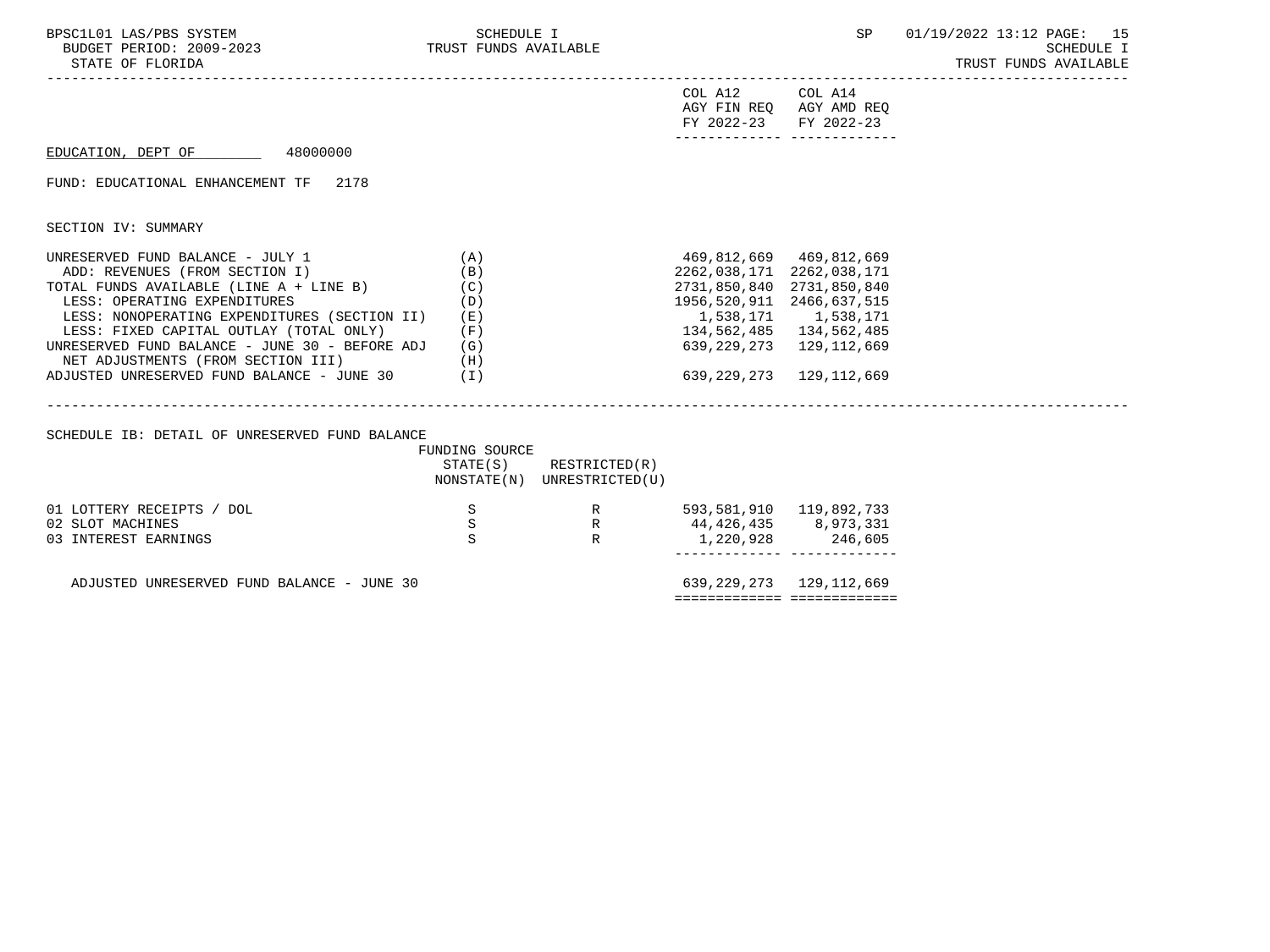| BPSC1L01 LAS/PBS SYSTEM<br>BUDGET PERIOD: 2009-2023<br>STATE OF FLORIDA                                                                                                                                                                  | SCHEDULE I<br>TRUST FUNDS AVAILABLE          |                                                                                | SP                                                       | 01/19/2022 13:12 PAGE: 16<br><b>SCHEDULE I</b><br>TRUST FUNDS AVAILABLE |
|------------------------------------------------------------------------------------------------------------------------------------------------------------------------------------------------------------------------------------------|----------------------------------------------|--------------------------------------------------------------------------------|----------------------------------------------------------|-------------------------------------------------------------------------|
|                                                                                                                                                                                                                                          |                                              | ----------------------------------<br>COL A12 COL A14<br>FY 2022-23 FY 2022-23 | AGY FIN REQ AGY AMD REQ<br>-------------- -------------- |                                                                         |
| EDUCATION, DEPT OF 48000000                                                                                                                                                                                                              |                                              |                                                                                |                                                          |                                                                         |
| FUND: ED MEDIA & TECHNOLOGY TF<br>2183                                                                                                                                                                                                   |                                              |                                                                                |                                                          |                                                                         |
| SECTION I: DETAIL OF REVENUES<br>REVENUE CAP SVC<br>CODE<br>CHG%                                                                                                                                                                         | AUTH MATCHING % CFDA<br>ST I/C LOC I/C NO.   |                                                                                |                                                          |                                                                         |
| 01 INTEREST-INVESTMENT                                                                                                                                                                                                                   | 000502 NO 0.0 17.61 0.00 0.00                |                                                                                | 5,168<br>5,168                                           |                                                                         |
| TOTAL TO LINE B IN SECTION IV                                                                                                                                                                                                            |                                              |                                                                                | 5,168<br>5,168<br>===========================            |                                                                         |
| SECTION II: DETAIL OF NONOPERATING EXPENDITURES                                                                                                                                                                                          | OBJECT TRANSFER CFDA<br>CODE<br>TO BE<br>NO. |                                                                                |                                                          |                                                                         |
| 01 ASSESSMENT ON INVESTMENTS<br>03 5% STATE TRUST FUND RESERVE                                                                                                                                                                           | 840000<br>999000                             | 359<br>240                                                                     | 359<br>240<br>-------------- --------------              |                                                                         |
| TOTAL TO LINE E IN SECTION IV                                                                                                                                                                                                            |                                              | 599                                                                            | 599<br>===========================                       |                                                                         |
| SECTION III: ADJUSTMENTS                                                                                                                                                                                                                 | OBJECT<br>CODE                               |                                                                                |                                                          |                                                                         |
|                                                                                                                                                                                                                                          |                                              |                                                                                |                                                          |                                                                         |
| TOTAL TO LINE H IN SECTION IV                                                                                                                                                                                                            |                                              |                                                                                | ===========================                              |                                                                         |
| SECTION IV: SUMMARY                                                                                                                                                                                                                      |                                              |                                                                                |                                                          |                                                                         |
| UNRESERVED FUND BALANCE - JULY 1<br>ADD: REVENUES (FROM SECTION I)<br>TOTAL FUNDS AVAILABLE (LINE A + LINE B)<br>LESS: OPERATING EXPENDITURES<br>LESS: NONOPERATING EXPENDITURES (SECTION II)<br>LESS: FIXED CAPITAL OUTLAY (TOTAL ONLY) | (A)<br>(B)<br>(C)<br>(D)<br>(E)<br>(F)       | 172,428<br>5,168<br>177,596<br>133,426<br>599                                  | 172,428<br>5,168<br>177,596<br>133,426<br>599            |                                                                         |
| UNRESERVED FUND BALANCE - JUNE 30 - BEFORE ADJ<br>NET ADJUSTMENTS (FROM SECTION III)<br>ADJUSTED UNRESERVED FUND BALANCE - JUNE 30                                                                                                       | (G)<br>(H)<br>$(\top)$                       | 43,571<br>43,571                                                               | 43,571<br>43,571                                         |                                                                         |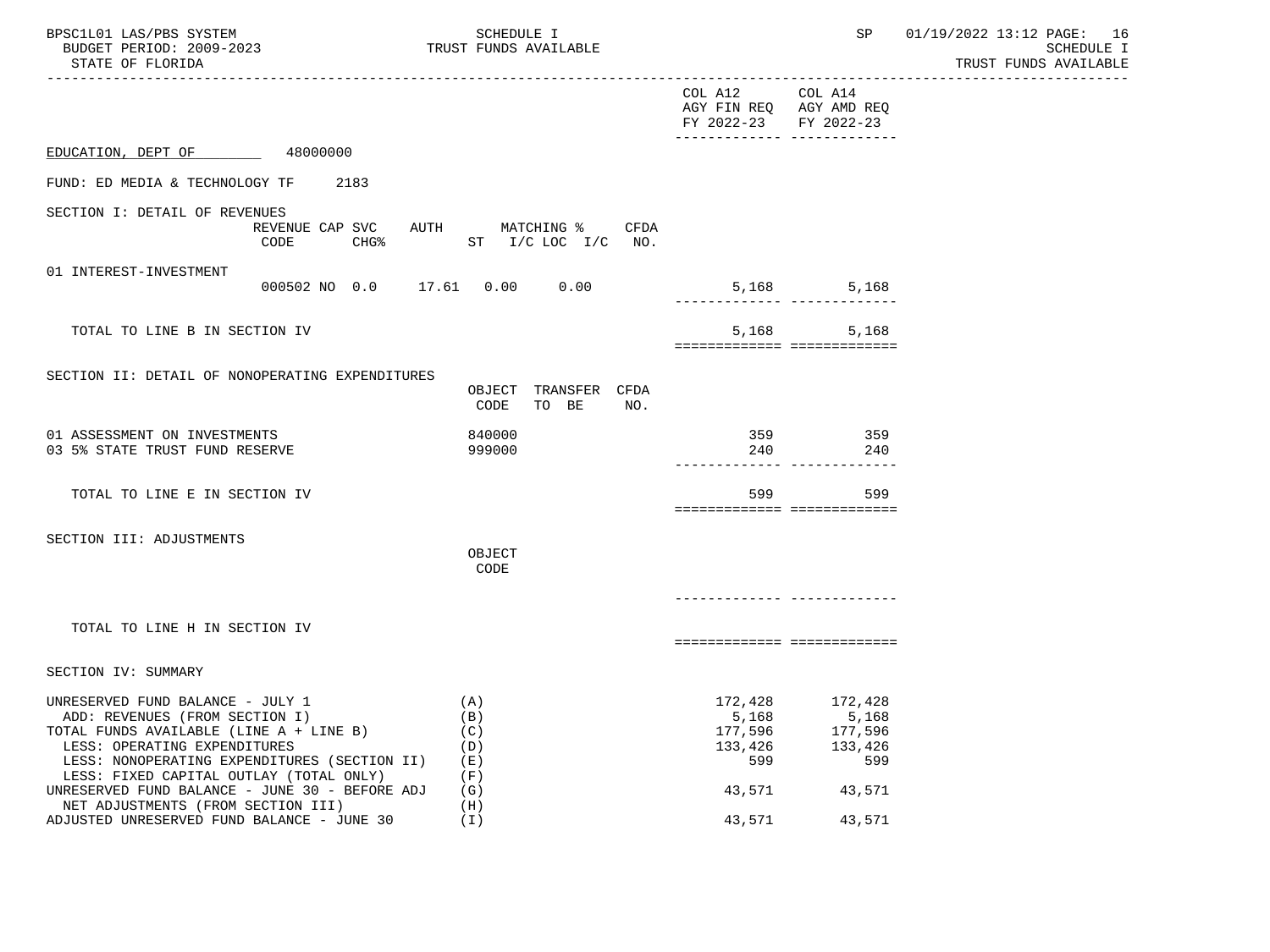| BPSC1L01 LAS/PBS SYSTEM<br>BUDGET PERIOD: 2009-2023<br>STATE OF FLORIDA | SCHEDULE I<br>TRUST FUNDS AVAILABLE |                                                            |                                      | SP                                   | 01/19/2022 13:12 PAGE: 17<br>SCHEDULE I<br>TRUST FUNDS AVAILABLE |
|-------------------------------------------------------------------------|-------------------------------------|------------------------------------------------------------|--------------------------------------|--------------------------------------|------------------------------------------------------------------|
|                                                                         |                                     |                                                            | COL A12<br>AGY FIN REQ<br>FY 2022-23 | COL A14<br>AGY AMD REQ<br>FY 2022-23 |                                                                  |
| 48000000<br>EDUCATION, DEPT OF                                          |                                     |                                                            |                                      |                                      |                                                                  |
| FUND: ED MEDIA & TECHNOLOGY TF<br>2183                                  |                                     |                                                            |                                      |                                      |                                                                  |
| SCHEDULE IB: DETAIL OF UNRESERVED FUND BALANCE                          |                                     |                                                            |                                      |                                      |                                                                  |
|                                                                         | FUNDING SOURCE                      | $STATE(S)$ RESTRICTED $(R)$<br>NONSTATE(N) UNRESTRICTED(U) |                                      |                                      |                                                                  |
| 02 ROYALTIES                                                            | S                                   | R                                                          |                                      | 43,571 43,571                        |                                                                  |
| ADJUSTED UNRESERVED FUND BALANCE - JUNE 30                              |                                     |                                                            |                                      | 43,571 43,571                        |                                                                  |
|                                                                         |                                     |                                                            | ============================         |                                      |                                                                  |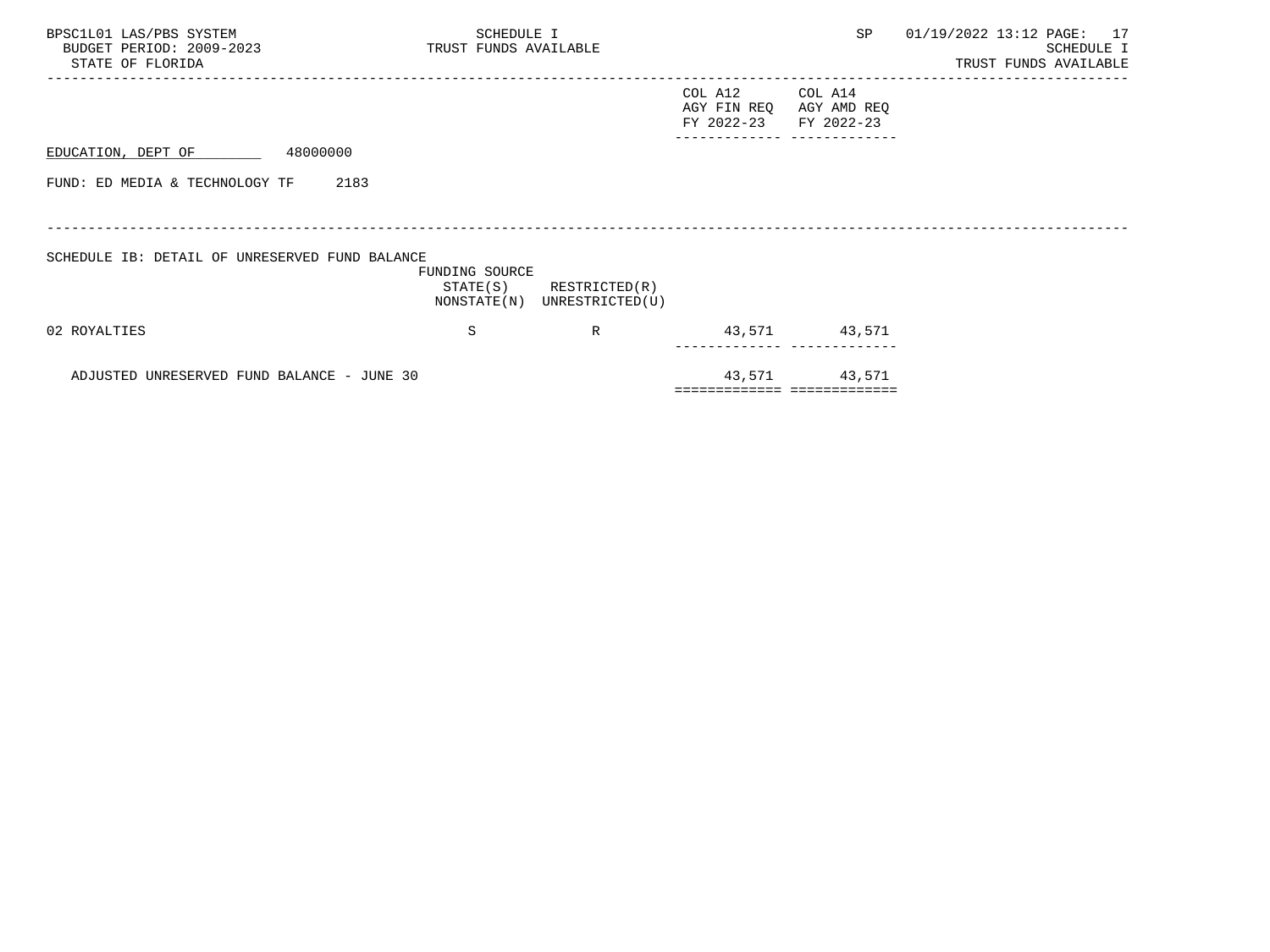| BPSC1L01 LAS/PBS SYSTEM<br>BUDGET PERIOD: 2009-2023<br>STATE OF FLORIDA                                                                                                                                                                                                                    |                                                     | SCHEDULE I<br>TRUST FUNDS AVAILABLE           |                                                                                   | SP                                                                  | 01/19/2022 13:12 PAGE: 18<br>SCHEDULE I<br>TRUST FUNDS AVAILABLE |
|--------------------------------------------------------------------------------------------------------------------------------------------------------------------------------------------------------------------------------------------------------------------------------------------|-----------------------------------------------------|-----------------------------------------------|-----------------------------------------------------------------------------------|---------------------------------------------------------------------|------------------------------------------------------------------|
|                                                                                                                                                                                                                                                                                            |                                                     |                                               | COL A12<br>AGY FIN REQ AGY AMD REQ<br>FY 2022-23<br>-------------- -------------- | COL A14<br>FY 2022-23                                               |                                                                  |
| EDUCATION, DEPT OF 48000000                                                                                                                                                                                                                                                                |                                                     |                                               |                                                                                   |                                                                     |                                                                  |
| FUND: DIV UNIV FAC CONST ADM TF                                                                                                                                                                                                                                                            | 2222                                                |                                               |                                                                                   |                                                                     |                                                                  |
| SECTION I: DETAIL OF REVENUES                                                                                                                                                                                                                                                              | REVENUE CAP SVC<br>AUTH<br>CHG <sup>8</sup><br>CODE | MATCHING %<br>CFDA<br>ST I/C LOC I/C<br>NO.   |                                                                                   |                                                                     |                                                                  |
| 01 TR FR 48150000/2555                                                                                                                                                                                                                                                                     | 001500 NO 0.0 1013.65 0.00                          | 0.00                                          | 4,392,138 4,392,138                                                               |                                                                     |                                                                  |
| 02 TR FR 48150000/2612                                                                                                                                                                                                                                                                     |                                                     |                                               |                                                                                   |                                                                     |                                                                  |
|                                                                                                                                                                                                                                                                                            | 001500 NO 0.0 1013.65                               | 0.00<br>0.00                                  | -------------- --------------                                                     | 1,872,559 1,872,559                                                 |                                                                  |
| TOTAL TO LINE B IN SECTION IV                                                                                                                                                                                                                                                              |                                                     |                                               | ===========================                                                       | 6, 264, 697 6, 264, 697                                             |                                                                  |
| SECTION II: DETAIL OF NONOPERATING EXPENDITURES                                                                                                                                                                                                                                            |                                                     | OBJECT TRANSFER CFDA<br>CODE<br>TO BE<br>NO.  |                                                                                   |                                                                     |                                                                  |
| AA MINIMUM WAGE INCREASE 2021-22<br>AA MINIMUM WAGE INCREASE 2021-22                                                                                                                                                                                                                       |                                                     | 899000<br>899000                              | -------------- --------------                                                     | 89,858<br>16,086                                                    |                                                                  |
| TOTAL TO LINE E IN SECTION IV                                                                                                                                                                                                                                                              |                                                     |                                               | ===========================                                                       | 105,944                                                             |                                                                  |
| SECTION III: ADJUSTMENTS                                                                                                                                                                                                                                                                   |                                                     | OBJECT<br>CODE                                |                                                                                   |                                                                     |                                                                  |
|                                                                                                                                                                                                                                                                                            |                                                     |                                               |                                                                                   |                                                                     |                                                                  |
| TOTAL TO LINE H IN SECTION IV                                                                                                                                                                                                                                                              |                                                     |                                               | ===========================                                                       |                                                                     |                                                                  |
| SECTION IV: SUMMARY                                                                                                                                                                                                                                                                        |                                                     |                                               |                                                                                   |                                                                     |                                                                  |
| UNRESERVED FUND BALANCE - JULY 1<br>ADD: REVENUES (FROM SECTION I)<br>TOTAL FUNDS AVAILABLE (LINE A + LINE B)<br>LESS: OPERATING EXPENDITURES<br>LESS: NONOPERATING EXPENDITURES (SECTION II)<br>LESS: FIXED CAPITAL OUTLAY (TOTAL ONLY)<br>UNRESERVED FUND BALANCE - JUNE 30 - BEFORE ADJ |                                                     | (A)<br>(B)<br>(C)<br>(D)<br>(E)<br>(F)<br>(G) | 133,045<br>6,264,697<br>6,397,742<br>6,264,697<br>133,045                         | 133,045<br>6,264,697<br>6,397,742<br>6,264,697<br>105,944<br>27,101 |                                                                  |
| NET ADJUSTMENTS (FROM SECTION III)<br>ADJUSTED UNRESERVED FUND BALANCE - JUNE 30                                                                                                                                                                                                           |                                                     | (H)<br>(I)                                    | 133,045                                                                           | 27,101                                                              |                                                                  |
|                                                                                                                                                                                                                                                                                            |                                                     |                                               |                                                                                   |                                                                     |                                                                  |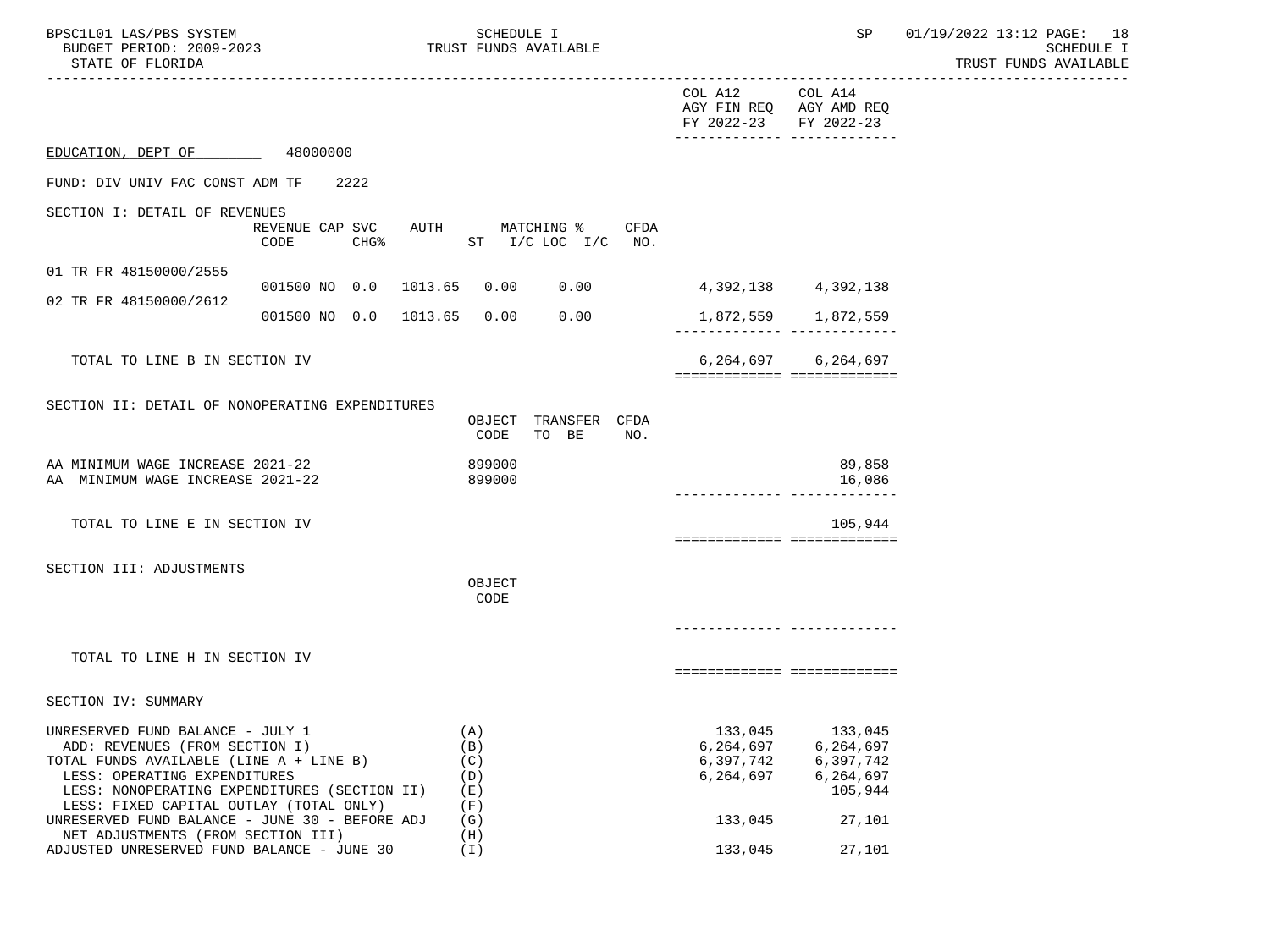| BPSC1L01 LAS/PBS SYSTEM<br>BUDGET PERIOD: 2009-2023<br>STATE OF FLORIDA | SCHEDULE I<br>TRUST FUNDS AVAILABLE |                                                            |                                      | SP                                   | 01/19/2022 13:12 PAGE: 19<br>SCHEDULE I<br>TRUST FUNDS AVAILABLE |
|-------------------------------------------------------------------------|-------------------------------------|------------------------------------------------------------|--------------------------------------|--------------------------------------|------------------------------------------------------------------|
|                                                                         |                                     |                                                            | COL A12<br>AGY FIN REQ<br>FY 2022-23 | COL A14<br>AGY AMD REQ<br>FY 2022-23 |                                                                  |
| 48000000<br>EDUCATION, DEPT OF                                          |                                     |                                                            |                                      |                                      |                                                                  |
| FUND: DIV UNIV FAC CONST ADM TF 2222                                    |                                     |                                                            |                                      |                                      |                                                                  |
| SCHEDULE IB: DETAIL OF UNRESERVED FUND BALANCE                          | FUNDING SOURCE                      | $STATE(S)$ RESTRICTED $(R)$<br>NONSTATE(N) UNRESTRICTED(U) |                                      |                                      |                                                                  |
| 01 TR FR 48150000/2555                                                  | S                                   | $\mathbb{R}$                                               |                                      | 133,045 27,101                       |                                                                  |
| ADJUSTED UNRESERVED FUND BALANCE - JUNE 30                              |                                     |                                                            | ============================         | 133,045 27,101                       |                                                                  |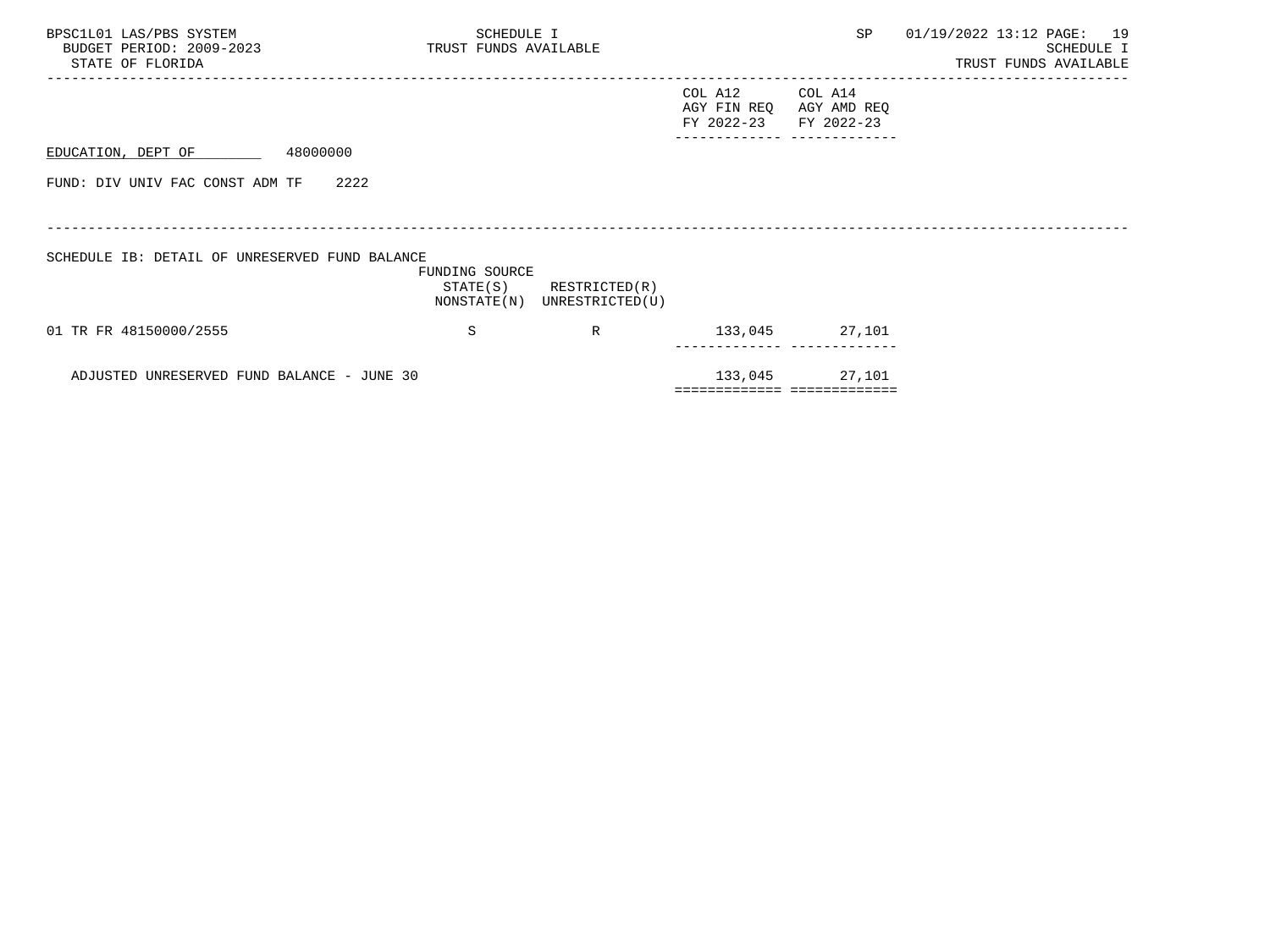BPSC1L01 LAS/PBS SYSTEM SCHEDULE I SEREDULE I SP 01/19/2022 13:12 PAGE: 20<br>BUDGET PERIOD: 2009-2023 TRUST FUNDS AVAILABLE TRUST FUNDS AVAILABLE

|                                                 |                         |             |         |                |                              |             | COL A12<br>FY 2022-23 FY 2022-23                                                                                                                                                                                                | COL A14<br>AGY FIN REQ AGY AMD REQ<br>-------------- ------------- |  |
|-------------------------------------------------|-------------------------|-------------|---------|----------------|------------------------------|-------------|---------------------------------------------------------------------------------------------------------------------------------------------------------------------------------------------------------------------------------|--------------------------------------------------------------------|--|
| EDUCATION, DEPT OF 48000000                     |                         |             |         |                |                              |             |                                                                                                                                                                                                                                 |                                                                    |  |
| FUND: ST ST FIN ASSIST TF                       | 2240                    |             |         |                |                              |             |                                                                                                                                                                                                                                 |                                                                    |  |
| SECTION I: DETAIL OF REVENUES                   |                         |             |         |                |                              |             |                                                                                                                                                                                                                                 |                                                                    |  |
|                                                 | REVENUE CAP SVC<br>CODE | <b>CHG%</b> | AUTH    |                | MATCHING %<br>ST I/C LOC I/C | CFDA<br>NO. |                                                                                                                                                                                                                                 |                                                                    |  |
| 01 FAMU FOR MARY MCLEOD GRANT                   |                         |             |         |                |                              |             |                                                                                                                                                                                                                                 |                                                                    |  |
| 02 BETHUNE FOR MARY MCLEOD GRANT                | 001100 NO 0.0           |             | 1009.73 | 0.00           | 0.00                         |             |                                                                                                                                                                                                                                 | 34,500 34,500                                                      |  |
| 03 EDWARD WATERS FOR MARY MCLEOD GRANT          | 001100 NO 0.0           |             | 1009.73 | 0.00           | 0.00                         |             | 90,000                                                                                                                                                                                                                          | 90,000                                                             |  |
| 04 FLORIDA MEMORIAL FOR MARY MCLEOD GRANT       | 001100 NO 0.0           |             | 1009.73 | 0.00           | 0.00                         |             | 16,500 16,100 16,100 16,100 16,100 16,100 16,100 16,100 16,100 16,100 16,100 16,100 16,100 16,100 16,100 16,100 16,100 16,100 16,100 16,100 16,100 16,100 16,100 16,100 16,100 16,100 16,100 16,100 16,100 16,100 16,100 16,100 | 16,500                                                             |  |
|                                                 | 001100 NO 0.0           |             | 1009.73 | 0.00           | 0.00                         |             | 19,500                                                                                                                                                                                                                          | 19,500                                                             |  |
| 05 JOSE MARTI CHALLENGE GRANT PROGRAM           | 001100 NO 0.0           |             | 1009.72 | 0.00           | 0.00                         |             |                                                                                                                                                                                                                                 | 50,000 50,000                                                      |  |
| 09 INT-MARY MCLEOD SCHOLARSHIPS                 | 000502 NO 0.0           |             | 1009.73 | 0.00           | 0.00                         |             | 264                                                                                                                                                                                                                             | 264                                                                |  |
| 10 INT-JOSE MARTI-PRIVATE                       | 000502 NO 0.0           |             | 1009.72 | 0.00           | 0.00                         |             | 80                                                                                                                                                                                                                              | 80                                                                 |  |
| 11 INT-JOSE MARTI-STATE                         |                         |             |         |                |                              |             |                                                                                                                                                                                                                                 |                                                                    |  |
| 19 INT-FL STUD ASST GRT PUBLIC FULL&PART TIME   | 000502 NO 0.0           |             | 1009.72 | 0.00           | 0.00                         |             | 1,251 1,251                                                                                                                                                                                                                     |                                                                    |  |
|                                                 | 000502 NO 0.0 1010.73   |             |         | 0.00           | 0.00                         |             | $\mathbf{1}$                                                                                                                                                                                                                    | 1                                                                  |  |
| TOTAL TO LINE B IN SECTION IV                   |                         |             |         |                |                              |             | 212,096                                                                                                                                                                                                                         | 212,096<br>===========================                             |  |
| SECTION II: DETAIL OF NONOPERATING EXPENDITURES |                         |             |         |                |                              |             |                                                                                                                                                                                                                                 |                                                                    |  |
|                                                 |                         |             |         | OBJECT<br>CODE | TRANSFER<br>TO BE            | CFDA<br>NO. |                                                                                                                                                                                                                                 |                                                                    |  |
| 01 ASSESSMENT ON INVESTMENTS                    |                         |             |         | 840000         |                              |             | 193                                                                                                                                                                                                                             | 193                                                                |  |
| 02 REFUND NON-STATE REVENUES                    |                         |             |         | 860000         |                              |             | 232                                                                                                                                                                                                                             | 232                                                                |  |
| TOTAL TO LINE E IN SECTION IV                   |                         |             |         |                |                              |             | 425                                                                                                                                                                                                                             | 425<br>===========================                                 |  |
|                                                 |                         |             |         |                |                              |             |                                                                                                                                                                                                                                 |                                                                    |  |
| SECTION III: ADJUSTMENTS                        |                         |             |         | OBJECT<br>CODE |                              |             |                                                                                                                                                                                                                                 |                                                                    |  |
|                                                 |                         |             |         |                |                              |             |                                                                                                                                                                                                                                 |                                                                    |  |
| TOTAL TO LINE H IN SECTION IV                   |                         |             |         |                |                              |             |                                                                                                                                                                                                                                 |                                                                    |  |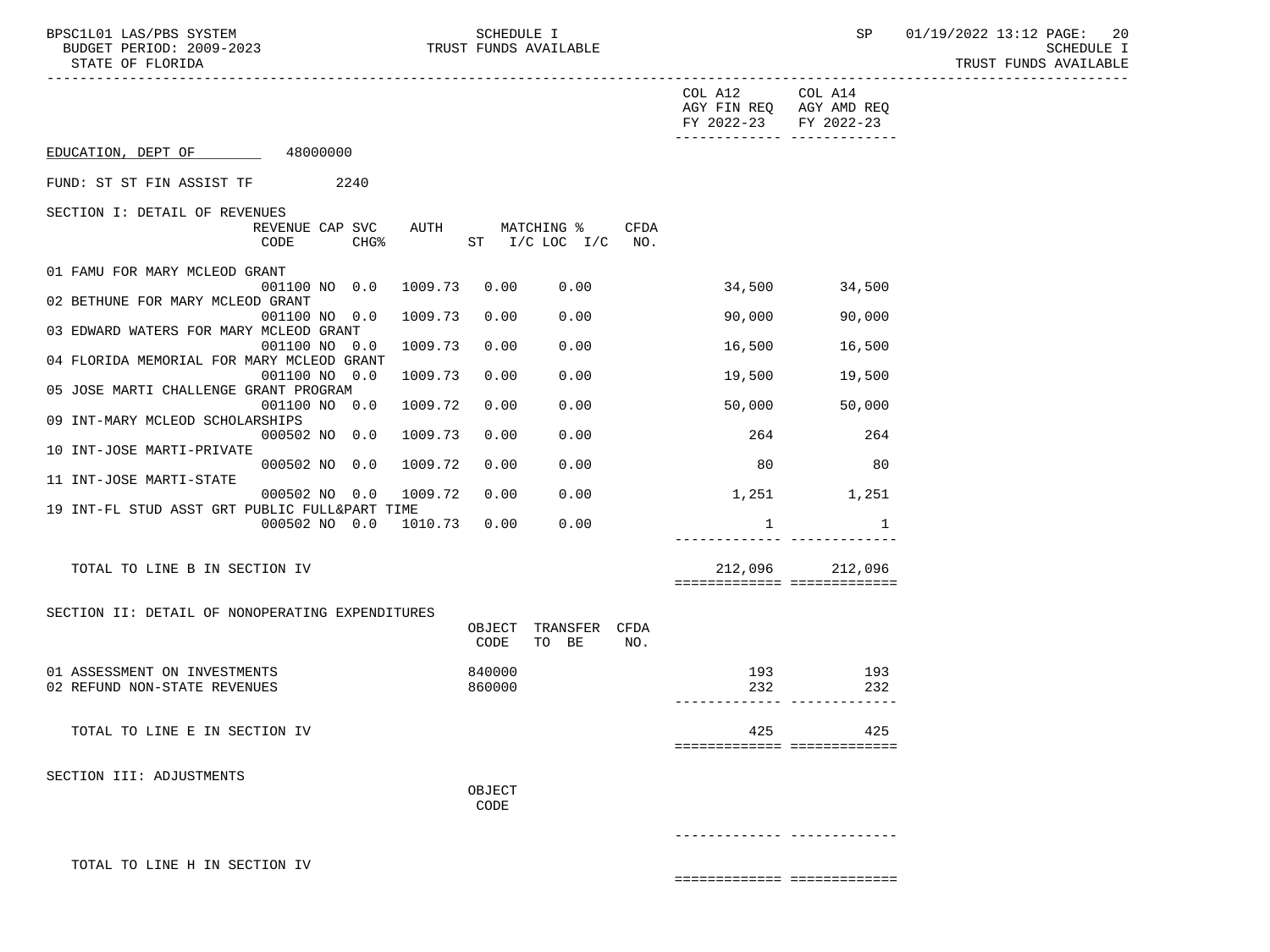| BPSC1L01 LAS/PBS SYSTEM<br>BUDGET PERIOD: 2009-2023 TRUST FUNDS AVAILABLE<br>STATE OF FLORIDA                                                                                                                                                                                                                                                                                                              | SCHEDULE I                      |                                                            |                                          | SP                                                                                                      | 01/19/2022 13:12 PAGE: 21<br>SCHEDULE I<br>TRUST FUNDS AVAILABLE |
|------------------------------------------------------------------------------------------------------------------------------------------------------------------------------------------------------------------------------------------------------------------------------------------------------------------------------------------------------------------------------------------------------------|---------------------------------|------------------------------------------------------------|------------------------------------------|---------------------------------------------------------------------------------------------------------|------------------------------------------------------------------|
|                                                                                                                                                                                                                                                                                                                                                                                                            |                                 |                                                            | COL A12 COL A14<br>FY 2022-23 FY 2022-23 | AGY FIN REQ AGY AMD REQ<br>------------ --------------                                                  |                                                                  |
| EDUCATION, DEPT OF 48000000                                                                                                                                                                                                                                                                                                                                                                                |                                 |                                                            |                                          |                                                                                                         |                                                                  |
| FUND: ST ST FIN ASSIST TF 2240                                                                                                                                                                                                                                                                                                                                                                             |                                 |                                                            |                                          |                                                                                                         |                                                                  |
| SECTION IV: SUMMARY                                                                                                                                                                                                                                                                                                                                                                                        |                                 |                                                            |                                          |                                                                                                         |                                                                  |
| UNRESERVED FUND BALANCE - JULY $1$ (A)<br>ADD: REVENUES (FROM SECTION I)<br>TOTAL FUNDS AVAILABLE (LINE $A + LINE B$ ) (C)<br>LESS: OPERATING EXPENDITURES<br>LESS: NONOPERATING EXPENDITURES (SECTION II)<br>LESS: FIXED CAPITAL OUTLAY (TOTAL ONLY)<br>UNRESERVED FUND BALANCE - JUNE 30 - BEFORE ADJ<br>NET ADJUSTMENTS (FROM SECTION III)<br>(H)<br>$ADJUSTED$ UNRESERVED FUND BALANCE - JUNE 30 $(1)$ | (B)<br>(D)<br>(E)<br>(F)<br>(G) |                                                            | 212,096<br>349,367<br>425                | 137, 271 137, 271<br>212,096<br>349,367<br>234,500 234,500<br>425<br>114,442 114,442<br>114,442 114,442 |                                                                  |
| SCHEDULE IB: DETAIL OF UNRESERVED FUND BALANCE                                                                                                                                                                                                                                                                                                                                                             | FUNDING SOURCE                  | $STATE(S)$ RESTRICTED $(R)$<br>NONSTATE(N) UNRESTRICTED(U) |                                          |                                                                                                         |                                                                  |
| 01 SCHOLARSHIPS/LOAN PAYMENTS<br>02 INTEREST                                                                                                                                                                                                                                                                                                                                                               | S<br>S                          | R<br>R                                                     | 112,846 112,846                          | 1,596 1,596<br>----------- -------------                                                                |                                                                  |
| ADJUSTED UNRESERVED FUND BALANCE - JUNE 30                                                                                                                                                                                                                                                                                                                                                                 |                                 |                                                            | =============================            | 114,442 114,442                                                                                         |                                                                  |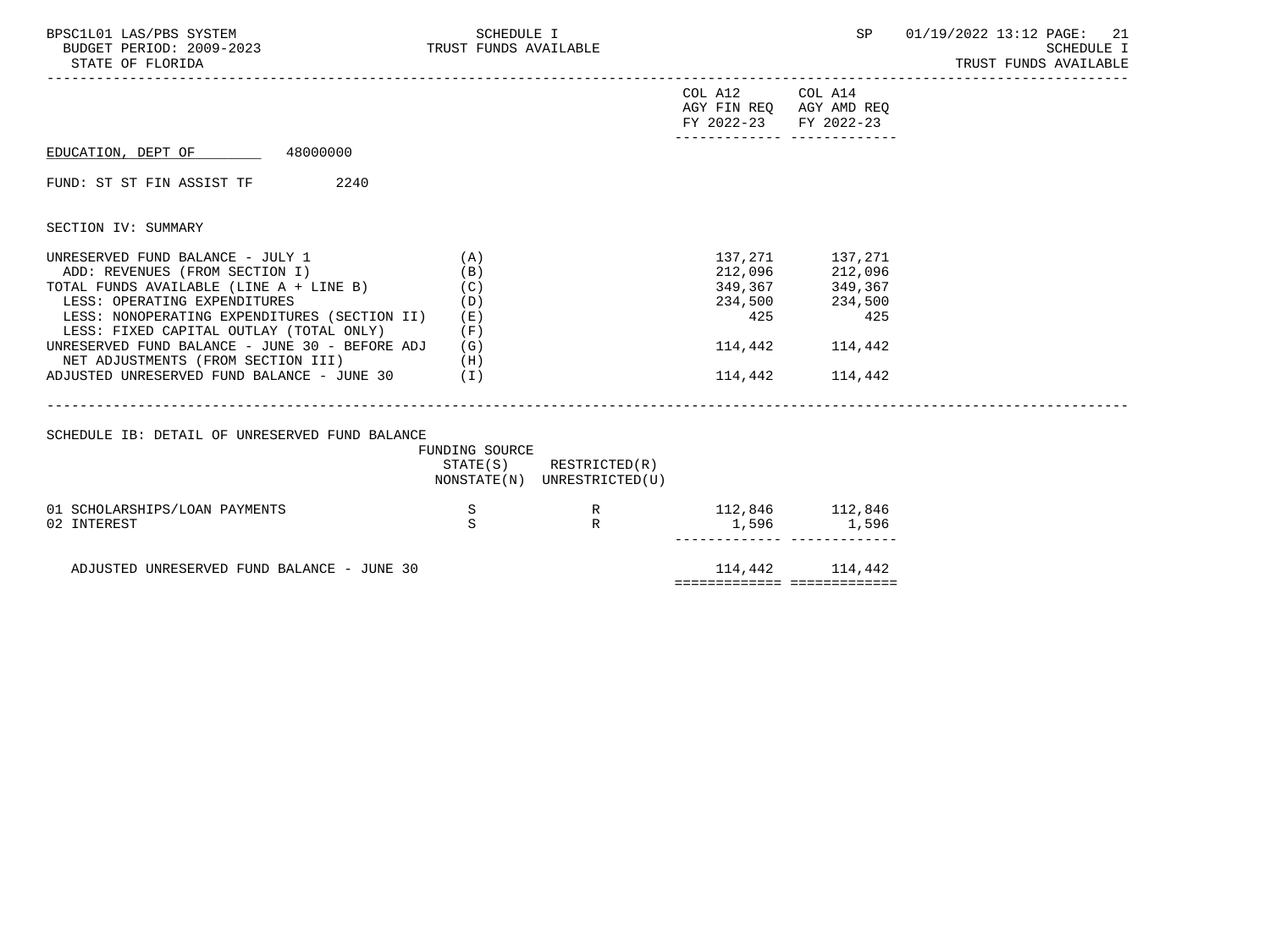BPSC1L01 LAS/PBS SYSTEM SCHEDULE I SCHEDULE I SP 01/19/2022 13:12 PAGE: 22<br>BUDGET PERIOD: 2009-2023 TRUST FUNDS AVAILABLE TRUST FUNDS AVAILABLE

| $\sim$ $\sim$ $\sim$ $\sim$<br>∩0–26 ∩<br>∩г | S ONLIT<br>חסזזמי |      |
|----------------------------------------------|-------------------|------|
| $\Box$ $\Box$<br>,,,,                        |                   | TRUS |
|                                              |                   |      |
|                                              |                   |      |

|                                                 |                         |                  |         |           |                                |                    | COL A12<br>AGY FIN REQ<br>FY 2022-23 | COL A14<br>AGY AMD REQ<br>FY 2022-23 |  |
|-------------------------------------------------|-------------------------|------------------|---------|-----------|--------------------------------|--------------------|--------------------------------------|--------------------------------------|--|
| EDUCATION, DEPT OF                              | 48000000                |                  |         |           |                                |                    |                                      |                                      |  |
| FUND: FEDERAL GRANTS TRUST FUND                 |                         | 2261             |         |           |                                |                    |                                      |                                      |  |
| SECTION I: DETAIL OF REVENUES                   |                         |                  |         |           |                                |                    |                                      |                                      |  |
|                                                 | REVENUE CAP SVC<br>CODE | CHG <sup>8</sup> | AUTH    | <b>ST</b> | MATCHING %<br>$I/C$ LOC<br>I/C | <b>CFDA</b><br>NO. |                                      |                                      |  |
| H1 TR FR CHILDREN&FAM/2639                      |                         |                  |         |           |                                |                    |                                      |                                      |  |
| H5 ANTICIPATED REV - HEAD START                 | 001510 NO               | 0.0              | 1002.82 | 0.00      | 0.00                           | 93.667             | 484,370                              | 484,370                              |  |
| H6 ANTICIPATED REV - PRESCHOOL DEVELOPMENT      | 000700 NO               | 0.0              | 1002.82 | 0.00      | 0.00                           | 93.600             | 225,000                              | 225,000                              |  |
|                                                 | 000700 NO               | 0.0              | 1002.82 | 0.00      | 0.00                           | 93.434             | 15,000,000                           | 15,000,000                           |  |
| 01 FSDB-SCHOOL FOOD SER.TRANS.FROM DACS, 2315   | 001510 NO               | 0.0              | 215.32  | 0.00      | 0.00                           | 10.555             | 250,000                              | 250,000                              |  |
| 01 APPRENTICESHIP USA STATE EXPANSION GRANTS    |                         |                  |         |           |                                |                    |                                      |                                      |  |
|                                                 | 001510 NO               | 0.0              | 215.32  | 0.00      | 0.00                           | 17.285             | 111,395                              | 111,395                              |  |
| 01 NATIONAL FARMWORKER JOBS PROGRAM             |                         |                  |         |           |                                |                    |                                      |                                      |  |
|                                                 | 000700 NO               | 0.0              | 215.32  | 0.00      | 0.00                           | 17.264             | 3, 274, 584                          | 3, 274, 584                          |  |
| 05 TITLE I-GTS/LOC EDU AGY                      |                         |                  |         |           |                                |                    |                                      |                                      |  |
|                                                 | 000700 NO               | 0.0              | 215.32  | 0.00      | 0.00                           | 84.010             | 603,320,787                          | 603, 320, 787                        |  |
| 05 APPRENTICESHIP STATE EXPANSION               |                         |                  | 215.32  | 0.00      |                                | 17.285             |                                      |                                      |  |
| 06 MIGRANT EDUCATION STATE GRANT PROGRAM        | 000700 NO               | 0.0              |         |           | 0.00                           |                    | 115,000                              | 115,000                              |  |
|                                                 | 000700 NO               | 0.0              | 215.32  | 0.00      | 0.00                           | 84.011             | 23,469,797                           | 23,469,797                           |  |
| 06 FSDB-TITLE I, PART A BASIC                   |                         |                  |         |           |                                |                    |                                      |                                      |  |
|                                                 | 001510 NO               | 0.0              | 215.32  | 0.00      | 0.00                           | 84.010             | 142,342                              | 142,342                              |  |
| 07 FSDB-IDEA, PART B                            |                         |                  |         |           |                                |                    |                                      |                                      |  |
|                                                 | 001510 NO               | 0.0              | 215.32  | 0.00      | 0.00                           | 84.027             | 1,144,560                            | 1,144,560                            |  |
| 07 TITLE I NEGLECTED & DELINQUENT CHILDREN      |                         |                  |         |           |                                |                    |                                      |                                      |  |
|                                                 | 000700 NO               | 0.0              | 215.32  | 0.00      | 0.00                           | 84.013             | 1,667,646                            | 1,667,646                            |  |
| 08 COMPREHENSIVE HEALTH SERVICES                |                         |                  |         |           |                                |                    |                                      |                                      |  |
| 08 FSDB-CARL PERKINS                            | 001800 NO               | 0.0              | 215.32  | 0.00      | 0.00                           | 93.938             | 13,601                               | 13,601                               |  |
|                                                 | 001510 NO               | 0.0              | 215.32  | 0.00      | 0.00                           | 84.048             | 150,000                              | 150,000                              |  |
| 08 JOBS AND BENEFITS-TR FR DEO 2195             |                         |                  |         |           |                                |                    |                                      |                                      |  |
|                                                 | 001500 NO               | 0.0              | 215.32  | 0.00      | 0.00                           | 17.207             | 487,000                              | 487,000                              |  |
| 09 FSDB-IDEA PART B, PRESCHOOL                  |                         |                  |         |           |                                |                    |                                      |                                      |  |
|                                                 | 001510 NO               | 0.0              | 215.32  | 0.00      | 0.00                           | 84.173             | 7,873                                | 7,873                                |  |
| 09 TWENTY-FIRST CENTURY COMMUNITY LEARNING CTRS |                         |                  |         |           |                                |                    |                                      |                                      |  |
|                                                 | 000700 NO               | 0.0              | 215.32  | 0.00      | 0.00                           | 84.287             | 72,091,371                           | 72,091,371                           |  |
| 10 JOHN R JUSTICE GRANT PROGRAM                 |                         |                  |         |           |                                |                    |                                      |                                      |  |
|                                                 | 000700 NO               | 0.0              | 1009.92 | 0.00      | 0.00                           | 16.816             | 100,000                              | 100,000                              |  |
| 11 APPRENTICESHIP STATE EXPANSION               | 001800 NO               | 0.0              | 215.32  | 0.00      | 0.00                           | 17.285             | 304,340                              | 304,340                              |  |
| 12 COMPREHENSIVE LITERACY STATE DEVELOPMENT PGM |                         |                  |         |           |                                |                    |                                      |                                      |  |
|                                                 | 000700 NO               | 0.0              | 215.32  | 0.00      | 0.00                           | 84.371             | 38,617                               | 38,617                               |  |
| 12 FSDB-TITLE II PART A                         |                         |                  |         |           |                                |                    |                                      |                                      |  |
|                                                 | 001510 NO               | 0.0              | 215.32  | 0.00      | 0.00                           | 84.367             | 27,819                               | 27,819                               |  |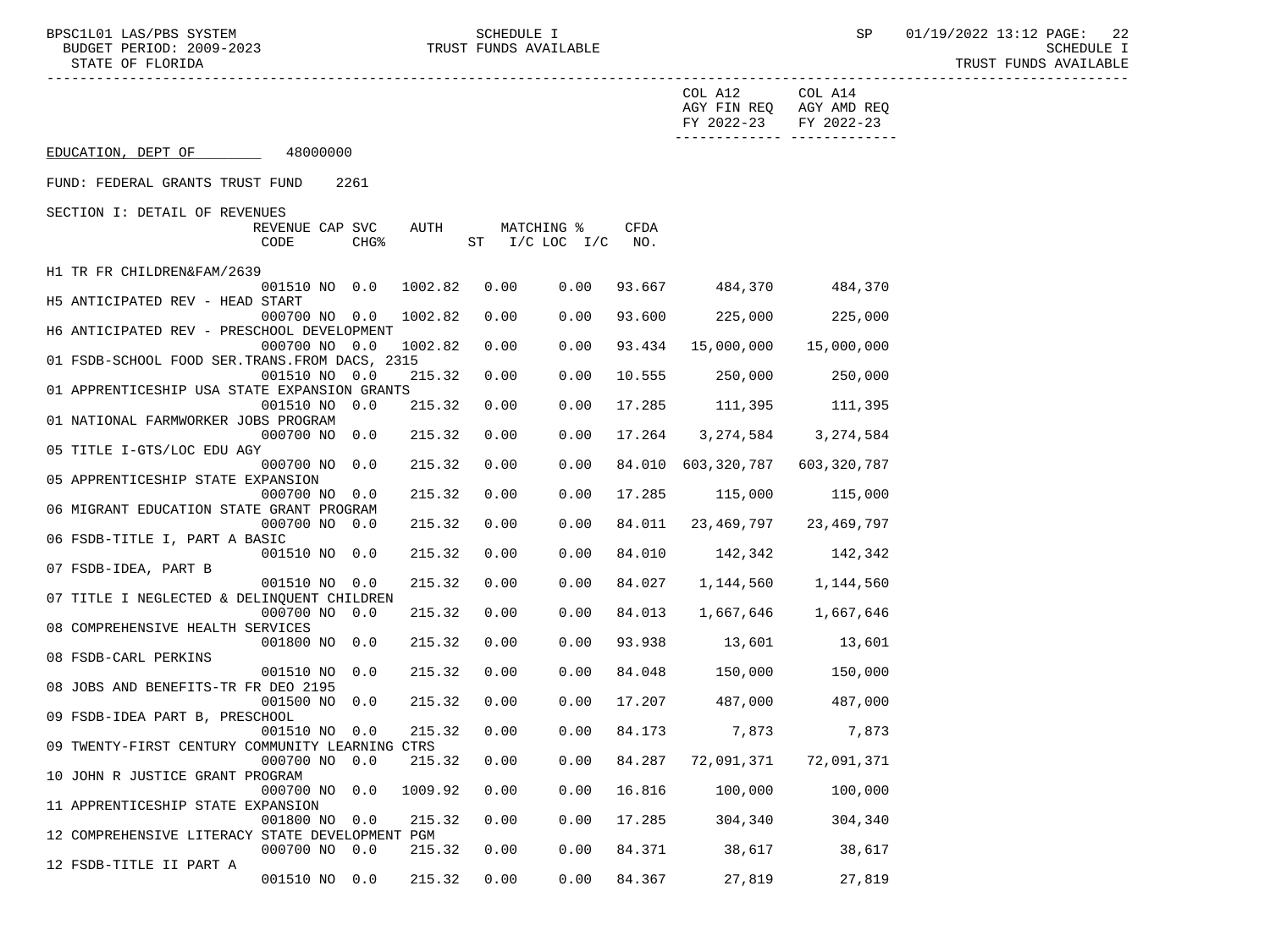-----------------------------------------------------------------------------------------------------------------------------------

001500 NO 0.0 215.32 0.00 0.00 17.285 97,710 97,710

 COL A12 COL A14 AGY FIN REQ AGY AMD REQ FY 2022-23 FY 2022-23 ------------- ------------- EDUCATION, DEPT OF 48000000 FUND: FEDERAL GRANTS TRUST FUND 2261 SECTION I: DETAIL OF REVENUES REVENUE CAP SVC AUTH MATCHING % CFDA CODE CHG<sup>§</sup> ST I/C LOC I/C NO. 13 FSDB-TITLE IV 001510 NO 0.0 215.32 0.00 0.00 84.424 10,430 10,430 15 FSDB-ANTIC GRANT REVENUE ESSER II 001510 NO 0.0 215.32 0.00 0.00 84.425 145,233 145,233 16 FSDB-ANTIC GRANT REVENUE ARP ESSER 001510 NO 0.0 215.32 0.00 0.00 84.425 321,770 321,770 17 FSDB-UNIVERSAL NEWBORN SCREENING 001510 NO 0.0 215.32 0.00 0.00 93.251 145,000 145,000 18 FSDB-FROM GR SCHOOL FOOD SVC TRANS FROM DACS 001500 NO 0.0 215.32 0.00 0.00 5,329 5,329 18 ANTICIPATED REVENUE-CAREER & TECHNICAL 000700 NO 0.0 215.32 0.00 0.00 84.048 16,917,950 16,917,950 20 ANTICIPATED REVENUE-ADULT EDUCATION 000700 NO 0.0 215.32 0.00 0.00 84.002 10,773,157 10,773,157 20 CONSOLIDATED ADMINISTRATIVE FUND 000700 NO 0.0 215.32 0.00 0.00 84.010 12,432,155 12,432,155 21 ANTICIPATED REVENUE - CONSOLIDATED ADMIN 000700 NO 0.0 215.32 0.00 0.00 84.010 1,140,064 1,140,064 22 ADULT EDUCATION 000700 NO 0.0 215.32 0.00 0.00 84.002 31,383,297 31,383,297 23 CAREER & TECH EDUCATION 000700 NO 0.0 215.32 0.00 0.00 84.048 64,224,464 64,224,464 24 NATIONAL FARMWORKER JOBS PROGRAM<br>000700 NO 0.0 215.32 0.00 0.00 17.264 485,165 485,165 26 ADULT EDUCATION 000700 NO 0.0 215.32 0.00 0.00 84.002 1,442,279 1,442,279 26 STUDENT SUPPORT AND ACADEMIC GRANTS 000700 NO 0.0 215.32 0.00 0.00 84.424 62,777,281 62,777,281 27 SPEC EDUC-GTS TO STS 000700 NO 0.0 215.32 0.00 0.00 84.027 773,971,795 774,401,508 28 ANTIC REV- SPECIAL EDUCATION GRANTS TO STATES 000700 NO 0.0 215.32 0.00 0.00 84.027 8,609,997 8,609,997 29 ANTIC REV - GRANTS FOR STATE ASSESSMENT 0.00 84.369 15,152,154 15,152,154 32 SPECIAL EDUCATION-GRANTS TO STATES<br>000700 NO 0.0 215.32 0.00 0.00 84.027 16,596,237 16,596,237 40 MIGRANT EDUC-COORD PRG 000700 NO 0.0 215.32 0.00 0.00 84.144 30,654 30,654 42 SPEC EDUC-PRESCHOOL GTS 000700 NO 0.0 215.32 0.00 0.00 84.173 21,584,875 21,584,875 45 APPRENTICESHIP USA STATE EXPANSION GRANTS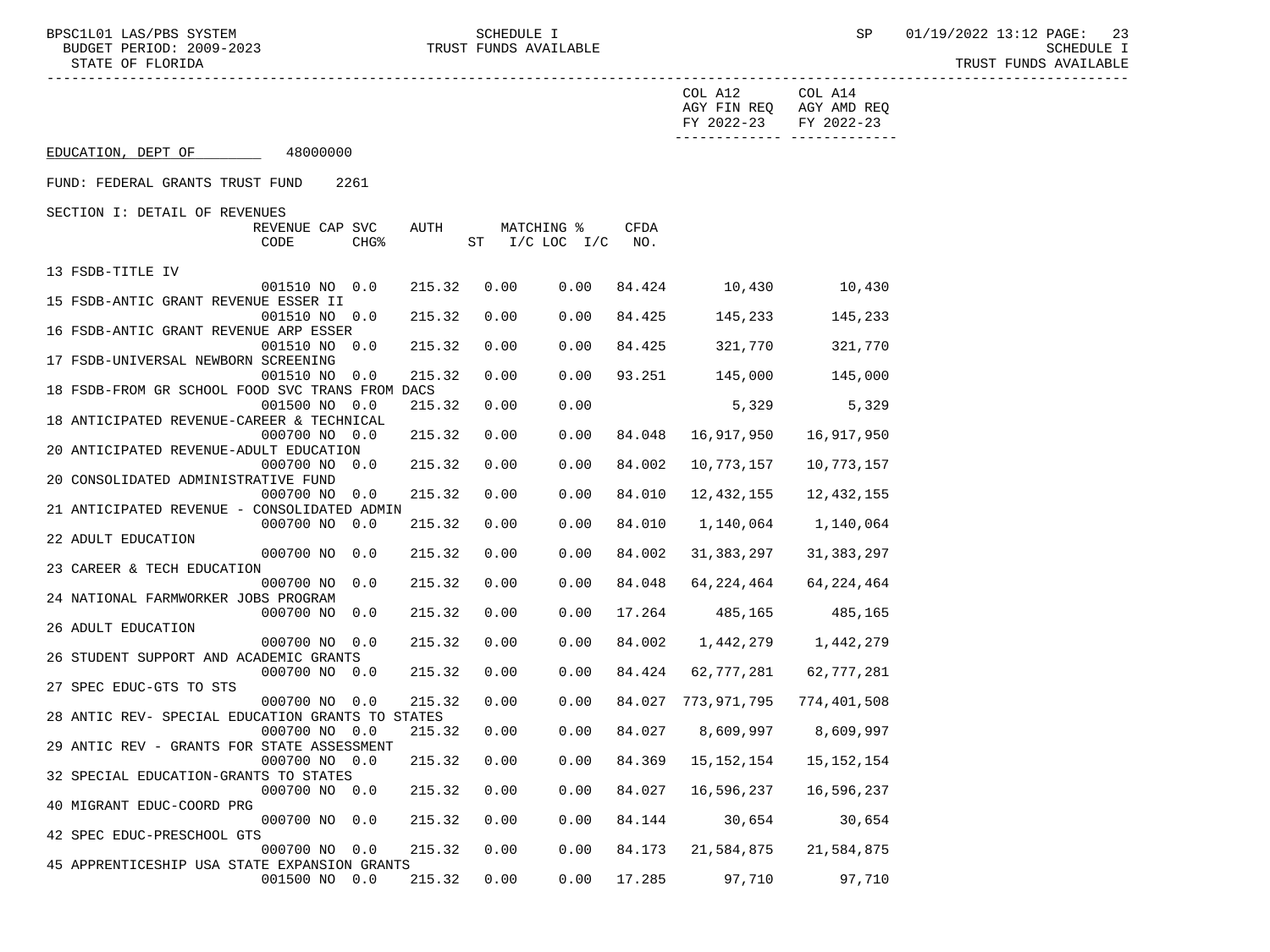BPSC1L01 LAS/PBS SYSTEM SCHEDULE I SEREDULE I SP 01/19/2022 13:12 PAGE: 24<br>BUDGET PERIOD: 2009-2023 TRUST FUNDS AVAILABLE TRUST FUNDS AVAILABLE

|                                                  |                 |                  |        |                    |            |             | COL A12<br>FY 2022-23          | COL A14<br>AGY FIN REQ AGY AMD REQ<br>FY 2022-23<br>-------------- -------------- |  |
|--------------------------------------------------|-----------------|------------------|--------|--------------------|------------|-------------|--------------------------------|-----------------------------------------------------------------------------------|--|
| EDUCATION, DEPT OF                               | 48000000        |                  |        |                    |            |             |                                |                                                                                   |  |
| FUND: FEDERAL GRANTS TRUST FUND                  |                 | 2261             |        |                    |            |             |                                |                                                                                   |  |
| SECTION I: DETAIL OF REVENUES                    |                 |                  |        |                    |            |             |                                |                                                                                   |  |
|                                                  | REVENUE CAP SVC |                  | AUTH   |                    | MATCHING % | <b>CFDA</b> |                                |                                                                                   |  |
|                                                  | CODE            | CHG <sup>8</sup> |        | ST I/C LOC I/C NO. |            |             |                                |                                                                                   |  |
| 46 EDUCATION FOR HOMELESS CHILDREN & YOUTH       | 000700 NO 0.0   |                  |        | 0.00               | 0.00       | 84.196      | 7,081,514 7,081,514            |                                                                                   |  |
| 47 ANTIC REV - TWENTY-FIRST CENTURY COMM LRNG CT |                 |                  | 215.32 |                    |            |             |                                |                                                                                   |  |
|                                                  | 000700 NO 0.0   |                  | 215.32 | 0.00               | 0.00       |             | 84.287 22,323,341              | 22,323,341                                                                        |  |
| 48 CHARTER SCHOOLS                               |                 |                  |        |                    |            |             |                                |                                                                                   |  |
|                                                  | 000700 NO 0.0   |                  | 215.32 | 0.00               | 0.00       | 84.282      | 35,297,079                     | 35,297,079                                                                        |  |
| 49 ANTIC REV - E & S SCHOOL EMER RELIEF FUND     |                 |                  |        |                    |            |             |                                |                                                                                   |  |
|                                                  | 001123 NO 0.0   |                  | 215.32 | 0.00               | 0.00       |             | 84.425 490,897,310 490,897,310 |                                                                                   |  |
| 49 CAREER & TECH EDUCATION                       |                 |                  | 215.32 |                    |            | 84.048      | 4,972,079                      |                                                                                   |  |
| 51 TROOPS TO TEACHERS GRANT PROGRAM              | 000700 NO 0.0   |                  |        | 0.00               | 0.00       |             |                                | 4,972,079                                                                         |  |
|                                                  | 000700 NO 0.0   |                  | 215.32 | 0.00               | 0.00       |             | 12.620 336,316 336,316         |                                                                                   |  |
| 52 SPEC EDUC-ST PERS DEV                         |                 |                  |        |                    |            |             |                                |                                                                                   |  |
|                                                  | 000700 NO 0.0   |                  | 215.32 | 0.00               | 0.00       |             | 84.323 2,597,258 2,597,258     |                                                                                   |  |
| 53 ADVANCING POSTSECONDARY CTE DATA QUALITY INIT |                 |                  |        |                    |            |             |                                |                                                                                   |  |
|                                                  | 000700 NO 0.0   |                  | 215.32 | 0.00               | 0.00       |             | 84.305 25,000 25,000           |                                                                                   |  |
| 55 RURAL EDUCATION                               |                 |                  |        |                    |            |             |                                |                                                                                   |  |
|                                                  | 000700 NO 0.0   |                  | 215.32 | 0.00               | 0.00       | 84.358      | 2,497,811                      | 2,497,811                                                                         |  |
| 57 ENGLISH LANG ACQ GTS                          |                 |                  |        |                    |            |             |                                |                                                                                   |  |
|                                                  | 000700 NO 0.0   |                  | 215.32 | 0.00               | 0.00       |             | 84.365 42,589,895              | 42,589,895                                                                        |  |
| 58 DOE-ANTIC GRANT REVENUE-SPEC EDU-GTS TO S     |                 |                  |        |                    |            |             |                                |                                                                                   |  |
|                                                  | 000700 NO 0.0   |                  | 215.32 | 0.00               | 0.00       | 84.027      | 470,470                        | 470,470                                                                           |  |
| 59 DOE-SPEC EDU-GTS TO STS                       |                 |                  |        |                    |            |             |                                |                                                                                   |  |
|                                                  | 000700 NO 0.0   |                  | 215.32 | 0.00               | 0.00       |             | 84.027 1,938,384               | 1,938,384                                                                         |  |
| 59 SCHOOL IMPROVEMENT GTS                        |                 |                  |        |                    |            |             |                                |                                                                                   |  |
|                                                  | 000700 NO 0.0   |                  | 215.32 | 0.00               | 0.00       | 84.377      |                                | 8,347,366 8,347,366                                                               |  |
| 68 CHARTER SCHOOLS                               |                 |                  |        |                    |            |             |                                |                                                                                   |  |
|                                                  | 000700 NO 0.0   |                  | 215.32 | 0.00               | 0.00       |             | 84.282 385,071 385,071         |                                                                                   |  |
| 79 GRANTS FOR STATE ASSESSMENTS AND RLTD ACT     |                 |                  |        |                    |            |             |                                |                                                                                   |  |
|                                                  | 000700 NO 0.0   |                  | 215.32 | 0.00               | 0.00       | 84.369      | 4,943,699                      | 4,943,699                                                                         |  |
| 80 TITLE II PART A TEACHER & PRINC TRAINING      |                 |                  |        |                    |            |             |                                |                                                                                   |  |
|                                                  | 000700 NO 0.0   |                  | 215.32 | 0.00               | 0.00       |             | 84.367 110,987,383 110,987,383 |                                                                                   |  |
| 84 NAEP DATA REPORTING GT PRG                    |                 |                  |        |                    |            |             |                                |                                                                                   |  |
|                                                  | 000700 NO 0.0   |                  | 215.32 | 0.00               | 0.00       |             | 84.999 136,240 136,240         |                                                                                   |  |
| 89 SPECIAL EDUCATION - GRANTS TO STATES REFUNDS  |                 |                  |        |                    |            |             |                                |                                                                                   |  |
|                                                  | 001800 NO 0.0   |                  | 215.32 | 0.00               | 0.00       |             | 84.027 2,534 2,534             |                                                                                   |  |
| 90 SPEC EDUC GRTS TO STATES 12 MO WARRANT CANCEL |                 |                  |        |                    |            |             |                                |                                                                                   |  |
|                                                  | 003800 NO 0.0   |                  | 215.32 | 0.00               | 0.00       |             | 84.027 10,171 10,171           |                                                                                   |  |
| 96 SCHOOL CLIMATE TRANSFORMATION GRANT           | 000700 NO 0.0   |                  | 215.32 | 0.00               | 0.00       | 84.184      | 336,621                        | 336,621                                                                           |  |
|                                                  |                 |                  |        |                    |            |             |                                |                                                                                   |  |

------------- -------------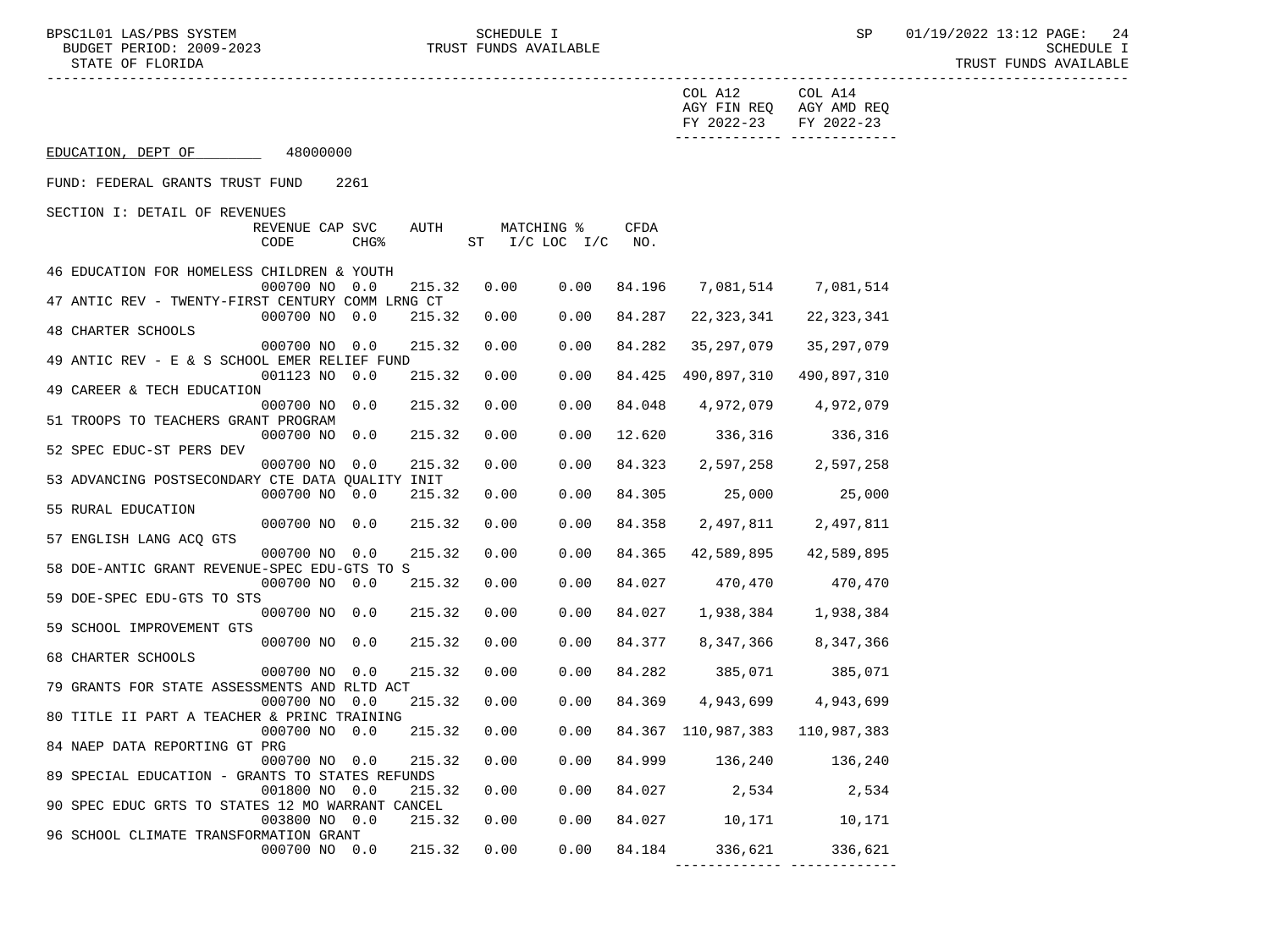| BPSC1L01 LAS/PBS SYSTEM<br>BUDGET PERIOD: 2009-2023<br>STATE OF FLORIDA                                                                                                                                                                                                                                                                                                                                                                   | SCHEDULE I<br>TRUST FUNDS AVAILABLE                                                     | ---------------------                                                                 | $\operatorname{SP}$                                                                                                | 01/19/2022 13:12 PAGE:<br>-25<br>SCHEDULE I<br>TRUST FUNDS AVAILABLE |
|-------------------------------------------------------------------------------------------------------------------------------------------------------------------------------------------------------------------------------------------------------------------------------------------------------------------------------------------------------------------------------------------------------------------------------------------|-----------------------------------------------------------------------------------------|---------------------------------------------------------------------------------------|--------------------------------------------------------------------------------------------------------------------|----------------------------------------------------------------------|
|                                                                                                                                                                                                                                                                                                                                                                                                                                           |                                                                                         | COL A12 COL A14<br>FY 2022-23 FY 2022-23                                              | AGY FIN REQ AGY AMD REQ<br>_______________________________                                                         |                                                                      |
| EDUCATION, DEPT OF 48000000                                                                                                                                                                                                                                                                                                                                                                                                               |                                                                                         |                                                                                       |                                                                                                                    |                                                                      |
| FUND: FEDERAL GRANTS TRUST FUND<br>2261                                                                                                                                                                                                                                                                                                                                                                                                   |                                                                                         |                                                                                       |                                                                                                                    |                                                                      |
| SECTION I: DETAIL OF REVENUES<br>REVENUE CAP SVC AUTH MATCHING %<br>CODE                                                                                                                                                                                                                                                                                                                                                                  | CFDA<br>CHG <sup>&amp;</sup> ST I/C LOC I/C NO.                                         |                                                                                       |                                                                                                                    |                                                                      |
| TOTAL TO LINE B IN SECTION IV                                                                                                                                                                                                                                                                                                                                                                                                             |                                                                                         | 2496,848,640 2497,278,353                                                             | ============================                                                                                       |                                                                      |
| SECTION II: DETAIL OF NONOPERATING EXPENDITURES                                                                                                                                                                                                                                                                                                                                                                                           | OBJECT TRANSFER CFDA<br>CODE<br>TO BE<br>NO.                                            |                                                                                       |                                                                                                                    |                                                                      |
| AA MINIMUM WAGE INCREASE 2021-22<br>AA MINIMUM WAGE INCREASE 2021-22<br>W1 UNFUNDED BUDGET<br>W8 TRANSFER TO DCF CHILD CARE LICENSING 2261<br>01 FSDB-TR TO 48250400/FUND 2021 INDIR. COST<br>02 TR TO 48800000/2021 - INDIRECT COST<br>03 TR TO GR - SWCAP<br>05 TR TO 4825050000/2021 - INDIRECT COST 810000 48250500<br>16 FSDB-TR TO GR SWCAP GEN REV FUND 1000 810000 48250400<br>24 DOE-TR TO FUND 2021 INDIR. COST 810000 48800000 | 899000<br>899000<br>899000<br>811000<br>810000 48250400<br>48800000<br>810000<br>810000 | 789,430-<br>773,800<br>142,778<br>2,062,619<br>619,636<br>353,962<br>14,133<br>75,500 | 696,546<br>30,591<br>789,430-<br>$773,800$<br>$142,778$<br>$2,062,619$<br>$619,636$<br>353,962<br>14,133<br>75,500 |                                                                      |
| TOTAL TO LINE E IN SECTION IV                                                                                                                                                                                                                                                                                                                                                                                                             |                                                                                         |                                                                                       | 3, 252, 998 3, 980, 135<br>============================                                                            |                                                                      |
| SECTION III: ADJUSTMENTS                                                                                                                                                                                                                                                                                                                                                                                                                  | OBJECT<br>CODE                                                                          |                                                                                       |                                                                                                                    |                                                                      |
| AA SWFS N48900020001<br>04 FSDB-ROUNDING                                                                                                                                                                                                                                                                                                                                                                                                  | 991000<br>991000                                                                        | $1 -$                                                                                 | $28,625-$<br>$1 -$                                                                                                 |                                                                      |
| TOTAL TO LINE H IN SECTION IV                                                                                                                                                                                                                                                                                                                                                                                                             |                                                                                         | $1 -$                                                                                 | $28,626-$<br>============================                                                                          |                                                                      |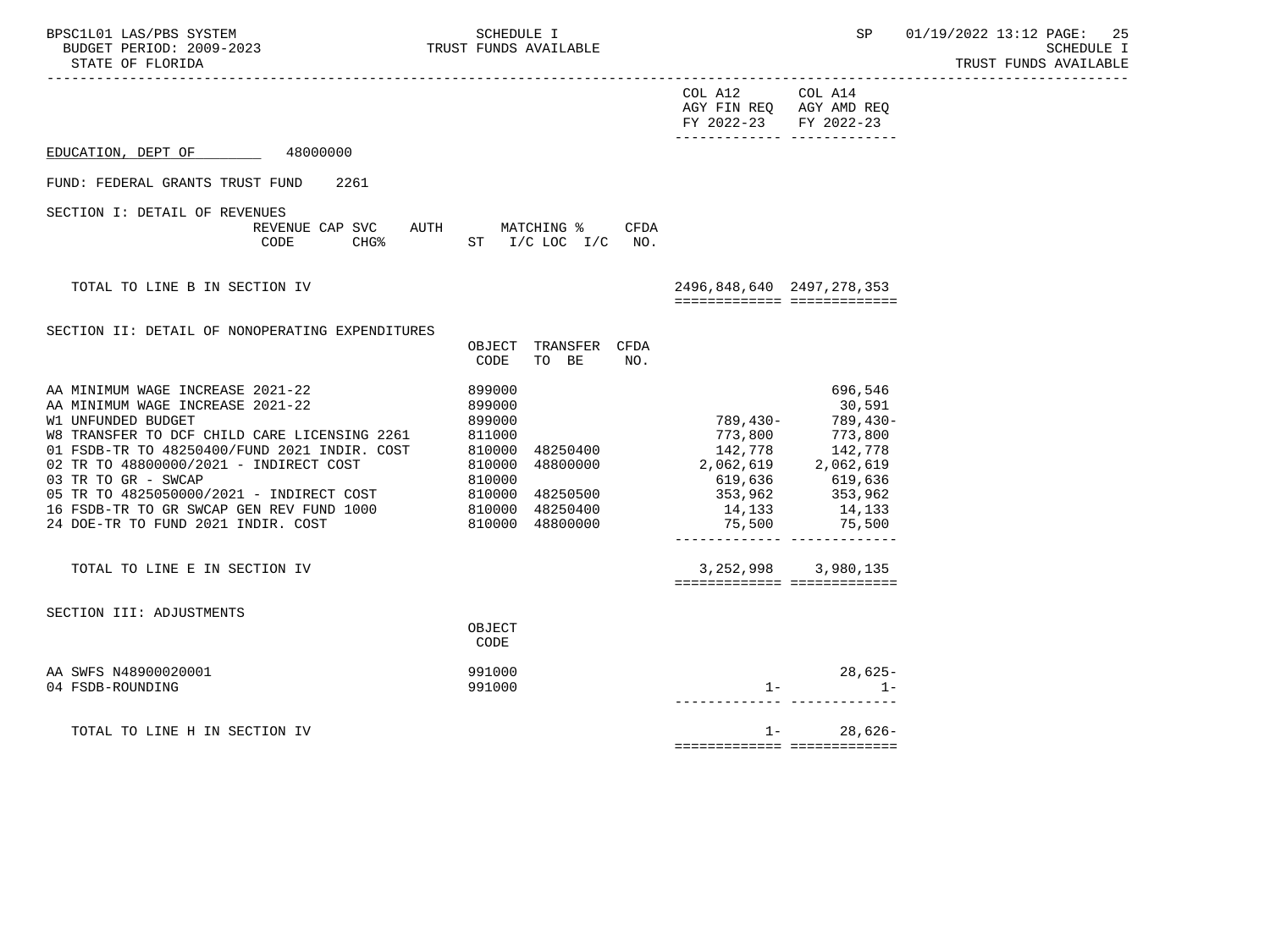| BPSC1L01 LAS/PBS SYSTEM<br>BUDGET PERIOD: 2009-2023<br>STATE OF FLORIDA                                                                                                                                                                                                                                                                                                            | SCHEDULE I<br>TRUST FUNDS AVAILABLE                    |                                              |                                                                                                | SP                                                                             | 01/19/2022 13:12 PAGE: 26<br><b>SCHEDULE I</b><br>TRUST FUNDS AVAILABLE |
|------------------------------------------------------------------------------------------------------------------------------------------------------------------------------------------------------------------------------------------------------------------------------------------------------------------------------------------------------------------------------------|--------------------------------------------------------|----------------------------------------------|------------------------------------------------------------------------------------------------|--------------------------------------------------------------------------------|-------------------------------------------------------------------------|
|                                                                                                                                                                                                                                                                                                                                                                                    |                                                        |                                              | COL A12<br>FY 2022-23                                                                          | COL A14<br>AGY FIN REQ AGY AMD REQ<br>FY 2022-23                               |                                                                         |
| EDUCATION, DEPT OF 48000000                                                                                                                                                                                                                                                                                                                                                        |                                                        |                                              |                                                                                                |                                                                                |                                                                         |
| FUND: FEDERAL GRANTS TRUST FUND 2261                                                                                                                                                                                                                                                                                                                                               |                                                        |                                              |                                                                                                |                                                                                |                                                                         |
| SECTION IV: SUMMARY                                                                                                                                                                                                                                                                                                                                                                |                                                        |                                              |                                                                                                |                                                                                |                                                                         |
| UNRESERVED FUND BALANCE - JULY 1<br>ADD: REVENUES (FROM SECTION I)<br>TOTAL FUNDS AVAILABLE (LINE A + LINE B)<br>LESS: OPERATING EXPENDITURES<br>LESS: NONOPERATING EXPENDITURES (SECTION II)<br>LESS: FIXED CAPITAL OUTLAY (TOTAL ONLY)<br>UNRESERVED FUND BALANCE - JUNE 30 - BEFORE ADJ<br>NET ADJUSTMENTS (FROM SECTION III)<br>ADJUSTED UNRESERVED FUND BALANCE - JUNE 30 (I) | (A)<br>(B)<br>(C)<br>(D)<br>( E )<br>(F)<br>(G)<br>(H) |                                              | 2496,848,640 2497,278,353<br>2497,182,985 2497,612,698<br>2493,603,937 2493,603,937<br>326,049 | 334,345 334,345<br>3, 252, 998 3, 980, 135<br>326,050 28,626<br>$1 - 28,626 -$ |                                                                         |
| SCHEDULE IB: DETAIL OF UNRESERVED FUND BALANCE                                                                                                                                                                                                                                                                                                                                     | FUNDING SOURCE<br>STATE(S)                             | RESTRICTED(R)<br>NONSTATE(N) UNRESTRICTED(U) |                                                                                                |                                                                                |                                                                         |
| 01 UNRESERVED FUND BALANCE<br>01 FSDB-SCHOOL FOOD SERVICE                                                                                                                                                                                                                                                                                                                          | $\mathbb N$<br>N                                       | R<br>R                                       | 143,564<br>182,485                                                                             |                                                                                |                                                                         |
| ADJUSTED UNRESERVED FUND BALANCE - JUNE 30                                                                                                                                                                                                                                                                                                                                         |                                                        |                                              | 326,049                                                                                        | ===========================                                                    |                                                                         |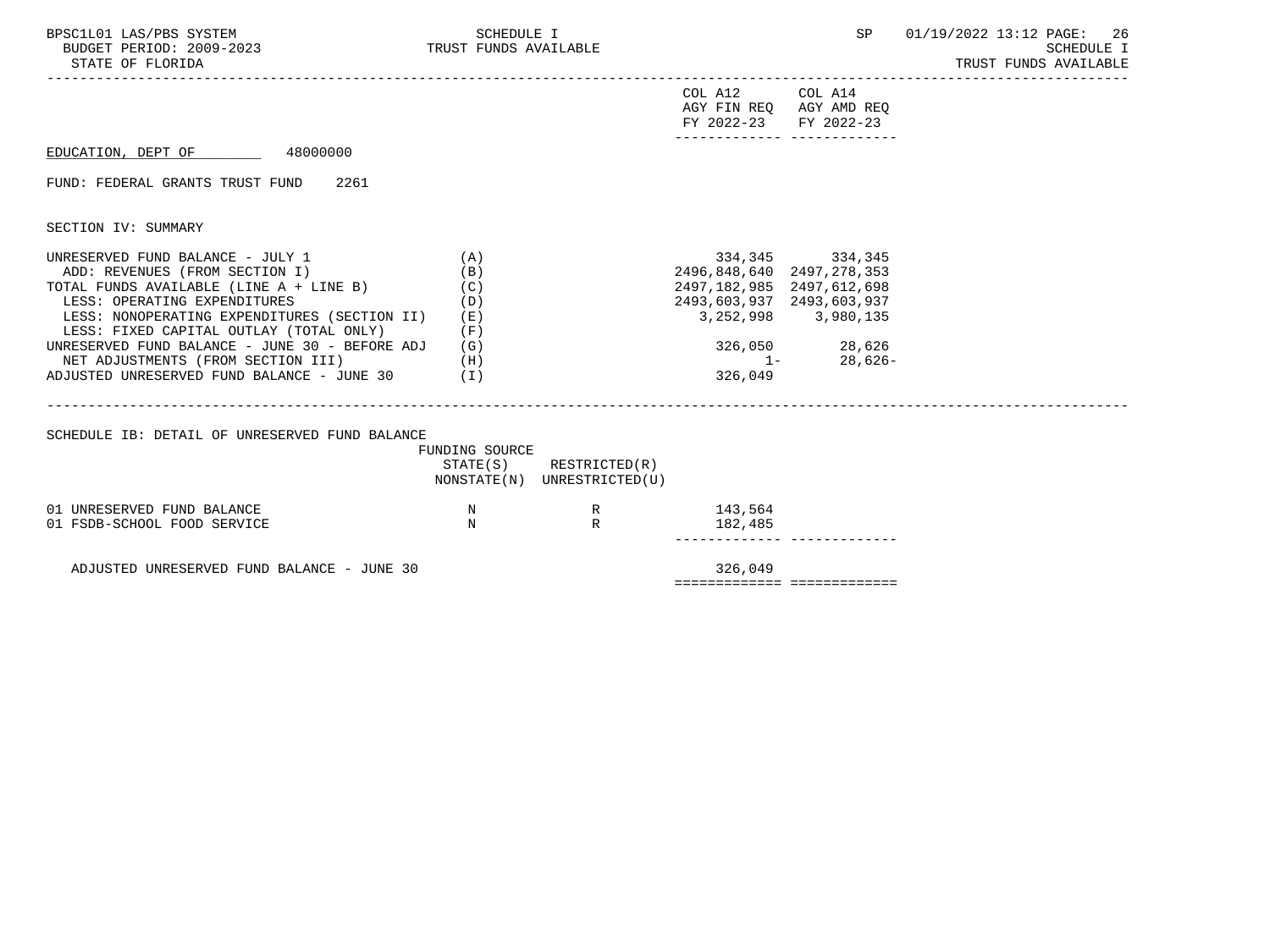-----------------------------------------------------------------------------------------------------------------------------------

000400 YES 0.0 413.011 0.00 0.00 609,486 609,486

 COL A12 COL A14 AGY FIN REQ AGY AMD REQ FY 2022-23 FY 2022-23 ------------- ------------- EDUCATION, DEPT OF 48000000 FUND: FEDERAL REHABILITATION TF 2270 SECTION I: DETAIL OF REVENUES REVENUE CAP SVC AUTH MATCHING % CFDA<br>CODE CHG% ST I/C LOC I/C NO.  $ST$  I/C LOC I/C NO. 01 SUPPORT EMPLOYMENT 000700 NO 0.0 413.28 0.00 0.00 84.187 1,121,505 1,121,505 02 INTEREST-INV SOC S REIM 000504 NO 0.0 413.445 0.00 0.00 84.126 17,098 17,098 02 REHAB SERV BASIC SUPP 000700 NO 0.0 413.011 27.06 I 0.00 84.126 35,177,824 35,177,824 03 REHAB SERV CH2 O/BLD 000700 NO 0.0 413.011 10.00 I 0.00 84.177 2,308,436 2,308,436 03 REHAB SVCS-BASIC SUP 000700 NO 0.0 413.28 0.00 0.00 84.126 153,873,482 155,313,688 04 INDEPENDENT LIVING 000700 NO 0.0 413.28 0.00 0.00 93.369 1,159,019 1,159,019 05 REFUNDS-REHAB SVCS 001500 NO 0.0 413.445 0.00 0.00 84.126 315,940 315,940 08 FEES-CHARGES-COMMISSION-SALES 000400 YES 0.0 413.28 0.00 0.00 84.126 7.451 7.451 09 SUBROGATIONS 001200 NO 0.0 413.445 0.00 0.00 84.126 36,748 36,748 12 PRE-EMPLOYMENT TRANSITION SVCS 000700 NO 0.0 413.28 0.00 0.00 84.126 26,700,000 26,700,000 13 TENANT BROKER COMMISSIONS 004001 NO 0.0 255.25 0.00 0.00 84.126 6,231 6,231 20 REFUNDS-VR SS REIM 001800 NO 0.0 413.20 0.00 0.00 84.126 8,000,000 8,000,000 23 REFUNDS - REHAB SV B SU 001800 NO 0.0 413.011 21.30 I 0.00 84.126 125,075 125,075 24 FAAST 000700 NO 0.0 413.28 0.00 0.00 93.464 831,592 831,592 25 REHAB TECHNOLOGY 000700 NO 0.0 413.28 0.00 0.00 84.126 1,195,158 1,195,158 25 SSA REIMBURSEMENT 001800 NO 0.0 413.011 10.00 I 0.00 84.126 1,653,369 1,653,369 26 INNOVATION AND EXPANSIO 000700 NO 0.0 413.28 0.00 0.00 84.126 498,163 498,163 28 PY WARRANT CAL SUP EMP 003700 NO 0.0 215.32 0.00 0.00 84.187 7,807 7,807 29 12 MTH WARRANT CAN SE 003800 NO 0.0 215.32 0.00 0.00 84.187 2,041 2,041 29 REHAB FOUNDATION NW FL 000700 NO 0.0 413.28 0.00 0.00 84.126 38,069 38,069 35 KEY WEST NAVY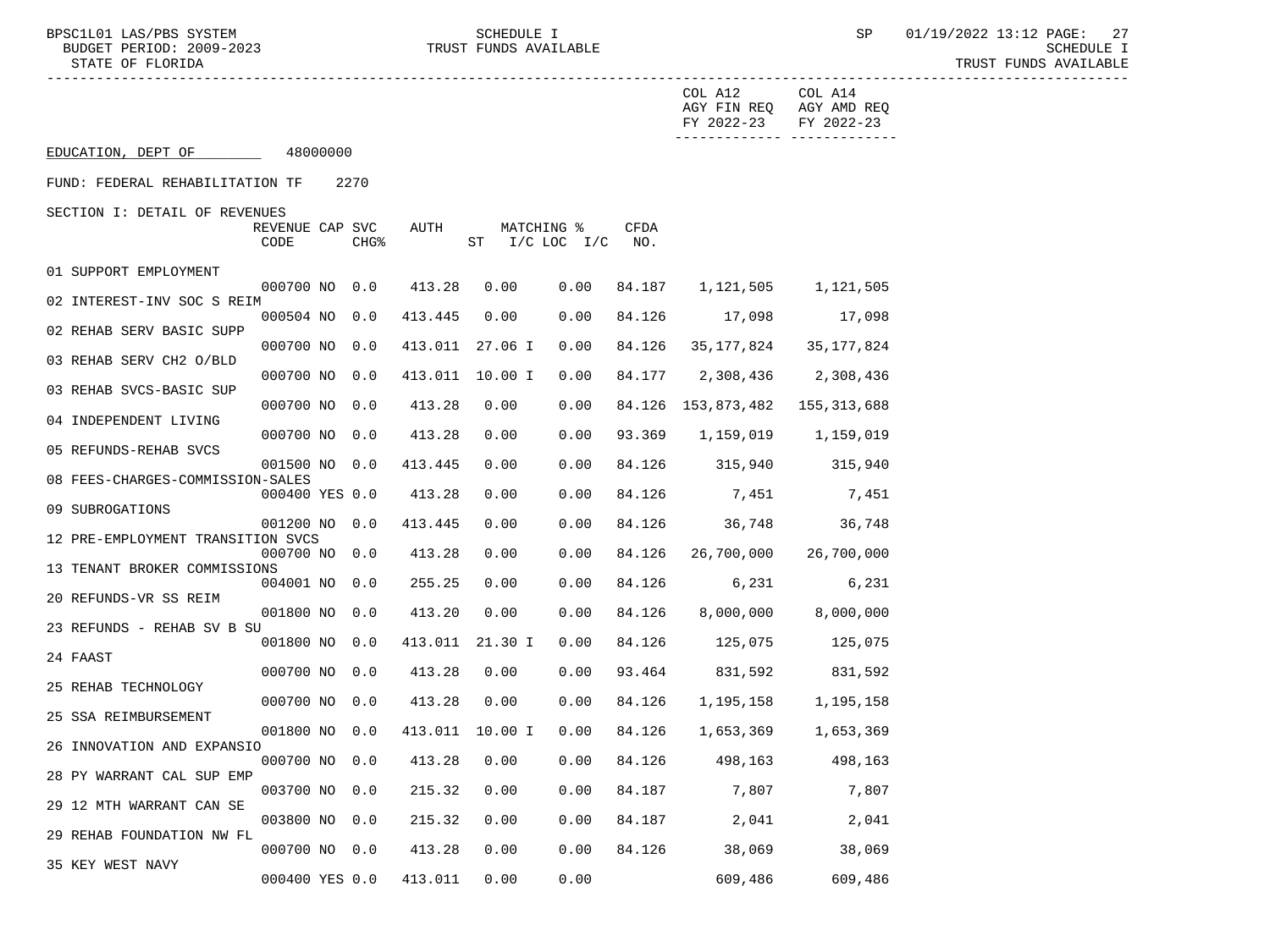|                                                                                                                                                       |                         |      |                        |                  |                                           |      | COL A12 COL A14<br>AGY FIN REQ AGY AMD REQ<br>FY 2022-23 FY 2022-23                     |                      |
|-------------------------------------------------------------------------------------------------------------------------------------------------------|-------------------------|------|------------------------|------------------|-------------------------------------------|------|-----------------------------------------------------------------------------------------|----------------------|
| EDUCATION, DEPT OF 48000000                                                                                                                           |                         |      |                        |                  |                                           |      |                                                                                         |                      |
| FUND: FEDERAL REHABILITATION TF                                                                                                                       |                         | 2270 |                        |                  |                                           |      |                                                                                         |                      |
| SECTION I: DETAIL OF REVENUES                                                                                                                         | REVENUE CAP SVC<br>CODE | CHG% |                        |                  | AUTH MATCHING %<br>ST $I/C$ LOC $I/C$ NO. | CFDA |                                                                                         |                      |
| 40 TENANT BROKER COMM                                                                                                                                 | 004001 NO 0.0           |      |                        |                  |                                           |      | 255.25  0.00  0.00  84.126  97,655  97,655                                              |                      |
| 42 AUCTION PROCEEDS FROM DMS-7260030000/2510                                                                                                          |                         |      |                        |                  |                                           |      |                                                                                         |                      |
| 44 PANAMA CITY NAS                                                                                                                                    |                         |      | 001500 NO 0.0 413.011  | 0.00             | 0.00                                      |      | 32,730 32,730                                                                           |                      |
| 45 PY WARR CANC-REHAB SVCS                                                                                                                            |                         |      | 000400 YES 0.0 413.011 | 0.00             | 0.00                                      |      | 1,584,667 1,584,667                                                                     |                      |
|                                                                                                                                                       |                         |      | 003700 NO 0.0 215.32   | 0.00             |                                           |      | $0.00 \quad 84.126 \quad 24.797 \quad 24.797$                                           |                      |
| 46 12 MTH WARR CANC-REHAB                                                                                                                             |                         |      |                        |                  |                                           |      | 003800 NO 0.0 215.32 0.00 0.00 84.126 105,700 105,700                                   |                      |
| TOTAL TO LINE B IN SECTION IV                                                                                                                         |                         |      |                        |                  |                                           |      | 235, 530, 043 236, 970, 249<br>============================                             |                      |
| SECTION II: DETAIL OF NONOPERATING EXPENDITURES                                                                                                       |                         |      |                        |                  |                                           |      |                                                                                         |                      |
|                                                                                                                                                       |                         |      |                        | OBJECT<br>CODE   | TRANSFER CFDA<br>TO BE                    | NO.  |                                                                                         |                      |
| AA MINIMUM WAGE INCREASE 2021-22<br>AA MINIMUM WAGE INCREASE 2021-22<br>01 TR TO 2021-INDIRECT COST-BASIC SUPPORT                                     |                         |      |                        | 899000<br>899000 |                                           |      | 810000 48800000 84.126 1,126,328 1,126,328                                              | 1,192,161<br>250,988 |
| 02 TR TO 2021-INDIRECT COST-BASIC SUPPORT<br>05 TR TO G/R-SWCAP-BASIC SUPPORT<br>22 TR TO G/R-SWCAP-BASIC SUPPORT                                     |                         |      | 810000<br>810000       | 810000           |                                           |      | 48180000 84.126 437,501 437,501<br>84.126 422,656 422,656<br>84.126 1,697,900 1,697,900 |                      |
| 31 TR TO 48160000/2021 IND COST BASIC SUPP 810000 48160000 84.126 241,678 241,678<br>32 TR TO 48800000/2021-IND COST-BASIC SUP 810000 48800000 84.126 |                         |      |                        |                  |                                           |      | ________________________________                                                        | 6,040,553 6,040,553  |
| TOTAL TO LINE E IN SECTION IV                                                                                                                         |                         |      |                        |                  |                                           |      | ============================                                                            | 9,966,616 11,409,765 |
| SECTION III: ADJUSTMENTS                                                                                                                              |                         |      |                        | OBJECT<br>CODE   |                                           |      |                                                                                         |                      |
|                                                                                                                                                       |                         |      |                        |                  |                                           |      |                                                                                         |                      |
|                                                                                                                                                       |                         |      |                        |                  |                                           |      | __________________________________                                                      |                      |

TOTAL TO LINE H IN SECTION IV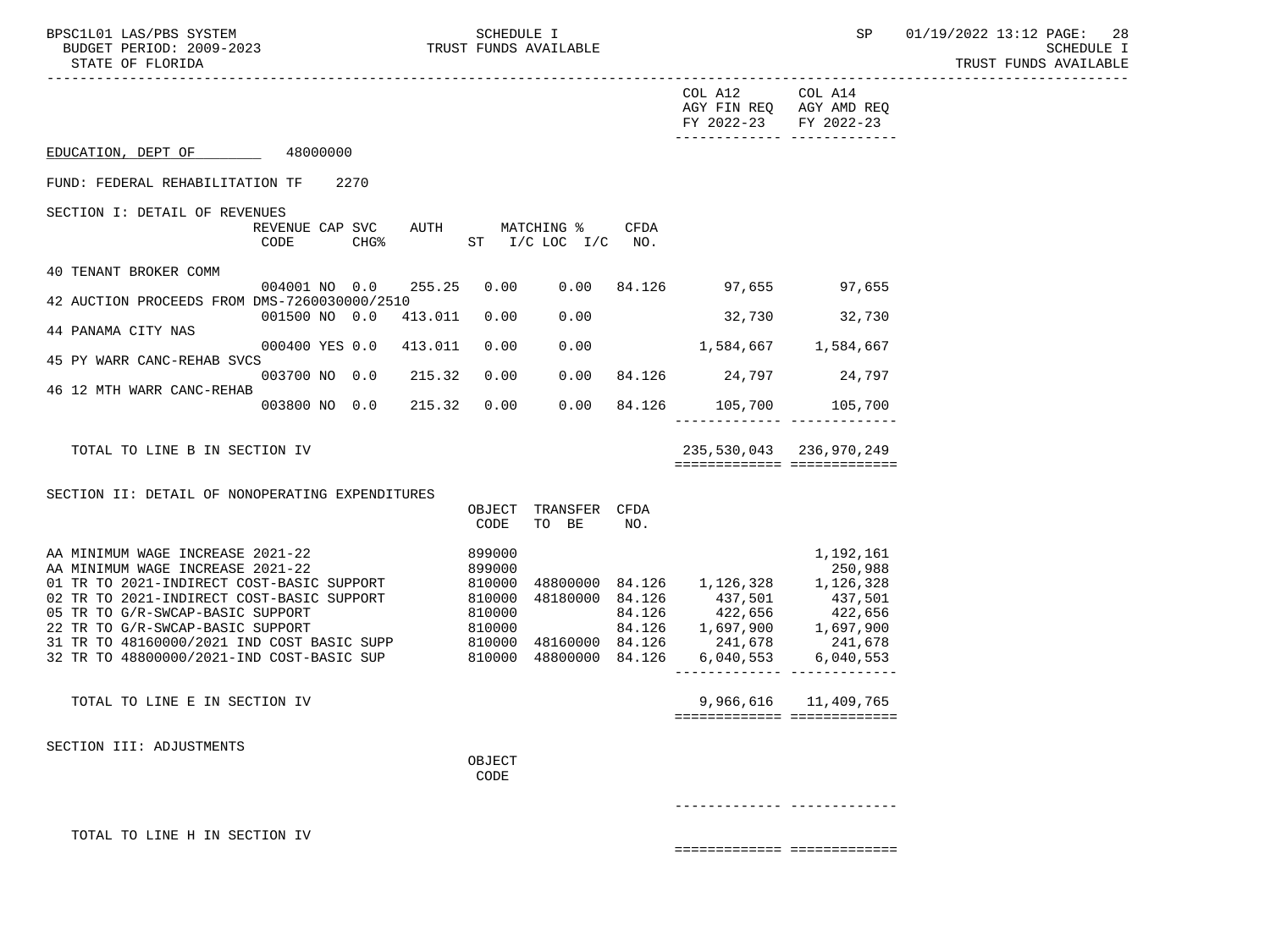| BPSC1L01 LAS/PBS SYSTEM<br>BUDGET PERIOD: 2009-2023<br>STATE OF FLORIDA                                                                                                                                                                                                                                                                                                                                                                | <b>SCHEDULE I</b><br>TRUST FUNDS AVAILABLE                               |                                                            |                                                                          | SP                                                                     | 01/19/2022 13:12 PAGE: 29<br>SCHEDULE I<br>TRUST FUNDS AVAILABLE |
|----------------------------------------------------------------------------------------------------------------------------------------------------------------------------------------------------------------------------------------------------------------------------------------------------------------------------------------------------------------------------------------------------------------------------------------|--------------------------------------------------------------------------|------------------------------------------------------------|--------------------------------------------------------------------------|------------------------------------------------------------------------|------------------------------------------------------------------|
|                                                                                                                                                                                                                                                                                                                                                                                                                                        |                                                                          |                                                            | COL A12<br>AGY FIN REQ AGY AMD REQ<br>FY 2022-23                         | COL A14<br>FY 2022-23                                                  |                                                                  |
| EDUCATION, DEPT OF 48000000                                                                                                                                                                                                                                                                                                                                                                                                            |                                                                          |                                                            |                                                                          |                                                                        |                                                                  |
| FUND: FEDERAL REHABILITATION TF 2270                                                                                                                                                                                                                                                                                                                                                                                                   |                                                                          |                                                            |                                                                          |                                                                        |                                                                  |
| SECTION IV: SUMMARY                                                                                                                                                                                                                                                                                                                                                                                                                    |                                                                          |                                                            |                                                                          |                                                                        |                                                                  |
| UNRESERVED FUND BALANCE - JULY 1<br>ADD: REVENUES (FROM SECTION I)<br>TOTAL FUNDS AVAILABLE (LINE A + LINE B)<br>LESS: OPERATING EXPENDITURES<br>LESS: NONOPERATING EXPENDITURES (SECTION II)<br>LESS: FIXED CAPITAL OUTLAY (TOTAL ONLY)<br>UNRESERVED FUND BALANCE - JUNE 30 - BEFORE ADJ<br>NET ADJUSTMENTS (FROM SECTION III)<br>ADJUSTED UNRESERVED FUND BALANCE - JUNE 30 $(1)$<br>SCHEDULE IB: DETAIL OF UNRESERVED FUND BALANCE | (A)<br>(B)<br>(C)<br>(D)<br>( E )<br>(F)<br>(G)<br>(H)<br>FUNDING SOURCE |                                                            | 235,530,043<br>235,532,986<br>225,563,427<br>9,966,616<br>2,943<br>2,943 | 2,943 2,943<br>236,970,249<br>236,973,192<br>225,563,427<br>11,409,765 |                                                                  |
|                                                                                                                                                                                                                                                                                                                                                                                                                                        |                                                                          | $STATE(S)$ RESTRICTED $(R)$<br>NONSTATE(N) UNRESTRICTED(U) |                                                                          |                                                                        |                                                                  |
| 01 FEDERAL REHAB SVCS - BASIC SUPPORT                                                                                                                                                                                                                                                                                                                                                                                                  | $_{\rm N}$                                                               | $\mathbb{R}$                                               | 2,943                                                                    |                                                                        |                                                                  |
| ADJUSTED UNRESERVED FUND BALANCE - JUNE 30                                                                                                                                                                                                                                                                                                                                                                                             |                                                                          |                                                            | 2,943                                                                    |                                                                        |                                                                  |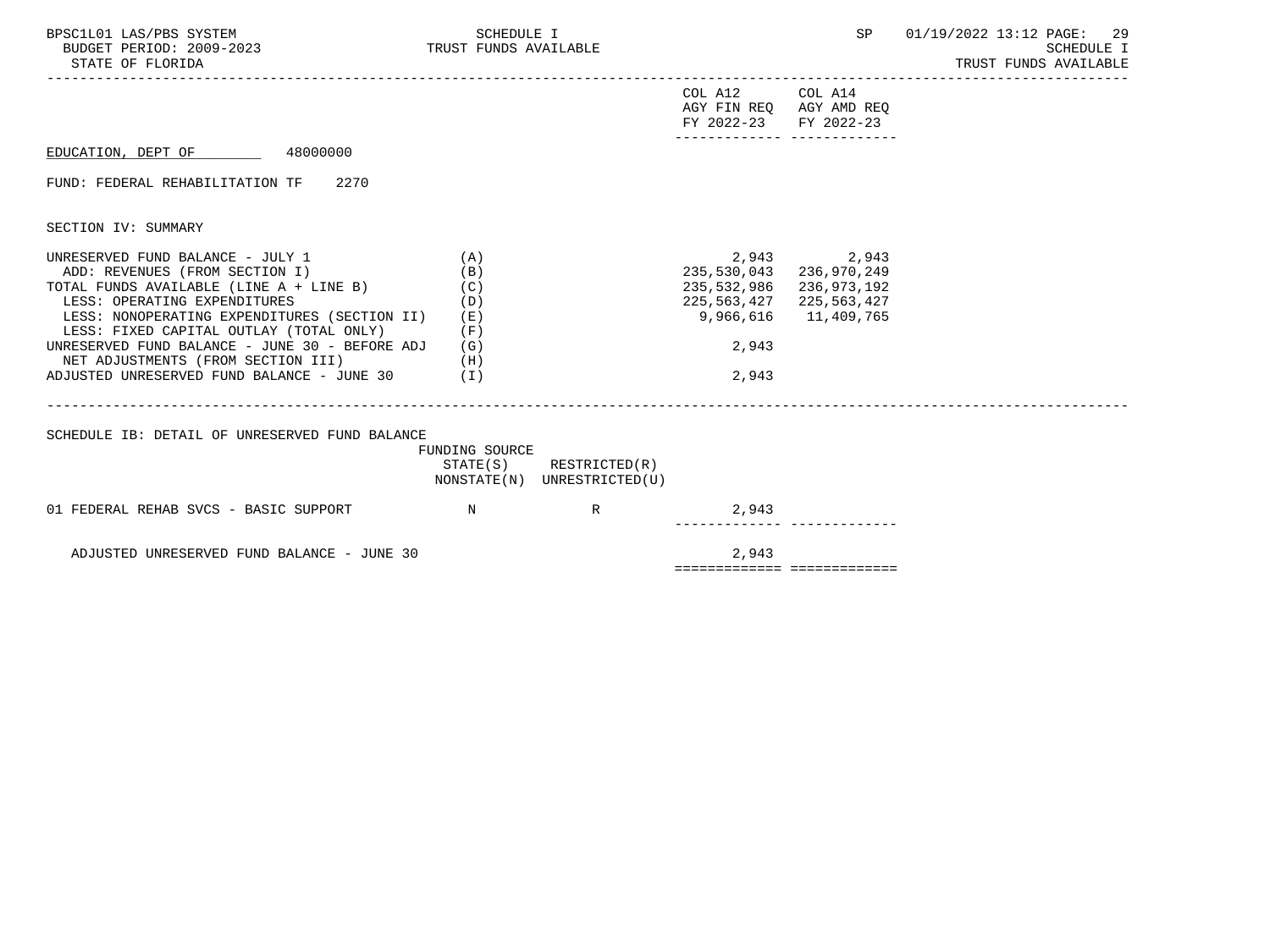BPSC1L01 LAS/PBS SYSTEM SCHEDULE I SEREDULE I SP 01/19/2022 13:12 PAGE: 30<br>BUDGET PERIOD: 2009-2023 TRUST FUNDS AVAILABLE TRUST FUNDS AVAILABLE

|                                                                                                                                                                                                                                       |                |        |                             |                                                                    |                                      |             | COL A12<br>AGY FIN REQ AGY AMD REQ<br>FY 2022-23<br>________________________________ | COL A14<br>FY 2022-23                                                                                 |
|---------------------------------------------------------------------------------------------------------------------------------------------------------------------------------------------------------------------------------------|----------------|--------|-----------------------------|--------------------------------------------------------------------|--------------------------------------|-------------|--------------------------------------------------------------------------------------|-------------------------------------------------------------------------------------------------------|
| EDUCATION, DEPT OF                                                                                                                                                                                                                    | 48000000       |        |                             |                                                                    |                                      |             |                                                                                      |                                                                                                       |
| FUND: GRANTS AND DONATIONS TF 2339                                                                                                                                                                                                    |                |        |                             |                                                                    |                                      |             |                                                                                      |                                                                                                       |
| SECTION I: DETAIL OF REVENUES                                                                                                                                                                                                         | CODE           | $CHG\$ | REVENUE CAP SVC AUTH        |                                                                    | MATCHING %<br>ST $I/C$ LOC $I/C$ NO. | <b>CFDA</b> |                                                                                      |                                                                                                       |
| 01 SALE OF TEMPORARY HANDICAP PARKING PERMITS                                                                                                                                                                                         |                |        |                             |                                                                    |                                      |             |                                                                                      |                                                                                                       |
| 02 CIVIL PENALTIES                                                                                                                                                                                                                    |                |        | 001600 NO 0.0 320.0848 0.00 |                                                                    | 0.00                                 |             |                                                                                      | 227,229 227,229                                                                                       |
| 02 FSDB-GRANTS/DONATIONS                                                                                                                                                                                                              |                |        | 001200 NO 0.0 318.21        | 0.00                                                               | 0.00                                 |             |                                                                                      | 1,200,000 1,200,000                                                                                   |
| 02 ANTI-TOBACCO PROGRAM                                                                                                                                                                                                               |                |        | 001100 NO 0.0 1002.36       | 0.00                                                               | 0.00                                 |             |                                                                                      | 1,952,476 1,952,476                                                                                   |
|                                                                                                                                                                                                                                       |                |        | 001200 NO 0.0 569.11        | 0.00                                                               | 0.00                                 |             |                                                                                      | 49,245 49,245                                                                                         |
| 02 MISC RCPT BAS BUS MATCH                                                                                                                                                                                                            | 000400 YES 0.0 |        | 318.21                      | 0.00                                                               | 0.00                                 |             | $595,000$ 595,000                                                                    |                                                                                                       |
| 03 INTEREST                                                                                                                                                                                                                           |                |        | 000500 NO 0.0 215.32        | 0.00                                                               | 0.00                                 |             |                                                                                      | 9,061 9,061                                                                                           |
| 03 TR FR DBPR-TOB PER 2022                                                                                                                                                                                                            |                |        |                             |                                                                    |                                      |             |                                                                                      |                                                                                                       |
| 04 INTEREST                                                                                                                                                                                                                           | 001600 NO 0.0  |        | 561.025                     | 0.00                                                               | 0.00                                 |             |                                                                                      | 200,000 200,000                                                                                       |
| 06 ANTICIPATED MISC RCPT BAS BUS MATCH                                                                                                                                                                                                |                |        | 000502 NO 0.0 17.61         | 0.00                                                               | 0.00                                 |             |                                                                                      | 3,401 3,401                                                                                           |
|                                                                                                                                                                                                                                       | 000400 YES 0.0 |        | 413.011                     | 0.00                                                               | 0.00                                 |             | 269                                                                                  | 269                                                                                                   |
| 07 REHAB COUNCIL GIFT/DONA                                                                                                                                                                                                            |                |        | 001100 NO 0.0 413.011 0.00  |                                                                    | 0.00                                 |             |                                                                                      | 407,582 407,582<br>------------ -------------                                                         |
| TOTAL TO LINE B IN SECTION IV                                                                                                                                                                                                         |                |        |                             |                                                                    |                                      |             |                                                                                      | 4,644,263 4,644,263                                                                                   |
|                                                                                                                                                                                                                                       |                |        |                             |                                                                    |                                      |             | ============================                                                         |                                                                                                       |
| SECTION II: DETAIL OF NONOPERATING EXPENDITURES                                                                                                                                                                                       |                |        |                             | OBJECT<br>CODE                                                     | TRANSFER CFDA<br>TO BE               | NO.         |                                                                                      |                                                                                                       |
| AA MINIMUM WAGE INCREASE 2021-22<br>01 FSDB-TR TO 48250400/FUND 2021 ADMIN. COST<br>01 UNFUNDED BUDGET<br>02 UNFUNDED BUDGET<br>03 ASSESSMENT ON INVESTMENTS<br>04 FSDB-UNFUNDED BUDGET<br>04 UNFUNDED BUDGET-POSSIBLE BUDG AMENDMENT |                |        |                             | 899000<br>810000<br>899000<br>899000<br>840000<br>899000<br>899000 | 48250400                             |             | 19,860<br>98,433-<br>247<br>63,710-                                                  | 16,035<br>19,860<br>98,433-<br>$3,747,021 - 3,747,021 -$<br>247<br>$371,667 - 371,667 -$<br>$63,710-$ |
| TOTAL TO LINE E IN SECTION IV                                                                                                                                                                                                         |                |        |                             |                                                                    |                                      |             |                                                                                      | $4,260,724 - 4,244,689 -$                                                                             |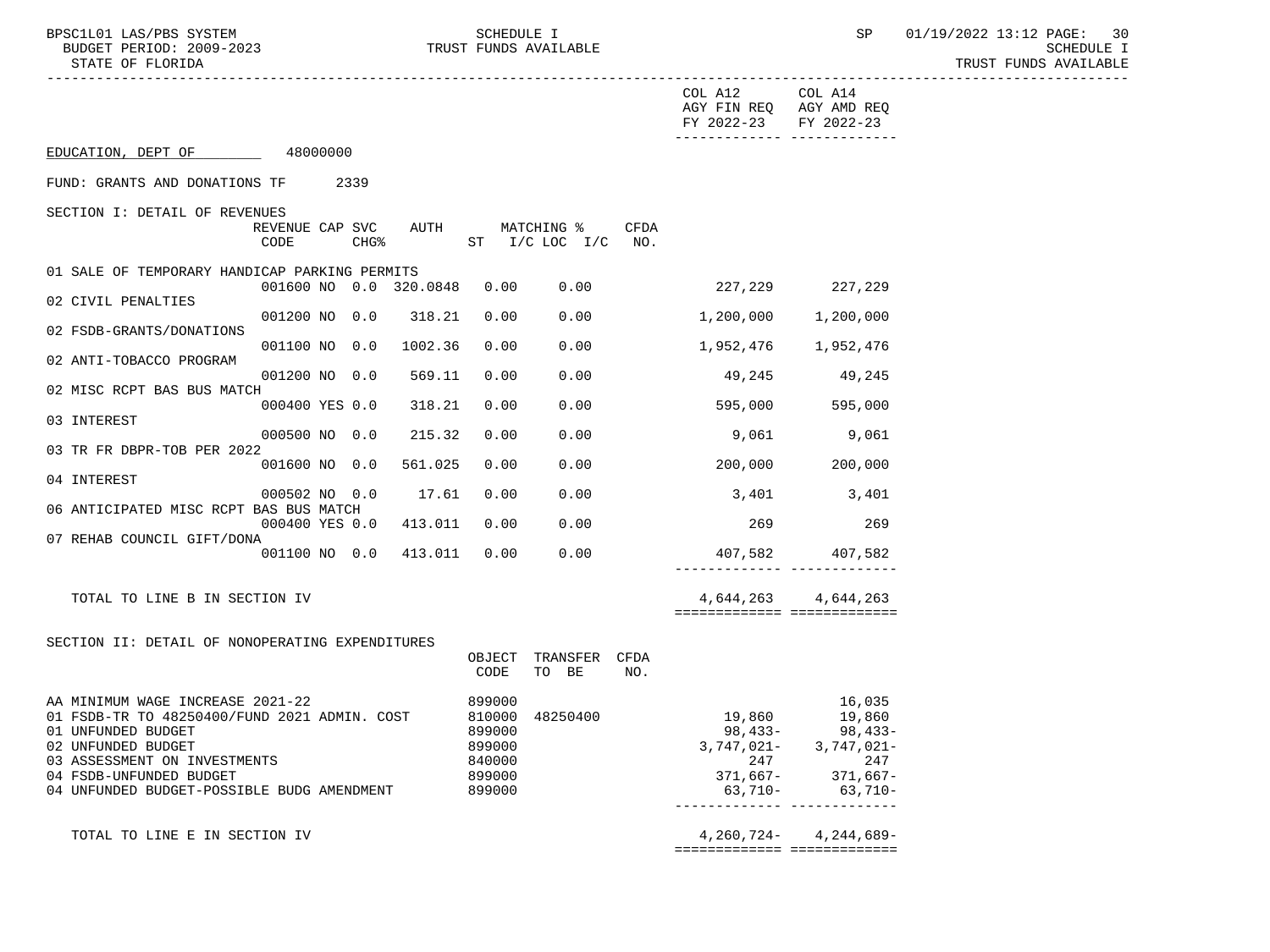| BPSC1L01 LAS/PBS SYSTEM<br>BUDGET PERIOD: 2009-2023<br>STATE OF FLORIDA                                                                                                                                                                                                     | SCHEDULE I<br>TRUST FUNDS AVAILABLE |                                                                            |                                                                                              | SP and the set of the set of the set of the set of the set of the set of the set of the set of the set of the set of the set of the set of the set of the set of the set of the set of the set of the set of the set of the se | 01/19/2022 13:12 PAGE: 31<br>SCHEDULE I<br>TRUST FUNDS AVAILABLE |
|-----------------------------------------------------------------------------------------------------------------------------------------------------------------------------------------------------------------------------------------------------------------------------|-------------------------------------|----------------------------------------------------------------------------|----------------------------------------------------------------------------------------------|--------------------------------------------------------------------------------------------------------------------------------------------------------------------------------------------------------------------------------|------------------------------------------------------------------|
|                                                                                                                                                                                                                                                                             |                                     |                                                                            | COL A12<br>AGY FIN REQ AGY AMD REQ<br>FY 2022-23 FY 2022-23<br>-------------- -------------- | COL A14                                                                                                                                                                                                                        |                                                                  |
| EDUCATION, DEPT OF 48000000                                                                                                                                                                                                                                                 |                                     |                                                                            |                                                                                              |                                                                                                                                                                                                                                |                                                                  |
| FUND: GRANTS AND DONATIONS TF 2339                                                                                                                                                                                                                                          |                                     |                                                                            |                                                                                              |                                                                                                                                                                                                                                |                                                                  |
| SECTION III: ADJUSTMENTS                                                                                                                                                                                                                                                    | OBJECT                              |                                                                            |                                                                                              |                                                                                                                                                                                                                                |                                                                  |
|                                                                                                                                                                                                                                                                             | CODE                                |                                                                            |                                                                                              |                                                                                                                                                                                                                                |                                                                  |
|                                                                                                                                                                                                                                                                             |                                     |                                                                            | ------------- -----------                                                                    |                                                                                                                                                                                                                                |                                                                  |
| TOTAL TO LINE H IN SECTION IV                                                                                                                                                                                                                                               |                                     |                                                                            | ===========================                                                                  |                                                                                                                                                                                                                                |                                                                  |
| SECTION IV: SUMMARY                                                                                                                                                                                                                                                         |                                     |                                                                            |                                                                                              |                                                                                                                                                                                                                                |                                                                  |
| UNRESERVED FUND BALANCE - JULY 1<br>ADD: REVENUES (FROM SECTION I)<br>TOTAL FUNDS AVAILABLE (LINE A + LINE B)<br>LESS: OPERATING EXPENDITURES<br>LESS: NONOPERATING EXPENDITURES (SECTION II) (E)                                                                           | (A)<br>(B)<br>(C)<br>(D)            |                                                                            |                                                                                              | 1, 124, 608 1, 124, 608<br>4,644,263<br>5,768,871<br>5,768,871<br>5,768,871<br>9,227,043 9,227,043<br>$4,260,724 - 4,244,689 -$                                                                                                |                                                                  |
| LESS: FIXED CAPITAL OUTLAY (TOTAL ONLY)<br>UNRESERVED FUND BALANCE - JUNE 30 - BEFORE ADJ $(G)$<br>NET ADJUSTMENTS (FROM SECTION III)                                                                                                                                       | $(\nabla)$<br>(H)                   |                                                                            |                                                                                              | 802,552 786,517                                                                                                                                                                                                                |                                                                  |
| ADJUSTED UNRESERVED FUND BALANCE - JUNE 30 (I)                                                                                                                                                                                                                              |                                     |                                                                            |                                                                                              | 802,552 786,517                                                                                                                                                                                                                |                                                                  |
| SCHEDULE IB: DETAIL OF UNRESERVED FUND BALANCE                                                                                                                                                                                                                              | FUNDING SOURCE                      | $STATE(S)$ RESTRICTED $(R)$<br>NONSTATE(N) UNRESTRICTED(U)                 |                                                                                              |                                                                                                                                                                                                                                |                                                                  |
| G1 CARRYFORWARD TF WITHOUT BUDGET AUTHORITY S<br>01 FSDB-SCHOOL MATCHED MEDICAID N<br>02 FSDB-DIRECT SERVICE MEDICAID N<br>02 MISC RECPT BAS BUS MATCH N<br>R<br>R<br>R<br>R<br>R<br>R<br>R<br>R<br>R<br>R<br>03 FSDB-HCC INSURANCE REIMBURSEMENT<br>04 FSDB-BLIND SERVICES | $\mathbb N$<br>$\mathbb N$          | $\begin{array}{c} \mathbf{R} \\ \mathbf{R} \end{array}$<br>$R_{\parallel}$ | 103,055<br>230,145<br>176,604<br>5,567<br>102,066<br>185,115                                 | 100,996<br>225,547<br>173,075<br>5,456<br>100,027<br>181,416<br>------------ --------------                                                                                                                                    |                                                                  |
| ADJUSTED UNRESERVED FUND BALANCE - JUNE 30                                                                                                                                                                                                                                  |                                     |                                                                            | ============================                                                                 | 802,552 786,517                                                                                                                                                                                                                |                                                                  |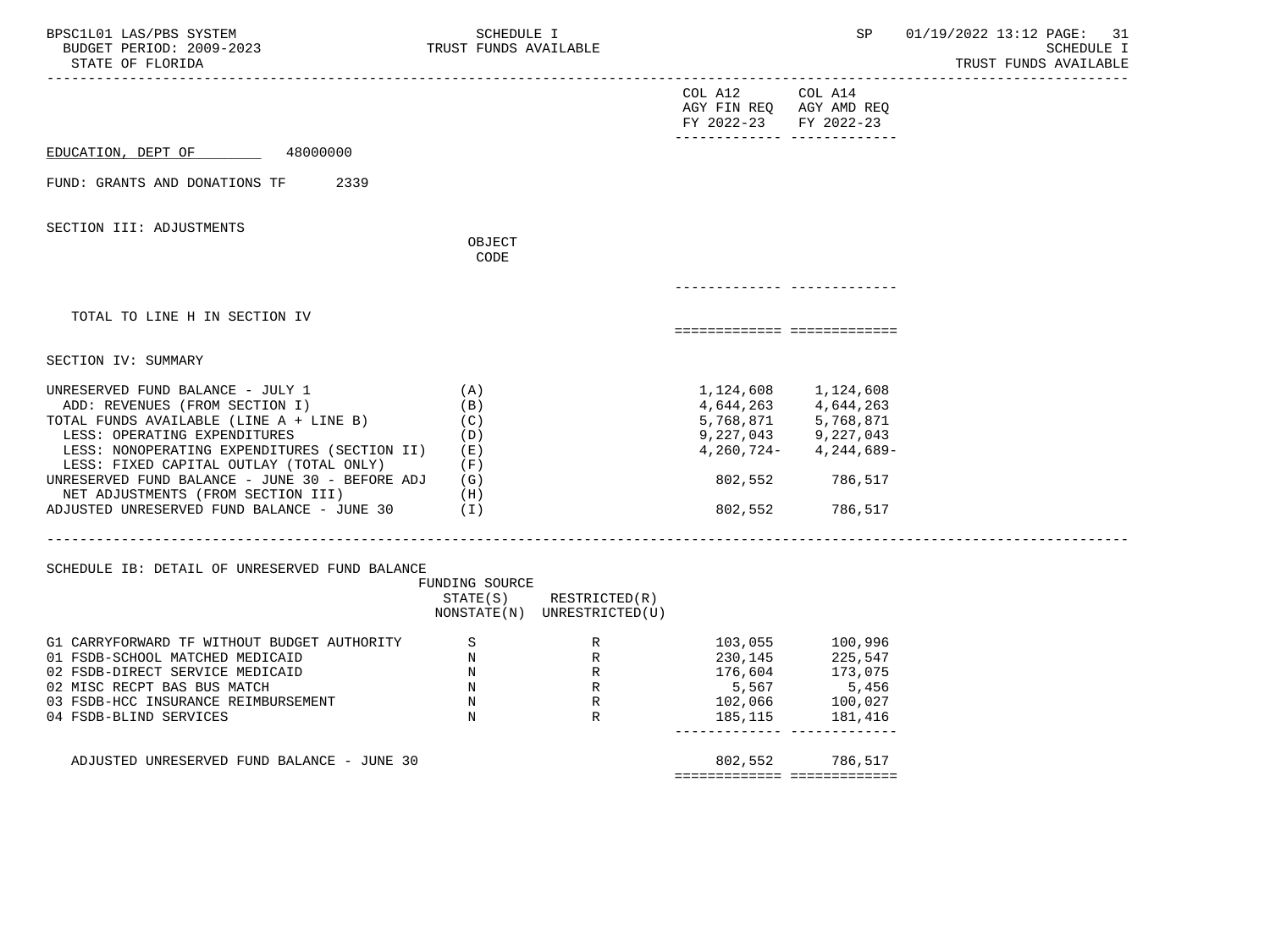BPSC1L01 LAS/PBS SYSTEM SCHEDULE I SEREDULE I SP 01/19/2022 13:12 PAGE: 32<br>BUDGET PERIOD: 2009-2023 TRUST FUNDS AVAILABLE TRUST FUNDS AVAILABLE

|                                                                |                         |  |                  |                          |                  |                                           |      | COL A12<br>AGY FIN REQ AGY AMD REQ<br>FY 2022-23<br>-------------- ----- | COL A14<br>FY 2022-23                   |
|----------------------------------------------------------------|-------------------------|--|------------------|--------------------------|------------------|-------------------------------------------|------|--------------------------------------------------------------------------|-----------------------------------------|
| EDUCATION, DEPT OF 48000000                                    |                         |  |                  |                          |                  |                                           |      |                                                                          |                                         |
| FUND: INSTITUTE ASSESSMENT TF 2380                             |                         |  |                  |                          |                  |                                           |      |                                                                          |                                         |
| SECTION I: DETAIL OF REVENUES                                  |                         |  |                  |                          |                  |                                           |      |                                                                          |                                         |
|                                                                | REVENUE CAP SVC<br>CODE |  | CHG <sup>8</sup> |                          |                  | AUTH MATCHING %<br>ST $I/C$ LOC $I/C$ NO. | CFDA |                                                                          |                                         |
| 01 FEES-INST ASSESSMENT                                        |                         |  |                  |                          |                  |                                           |      |                                                                          |                                         |
| 02 LICENSES-INST ASSESSMEN                                     |                         |  |                  | 000100 YES 0.0 1005.35   | 0.00             | 0.00                                      |      | 38,500 38,500                                                            |                                         |
| 03 INTEREST-INST ASSESSMEN                                     |                         |  |                  | 000200 YES 0.0 1005.35   | 0.00             | 0.00                                      |      | 3,307,738 3,307,738                                                      |                                         |
| 04 FEES-STUDENT PROTECTION                                     |                         |  |                  | 000502 NO 0.0 17.61      | 0.00             | 0.00                                      |      | 52,591                                                                   | 52,591                                  |
|                                                                | 000100 YES 0.0          |  |                  | 1005.37                  | 0.00             | 0.00                                      |      | 198,139                                                                  | 198,139                                 |
| 07 LICENSES-SARA                                               | 000200 YES 0.0          |  |                  | 1000.35                  | 0.00             | 0.00                                      |      | 351,600                                                                  | 351,600                                 |
| 08 FEES-COURSE NO NONPUBL                                      | 000100 YES 0.0          |  |                  | 1005.35                  | 0.00             | 0.00                                      |      | 4,820                                                                    | 4,820                                   |
| 09 INT-STUDENT PROTECTION                                      |                         |  |                  | 000502 NO 0.0 17.61      | 0.00             | 0.00                                      |      | 54,409                                                                   | 54,409                                  |
| 10 INTEREST-COURSE NO NONP                                     | 000502 NO 0.0           |  |                  | 17.61                    | 0.00             | 0.00                                      |      | $\overline{\phantom{a}}$ 3                                               | $\overline{3}$                          |
| 11 INTEREST-SARA                                               |                         |  |                  | 000502 NO 0.0 17.61 0.00 |                  | 0.00                                      |      | 5,737                                                                    | 5,737                                   |
|                                                                |                         |  |                  |                          |                  |                                           |      |                                                                          |                                         |
| TOTAL TO LINE B IN SECTION IV                                  |                         |  |                  |                          |                  |                                           |      |                                                                          | 4,013,537 4,013,537                     |
|                                                                |                         |  |                  |                          |                  |                                           |      |                                                                          | ===========================             |
| SECTION II: DETAIL OF NONOPERATING EXPENDITURES                |                         |  |                  |                          | CODE             | OBJECT TRANSFER CFDA<br>TO BE             | NO.  |                                                                          |                                         |
| AA MINIMUM WAGE INCREASE 2021-22                               |                         |  |                  |                          | 899000           |                                           |      |                                                                          | 82,834                                  |
| 02 ASSESSMENT ON INVESTMENTS<br>03 5% STATE TRUST FUND RESERVE |                         |  |                  |                          | 840000<br>999000 |                                           |      | 7,847<br>200,285                                                         | 7,847<br>200,285                        |
|                                                                |                         |  |                  |                          |                  |                                           |      |                                                                          | ------------- -------------             |
| TOTAL TO LINE E IN SECTION IV                                  |                         |  |                  |                          |                  |                                           |      | 208,132                                                                  | 290,966<br>============================ |
| SECTION III: ADJUSTMENTS                                       |                         |  |                  |                          |                  |                                           |      |                                                                          |                                         |
|                                                                |                         |  |                  |                          | OBJECT           |                                           |      |                                                                          |                                         |
|                                                                |                         |  |                  |                          | CODE             |                                           |      |                                                                          |                                         |
|                                                                |                         |  |                  |                          |                  |                                           |      | ______________ __________                                                |                                         |

TOTAL TO LINE H IN SECTION IV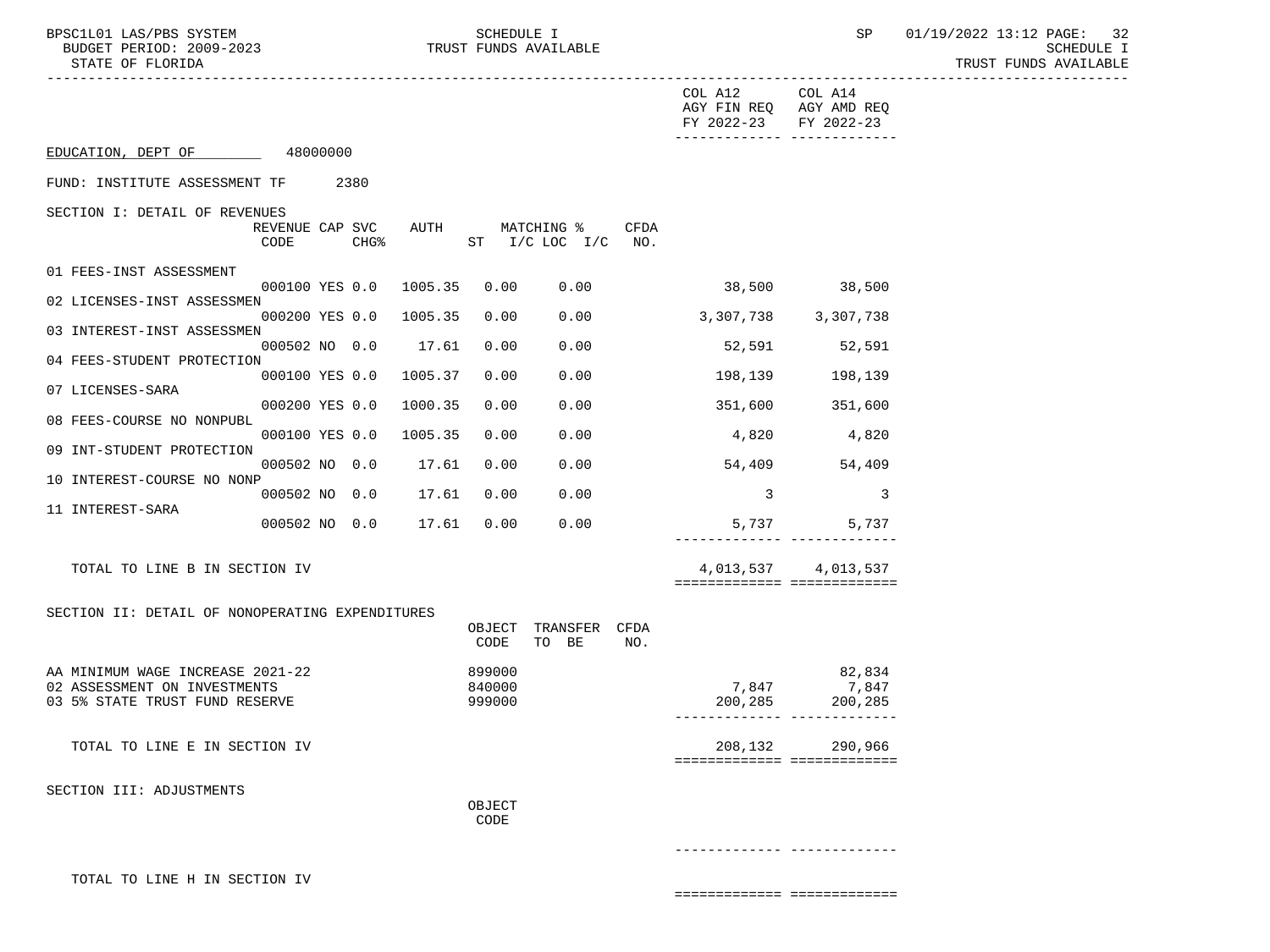| BPSC1L01 LAS/PBS SYSTEM<br>BUDGET PERIOD: 2009-2023<br>STATE OF FLORIDA                     | SCHEDULE I<br>TRUST FUNDS AVAILABLE |                                                            |                         | SP                                               | 01/19/2022 13:12 PAGE: 33<br><b>SCHEDULE I</b><br>TRUST FUNDS AVAILABLE |
|---------------------------------------------------------------------------------------------|-------------------------------------|------------------------------------------------------------|-------------------------|--------------------------------------------------|-------------------------------------------------------------------------|
|                                                                                             |                                     |                                                            | COL A12<br>FY 2022-23   | COL A14<br>AGY FIN REO AGY AMD REO<br>FY 2022-23 |                                                                         |
| EDUCATION, DEPT OF 48000000                                                                 |                                     |                                                            |                         |                                                  |                                                                         |
| FUND: INSTITUTE ASSESSMENT TF 2380                                                          |                                     |                                                            |                         |                                                  |                                                                         |
| SECTION IV: SUMMARY                                                                         |                                     |                                                            |                         |                                                  |                                                                         |
| UNRESERVED FUND BALANCE - JULY 1<br>ADD: REVENUES (FROM SECTION I)                          | (A)<br>(B)                          |                                                            |                         | 3,074,494 3,074,494<br>4,013,537 4,013,537       |                                                                         |
| TOTAL FUNDS AVAILABLE (LINE $A + LINE B$ ) (C)<br>LESS: OPERATING EXPENDITURES              | (D)                                 |                                                            |                         | 7,088,031 7,088,031<br>4, 437, 323 4, 437, 323   |                                                                         |
| LESS: NONOPERATING EXPENDITURES (SECTION II)<br>LESS: FIXED CAPITAL OUTLAY (TOTAL ONLY)     | ( E )<br>(F)                        |                                                            |                         | 208,132 290,966                                  |                                                                         |
| UNRESERVED FUND BALANCE - JUNE 30 - BEFORE ADJ<br>NET ADJUSTMENTS (FROM SECTION III)<br>(H) | (G)                                 |                                                            |                         | 2,442,576 2,359,742                              |                                                                         |
| ADJUSTED UNRESERVED FUND BALANCE - JUNE 30 (I)                                              |                                     |                                                            |                         | 2,442,576 2,359,742                              |                                                                         |
| SCHEDULE IB: DETAIL OF UNRESERVED FUND BALANCE                                              |                                     |                                                            |                         |                                                  |                                                                         |
|                                                                                             | FUNDING SOURCE                      | $STATE(S)$ RESTRICTED $(R)$<br>NONSTATE(N) UNRESTRICTED(U) |                         |                                                  |                                                                         |
| 01 FEES/LICENSES                                                                            | S                                   | R                                                          | 2, 373, 964 2, 293, 457 |                                                  |                                                                         |
| 02 INTEREST INVESTMENT                                                                      | S                                   | $\mathbb{R}$                                               |                         | 68,612 66,285<br>------ --------------           |                                                                         |
| ADJUSTED UNRESERVED FUND BALANCE - JUNE 30                                                  |                                     |                                                            |                         | 2,442,576 2,359,742                              |                                                                         |
|                                                                                             |                                     |                                                            |                         | ============== ==============                    |                                                                         |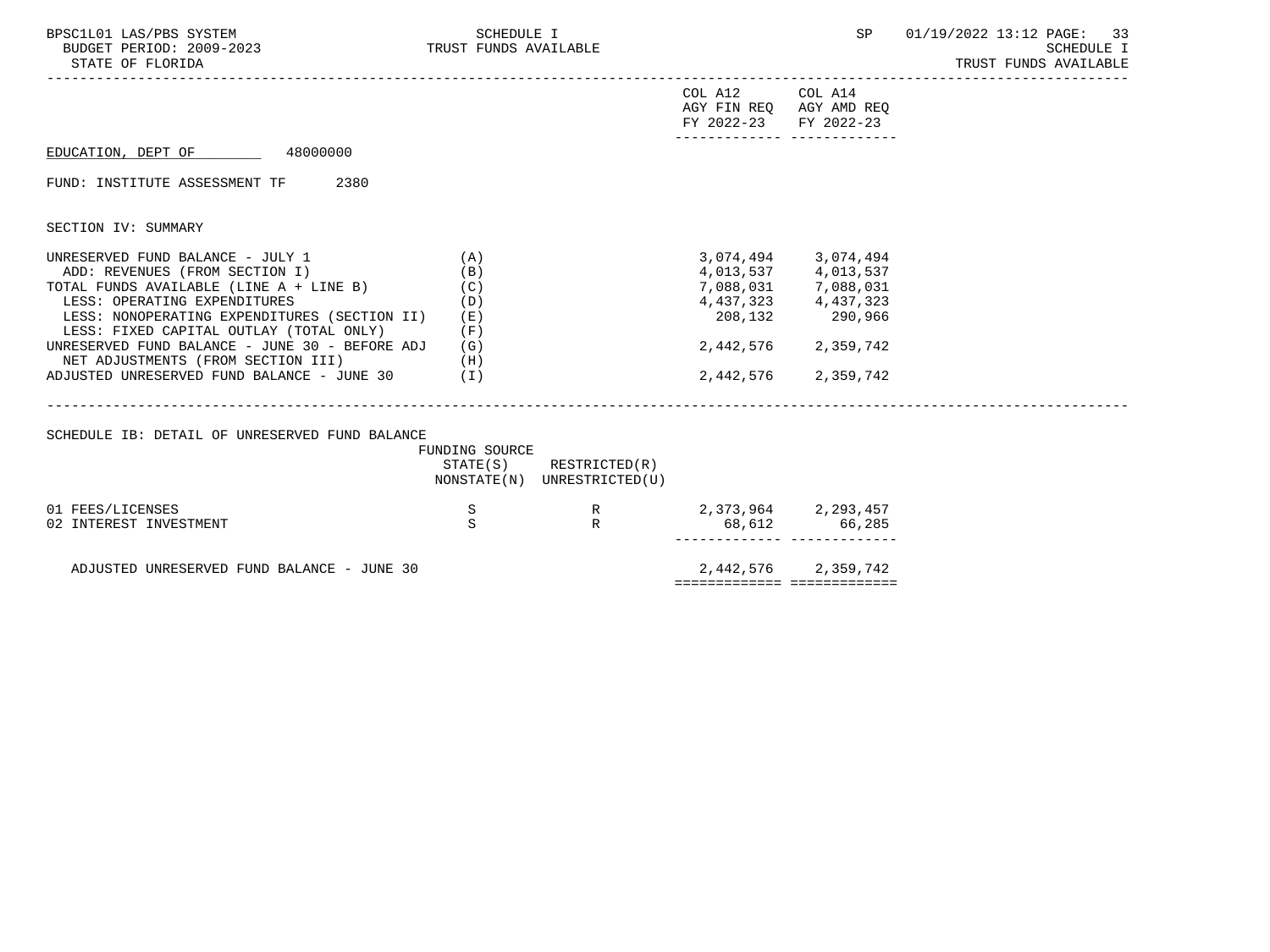| BPSC1L01 LAS/PBS SYSTEM<br>BUDGET PERIOD: 2009-2023<br>STATE OF FLORIDA                                                                                       |                                         |        |  | SCHEDULE I       | TRUST FUNDS AVAILABLE         |        |                                                                                                                 | SP                                             | 01/19/2022 13:12 PAGE: 34<br><b>SCHEDULE I</b><br>TRUST FUNDS AVAILABLE |
|---------------------------------------------------------------------------------------------------------------------------------------------------------------|-----------------------------------------|--------|--|------------------|-------------------------------|--------|-----------------------------------------------------------------------------------------------------------------|------------------------------------------------|-------------------------------------------------------------------------|
|                                                                                                                                                               |                                         |        |  |                  |                               |        | COL A12<br>FY 2022-23 FY 2022-23                                                                                | COL A14<br>AGY FIN REQ AGY AMD REQ             |                                                                         |
| EDUCATION, DEPT OF 48000000                                                                                                                                   |                                         |        |  |                  |                               |        |                                                                                                                 |                                                |                                                                         |
| FUND: STUDENT LOAN OPERATING TF                                                                                                                               |                                         | 2397   |  |                  |                               |        |                                                                                                                 |                                                |                                                                         |
| SECTION I: DETAIL OF REVENUES                                                                                                                                 | REVENUE CAP SVC AUTH MATCHING %<br>CODE | $CHG\$ |  |                  | ST I/C LOC I/C NO.            | CFDA   |                                                                                                                 |                                                |                                                                         |
| 02 INTEREST                                                                                                                                                   |                                         |        |  |                  |                               |        |                                                                                                                 |                                                |                                                                         |
| 04 REPAYMENT OF LOANS                                                                                                                                         | 000504 NO 0.0 17.61                     |        |  |                  |                               |        | 0.00 0.00 84.032 582,534 582,534                                                                                |                                                |                                                                         |
| 05 TRUING UP INTEREST/2718                                                                                                                                    | 002300 NO 0.0 1009.86                   |        |  | 0.00             | 0.00                          |        | 84.032  19,424,160  19,424,160                                                                                  |                                                |                                                                         |
| 07 ACCT MAINTENANCE FEES                                                                                                                                      | 001500 NO 0.0 1009.86                   |        |  | 0.00             | 0.00                          |        | 84.032 77,837 77,837                                                                                            |                                                |                                                                         |
|                                                                                                                                                               | 000100 YES 0.0 1009.86                  |        |  | 0.00             | 0.00                          |        | 84.032 684,374 684,374<br>________________________________                                                      |                                                |                                                                         |
| TOTAL TO LINE B IN SECTION IV                                                                                                                                 |                                         |        |  |                  |                               |        | ===========================                                                                                     | 20,768,905 20,768,905                          |                                                                         |
| SECTION II: DETAIL OF NONOPERATING EXPENDITURES                                                                                                               |                                         |        |  | CODE             | OBJECT TRANSFER CFDA<br>TO BE | NO.    |                                                                                                                 |                                                |                                                                         |
| AA MINIMUM WAGE INCREASE 2021-22<br>01 TR TO 48800000/2021 - INDIRECT COST<br>02 TR TO GR - SWCAP<br>03 ASSESSMENT ON INVESTMENTS<br>04 REFUND STATE REVENUES |                                         |        |  | 899000<br>860000 |                               | 84.032 | 810000 48800000 84.032 579,709 210,286<br>810000 84.032 148,643 148,643<br>840000 84.032 148,643 148,643<br>327 | 210,286<br>327<br>------------- -------------- |                                                                         |
| TOTAL TO LINE E IN SECTION IV                                                                                                                                 |                                         |        |  |                  |                               |        | ===========================                                                                                     | 758,843 969,129                                |                                                                         |
| SECTION III: ADJUSTMENTS                                                                                                                                      |                                         |        |  | OBJECT<br>CODE   |                               |        |                                                                                                                 |                                                |                                                                         |
|                                                                                                                                                               |                                         |        |  |                  |                               |        |                                                                                                                 |                                                |                                                                         |
| TOTAL TO LINE H IN SECTION IV                                                                                                                                 |                                         |        |  |                  |                               |        |                                                                                                                 |                                                |                                                                         |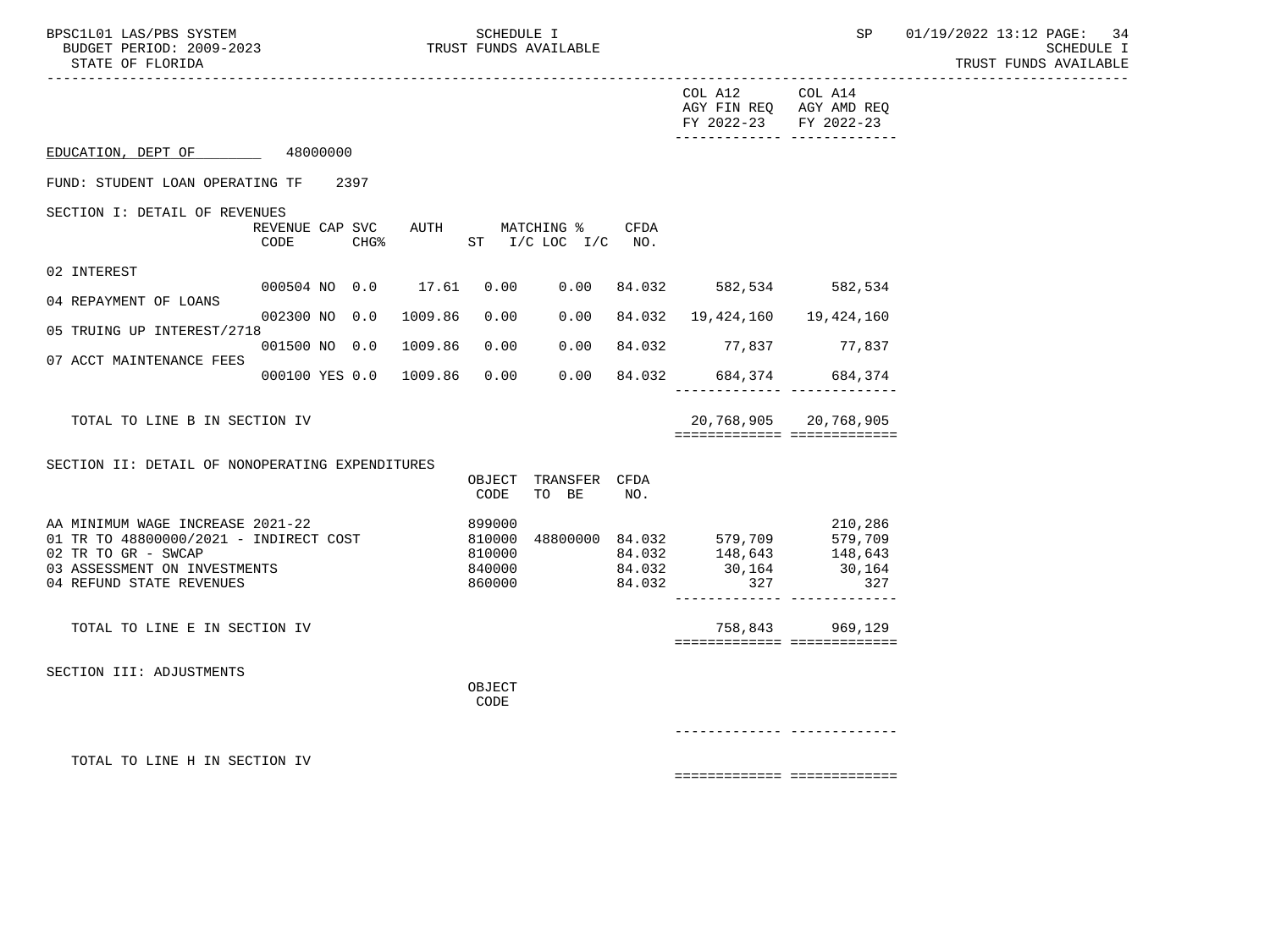| BPSC1L01 LAS/PBS SYSTEM<br>BUDGET PERIOD: 2009-2023<br>STATE OF FLORIDA                                                                       | SCHEDULE I<br>TRUST FUNDS AVAILABLE |                                              | SP                                                   | 01/19/2022 13:12 PAGE: 35<br><b>SCHEDULE I</b><br>TRUST FUNDS AVAILABLE |  |
|-----------------------------------------------------------------------------------------------------------------------------------------------|-------------------------------------|----------------------------------------------|------------------------------------------------------|-------------------------------------------------------------------------|--|
|                                                                                                                                               |                                     |                                              | COL A12<br>FY 2022-23                                | COL A14<br>AGY FIN REQ AGY AMD REQ<br>FY 2022-23                        |  |
| 48000000<br>EDUCATION, DEPT OF                                                                                                                |                                     |                                              |                                                      | ------------- -------------                                             |  |
| FUND: STUDENT LOAN OPERATING TF<br>2397                                                                                                       |                                     |                                              |                                                      |                                                                         |  |
| SECTION IV: SUMMARY                                                                                                                           |                                     |                                              |                                                      |                                                                         |  |
| UNRESERVED FUND BALANCE - JULY 1<br>ADD: REVENUES (FROM SECTION I)<br>TOTAL FUNDS AVAILABLE (LINE A + LINE B)<br>LESS: OPERATING EXPENDITURES | (A)<br>(B)<br>(C)<br>(D)            |                                              | 25,369,543<br>20,768,905<br>46,138,448<br>24,475,617 | 25,369,543<br>20,768,905<br>46,138,448<br>24,475,617                    |  |
| LESS: NONOPERATING EXPENDITURES (SECTION II)<br>LESS: FIXED CAPITAL OUTLAY (TOTAL ONLY)<br>UNRESERVED FUND BALANCE - JUNE 30 - BEFORE ADJ     | ( E )<br>(F)<br>(G)                 |                                              | 758,843<br>20,903,988                                | 969,129<br>20,693,702                                                   |  |
| NET ADJUSTMENTS (FROM SECTION III)<br>ADJUSTED UNRESERVED FUND BALANCE - JUNE 30 $(1)$                                                        | (H)                                 |                                              | 20,903,988                                           | 20,693,702                                                              |  |
| SCHEDULE IB: DETAIL OF UNRESERVED FUND BALANCE                                                                                                |                                     |                                              |                                                      |                                                                         |  |
|                                                                                                                                               | FUNDING SOURCE<br>STATE(S)          | RESTRICTED(R)<br>NONSTATE(N) UNRESTRICTED(U) |                                                      |                                                                         |  |
| 01 REPAYMENT OF LOANS                                                                                                                         | N                                   | R                                            |                                                      |                                                                         |  |
| 02 INTEREST ON INVESTMENTS<br>03 DEFAULT AVERSION FEES                                                                                        | $_{\rm N}$<br>$_{\rm N}$            | R<br>R                                       | 455,768 451,183                                      | 318,264 315,062                                                         |  |
| 04 ACCOUNT MAINTENANCE FEES                                                                                                                   | N                                   | R                                            |                                                      | 684,374 677,490                                                         |  |
| ADJUSTED UNRESERVED FUND BALANCE - JUNE 30                                                                                                    |                                     |                                              | 20,903,988                                           | 20,693,702                                                              |  |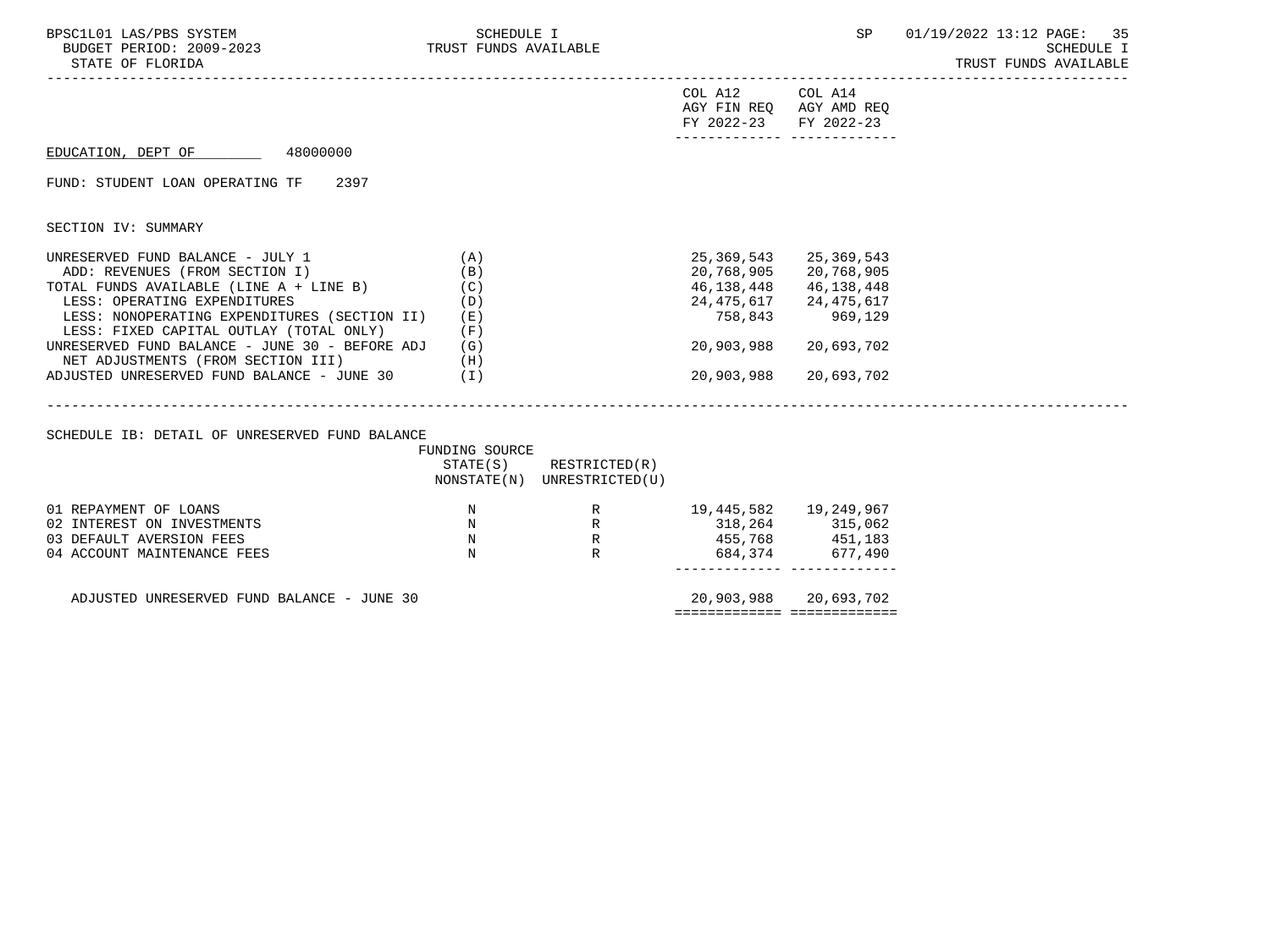| SCHEDULE I<br>TRUST FUNDS AVAILABLE          |            | SP                              | 01/19/2022 13:12 PAGE: 36<br>SCHEDULE I<br>TRUST FUNDS AVAILABLE                                                                                                                                                                                                                                                                                                                                                                                                                                         |
|----------------------------------------------|------------|---------------------------------|----------------------------------------------------------------------------------------------------------------------------------------------------------------------------------------------------------------------------------------------------------------------------------------------------------------------------------------------------------------------------------------------------------------------------------------------------------------------------------------------------------|
|                                              |            |                                 |                                                                                                                                                                                                                                                                                                                                                                                                                                                                                                          |
|                                              |            |                                 |                                                                                                                                                                                                                                                                                                                                                                                                                                                                                                          |
|                                              |            |                                 |                                                                                                                                                                                                                                                                                                                                                                                                                                                                                                          |
| AUTH MATCHING %                              |            |                                 |                                                                                                                                                                                                                                                                                                                                                                                                                                                                                                          |
|                                              |            |                                 |                                                                                                                                                                                                                                                                                                                                                                                                                                                                                                          |
|                                              |            |                                 |                                                                                                                                                                                                                                                                                                                                                                                                                                                                                                          |
| OBJECT TRANSFER CFDA<br>CODE<br>TO BE<br>NO. |            |                                 |                                                                                                                                                                                                                                                                                                                                                                                                                                                                                                          |
|                                              |            |                                 |                                                                                                                                                                                                                                                                                                                                                                                                                                                                                                          |
|                                              |            |                                 |                                                                                                                                                                                                                                                                                                                                                                                                                                                                                                          |
| OBJECT<br>CODE                               |            |                                 |                                                                                                                                                                                                                                                                                                                                                                                                                                                                                                          |
|                                              |            |                                 |                                                                                                                                                                                                                                                                                                                                                                                                                                                                                                          |
|                                              |            |                                 |                                                                                                                                                                                                                                                                                                                                                                                                                                                                                                          |
|                                              |            |                                 |                                                                                                                                                                                                                                                                                                                                                                                                                                                                                                          |
| (A)<br>(B)<br>(C)<br>(D)<br>(E)<br>(F)       | 98,277,590 | 99,941,627<br>98,277,590        |                                                                                                                                                                                                                                                                                                                                                                                                                                                                                                          |
| (H)                                          |            |                                 |                                                                                                                                                                                                                                                                                                                                                                                                                                                                                                          |
|                                              | (G)<br>(I) | CFDA<br>CHG% ST I/C LOC I/C NO. | ---------------<br>COL A12 COL A14<br>AGY FIN REQ AGY AMD REQ<br>FY 2022-23 FY 2022-23<br>_______________________________<br>001510 NO 0.0 1001.283 0.00 0.00 93.558 98,277,590 98,277,590<br>_________________________________<br>98, 277, 590 98, 277, 590<br>============================<br>----------- -----------<br>===========================<br>===========================<br>1,664,037 1,664,037<br>98, 277, 590 98, 277, 590<br>99,941,627<br>1,664,037 1,664,037<br>1,664,037<br>1,664,037 |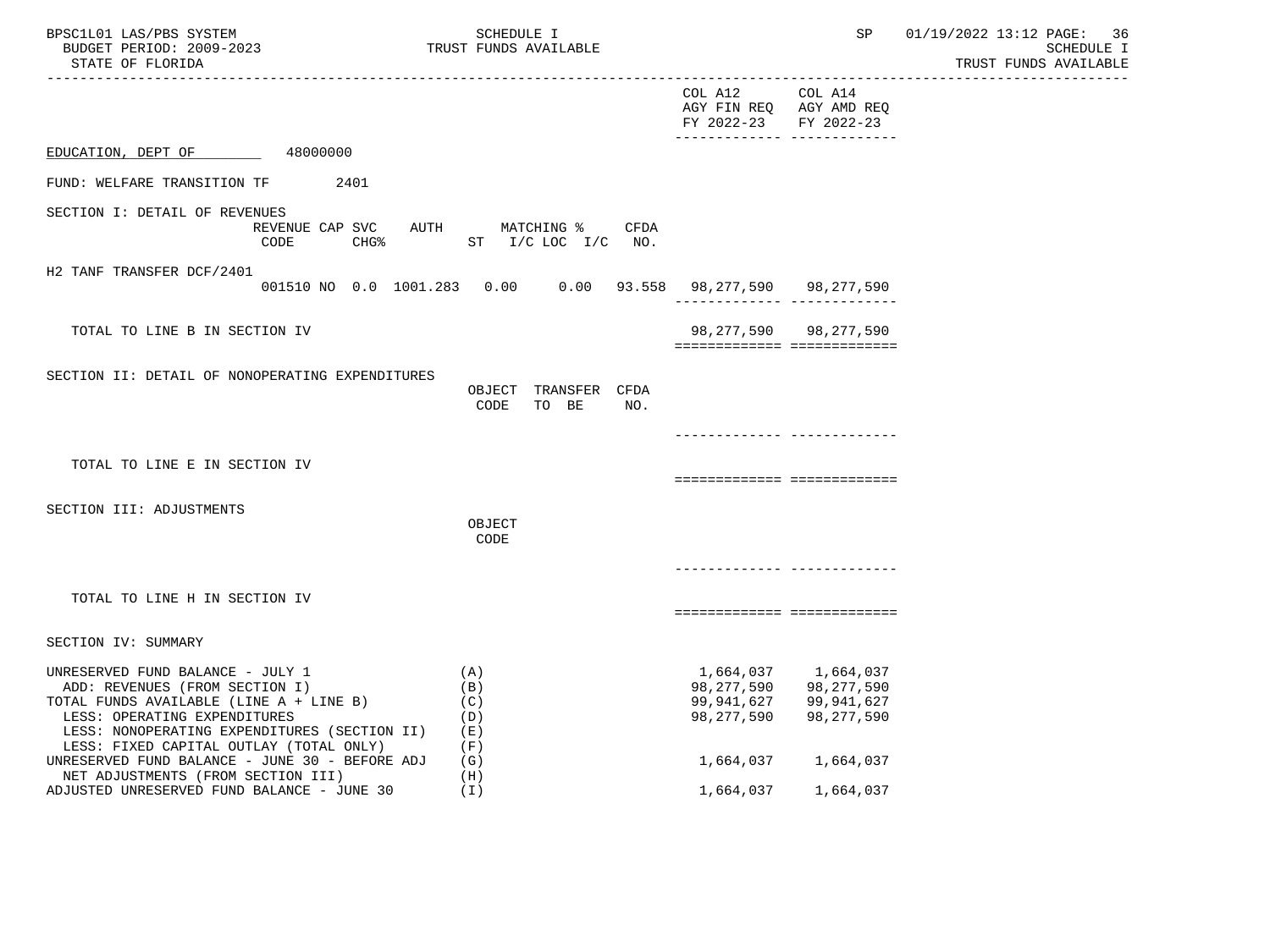| BPSC1L01 LAS/PBS SYSTEM<br>BUDGET PERIOD: 2009-2023<br>STATE OF FLORIDA | SCHEDULE I<br>TRUST FUNDS AVAILABLE |                                                            |                                      | SP                                                  | 01/19/2022 13:12 PAGE: 37<br>SCHEDULE I<br>TRUST FUNDS AVAILABLE |
|-------------------------------------------------------------------------|-------------------------------------|------------------------------------------------------------|--------------------------------------|-----------------------------------------------------|------------------------------------------------------------------|
|                                                                         |                                     |                                                            | COL A12<br>AGY FIN REQ<br>FY 2022-23 | COL A14<br>AGY AMD REQ<br>FY 2022-23                |                                                                  |
| 48000000<br>EDUCATION, DEPT OF                                          |                                     |                                                            |                                      |                                                     |                                                                  |
| 2401<br>FUND: WELFARE TRANSITION TF                                     |                                     |                                                            |                                      |                                                     |                                                                  |
| SCHEDULE IB: DETAIL OF UNRESERVED FUND BALANCE                          | FUNDING SOURCE                      | $STATE(S)$ RESTRICTED $(R)$<br>NONSTATE(N) UNRESTRICTED(U) |                                      |                                                     |                                                                  |
| A1 TANF TRANSFER DCF/2401                                               | N                                   | R                                                          |                                      | 1,664,037 1,664,037                                 |                                                                  |
| ADJUSTED UNRESERVED FUND BALANCE - JUNE 30                              |                                     |                                                            |                                      | 1,664,037 1,664,037<br>============================ |                                                                  |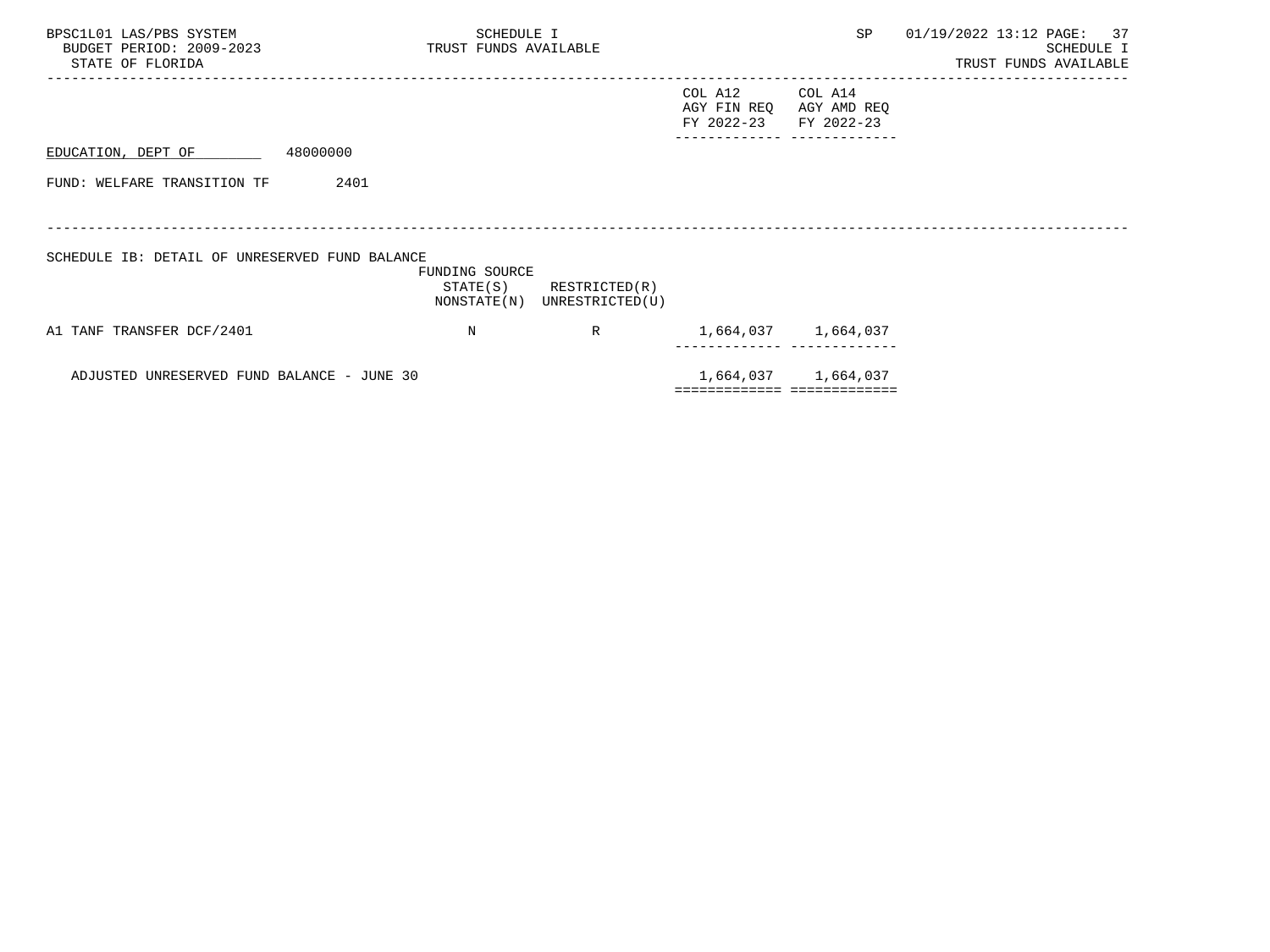| BPSC1L01 LAS/PBS SYSTEM<br>BUDGET PERIOD: 2009-2023<br>STATE OF FLORIDA<br>. _ _ _ _ _ _ _ _ _ _ _ _ _ _ _                                                                                                                                                                                 |                                   | SCHEDULE I<br>TRUST FUNDS AVAILABLE           |                                                                    | SP                                                                 | 01/19/2022 13:12 PAGE: 38<br>SCHEDULE I<br>TRUST FUNDS AVAILABLE<br>------------------- |
|--------------------------------------------------------------------------------------------------------------------------------------------------------------------------------------------------------------------------------------------------------------------------------------------|-----------------------------------|-----------------------------------------------|--------------------------------------------------------------------|--------------------------------------------------------------------|-----------------------------------------------------------------------------------------|
|                                                                                                                                                                                                                                                                                            |                                   |                                               | COL A12<br>FY 2022-23 FY 2022-23                                   | COL A14<br>AGY FIN REQ AGY AMD REQ                                 |                                                                                         |
| EDUCATION, DEPT OF 48000000                                                                                                                                                                                                                                                                |                                   |                                               |                                                                    |                                                                    |                                                                                         |
| FUND: NURS STDNT LOAN FORGIVE TF 2505                                                                                                                                                                                                                                                      |                                   |                                               |                                                                    |                                                                    |                                                                                         |
| SECTION I: DETAIL OF REVENUES                                                                                                                                                                                                                                                              | REVENUE CAP SVC<br>CODE<br>$CHG\$ | AUTH MATCHING %<br>CFDA<br>ST I/C LOC I/C NO. |                                                                    |                                                                    |                                                                                         |
| 03 INTEREST                                                                                                                                                                                                                                                                                | 000502 NO 0.0 17.61 0.00          | 0.00                                          | 6,648 6,648                                                        |                                                                    |                                                                                         |
| 04 LICENSES                                                                                                                                                                                                                                                                                | 000200 YES 0.0 1009.66 0.00       | 0.00                                          |                                                                    | 1,322,208 1,322,208                                                |                                                                                         |
|                                                                                                                                                                                                                                                                                            |                                   |                                               |                                                                    |                                                                    |                                                                                         |
| TOTAL TO LINE B IN SECTION IV                                                                                                                                                                                                                                                              |                                   |                                               |                                                                    | 1,328,856 1,328,856<br>============================                |                                                                                         |
| SECTION II: DETAIL OF NONOPERATING EXPENDITURES                                                                                                                                                                                                                                            |                                   | OBJECT TRANSFER CFDA<br>CODE<br>TO BE<br>NO.  |                                                                    |                                                                    |                                                                                         |
| AA MINIMUM WAGE INCREASE 2021-22<br>02 REFUND STATE REVENUE<br>03 ASSESSMENT ON INVESTMENTS                                                                                                                                                                                                |                                   | 899000<br>860000<br>840000                    | 2,000<br>798                                                       | 2,274<br>2,000<br>798<br>______________ ___________                |                                                                                         |
| TOTAL TO LINE E IN SECTION IV                                                                                                                                                                                                                                                              |                                   |                                               |                                                                    | 2,798<br>5,072<br>===========================                      |                                                                                         |
| SECTION III: ADJUSTMENTS                                                                                                                                                                                                                                                                   |                                   | OBJECT<br>CODE                                |                                                                    |                                                                    |                                                                                         |
|                                                                                                                                                                                                                                                                                            |                                   |                                               |                                                                    |                                                                    |                                                                                         |
| TOTAL TO LINE H IN SECTION IV                                                                                                                                                                                                                                                              |                                   |                                               |                                                                    | ===========================                                        |                                                                                         |
| SECTION IV: SUMMARY                                                                                                                                                                                                                                                                        |                                   |                                               |                                                                    |                                                                    |                                                                                         |
| UNRESERVED FUND BALANCE - JULY 1<br>ADD: REVENUES (FROM SECTION I)<br>TOTAL FUNDS AVAILABLE (LINE A + LINE B)<br>LESS: OPERATING EXPENDITURES<br>LESS: NONOPERATING EXPENDITURES (SECTION II)<br>LESS: FIXED CAPITAL OUTLAY (TOTAL ONLY)<br>UNRESERVED FUND BALANCE - JUNE 30 - BEFORE ADJ |                                   | (A)<br>(B)<br>(C)<br>(D)<br>(E)<br>(F)<br>(G) | 624,313<br>1,328,856<br>1,953,169<br>1,394,980<br>2,798<br>555,391 | 624,313<br>1,328,856<br>1,953,169<br>1,394,980<br>5,072<br>553,117 |                                                                                         |
| NET ADJUSTMENTS (FROM SECTION III)<br>ADJUSTED UNRESERVED FUND BALANCE - JUNE 30                                                                                                                                                                                                           |                                   | (H)<br>(I)                                    | 555,391                                                            | 553,117                                                            |                                                                                         |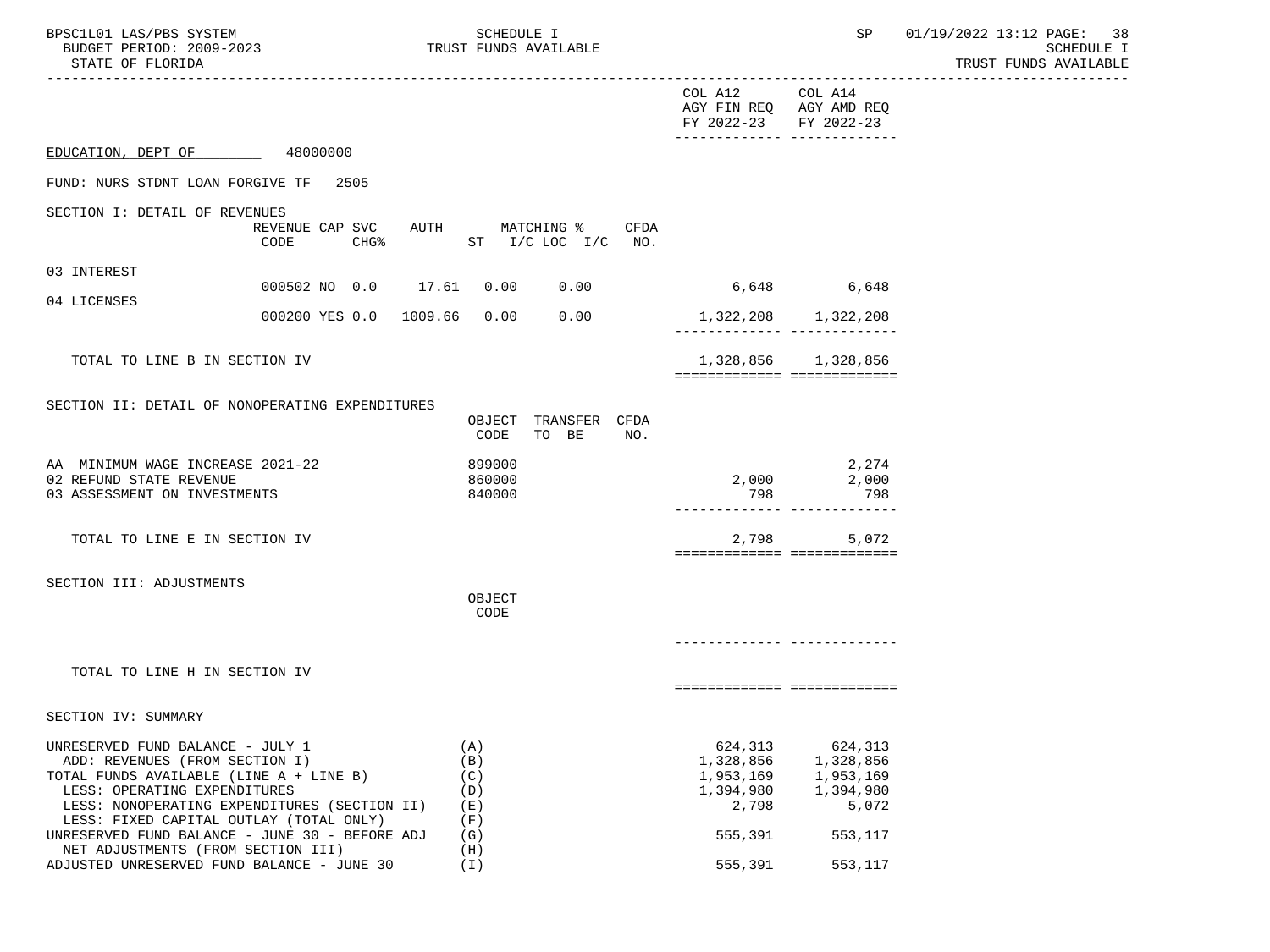| BPSC1L01 LAS/PBS SYSTEM<br>BUDGET PERIOD: 2009-2023<br>STATE OF FLORIDA | SCHEDULE I<br>TRUST FUNDS AVAILABLE |                                                            |                                                             | SP                         | 01/19/2022 13:12 PAGE: 39 | SCHEDULE I<br>TRUST FUNDS AVAILABLE |
|-------------------------------------------------------------------------|-------------------------------------|------------------------------------------------------------|-------------------------------------------------------------|----------------------------|---------------------------|-------------------------------------|
|                                                                         |                                     |                                                            | COL A12<br>AGY FIN REQ AGY AMD REQ<br>FY 2022-23 FY 2022-23 | COL A14<br>------ -------- |                           |                                     |
| 48000000<br>EDUCATION, DEPT OF                                          |                                     |                                                            |                                                             |                            |                           |                                     |
| FUND: NURS STDNT LOAN FORGIVE TF 2505                                   |                                     |                                                            |                                                             |                            |                           |                                     |
|                                                                         |                                     |                                                            |                                                             |                            |                           |                                     |
|                                                                         |                                     |                                                            |                                                             |                            |                           |                                     |
| SCHEDULE IB: DETAIL OF UNRESERVED FUND BALANCE                          | FUNDING SOURCE                      |                                                            |                                                             |                            |                           |                                     |
|                                                                         |                                     | $STATE(S)$ RESTRICTED $(R)$<br>NONSTATE(N) UNRESTRICTED(U) |                                                             |                            |                           |                                     |
| 03 INTEREST                                                             | S                                   | R                                                          | 6,648 6,621                                                 |                            |                           |                                     |
| 04 LICENSES                                                             | S                                   | $\mathbb{R}$                                               |                                                             | 548,743 546,496            |                           |                                     |
| ADJUSTED UNRESERVED FUND BALANCE - JUNE 30                              |                                     |                                                            |                                                             | 555,391 553,117            |                           |                                     |
|                                                                         |                                     |                                                            |                                                             | =========================  |                           |                                     |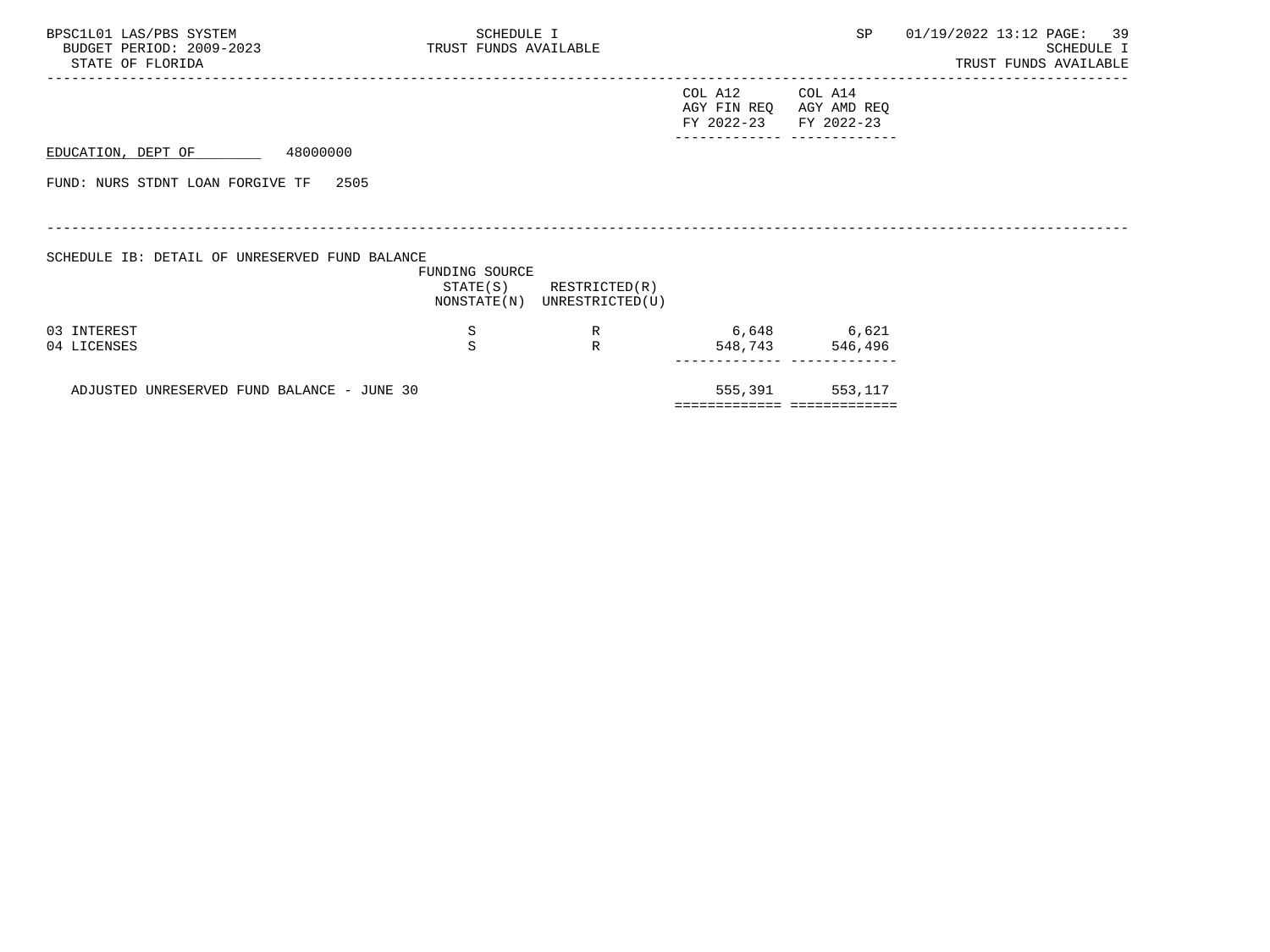----------------------------------------------------------------------------------------------------------------------------------- COL A12 COL A14 AGY FIN REQ AGY AMD REQ FY 2022-23 FY 2022-23 ------------- ------------- EDUCATION, DEPT OF 48000000 FUND: OPERATING TRUST FUND 2510 SECTION I: DETAIL OF REVENUES REVENUE CAP SVC AUTH MATCHING % CFDA CODE CHG<sup>&</sup> ST I/C LOC I/C NO. 02 FEES-GED TESTING 000100 YES 0.0 1001.281 0.00 0.00 200,000 208,883 03 INTEREST-INVESTMENT - GED 000502 NO 0.0 17.61 0.00 0.00 21,930 21,930 04 MISC REC. ARM PK-20 ED RPTG & ACCESSIBILITY 000400 YES 0.0 215.32 0.00 0.00 6,000 6,000 05 INTEREST-INVESTMENT - ARM PK-20\_ED RPTG&ACCES 000502 NO 0.0 17.61 0.00 0.00 38 38 06 PUBLISHER INSTRUCTIONAL MATERIALS 000100 YES 0.0 1001.281 0.00 0.00 130,000 130,000 07 INTEREST-INVESTMENT - INST MAT 000502 NO 0.0 17.61 0.00 0.00 698 698 ------------- ------------- TOTAL TO LINE B IN SECTION IV 358,666 367.549 ============= ============= SECTION II: DETAIL OF NONOPERATING EXPENDITURES OBJECT TRANSFER CFDA CODE TO BE NO. AA MINIMUM WAGE INCREASE 2021-22 899000<br>
02 ASSESSMENT ON INVESTMENTS - GED 840000 8,883 840000 8,883 840000 02 ASSESSMENT ON INVESTMENTS - GED 840000 1,492 1,492 1,492<br>03 ASSESSMENT ON INVESTMENTS - INST MAT 840000 1,492 55 55 55 03 ASSESSMENT ON INVESTMENTS - INST MAT 840000 55 55 04 ASSESSMENT ON INVESTMENTS - ARM PK-20 840000 3 3 05 5% STATE TRUST FUND RESERVE 999000 17,956 17,956 06 UNFUNDED BUDGET 899000 670,356- 670,356- ------------- ------------- TOTAL TO LINE E IN SECTION IV 650,850- 641,967- ============= ============= SECTION III: ADJUSTMENTS **OBJECT CODE** ------------- -------------

TOTAL TO LINE H IN SECTION IV

===================================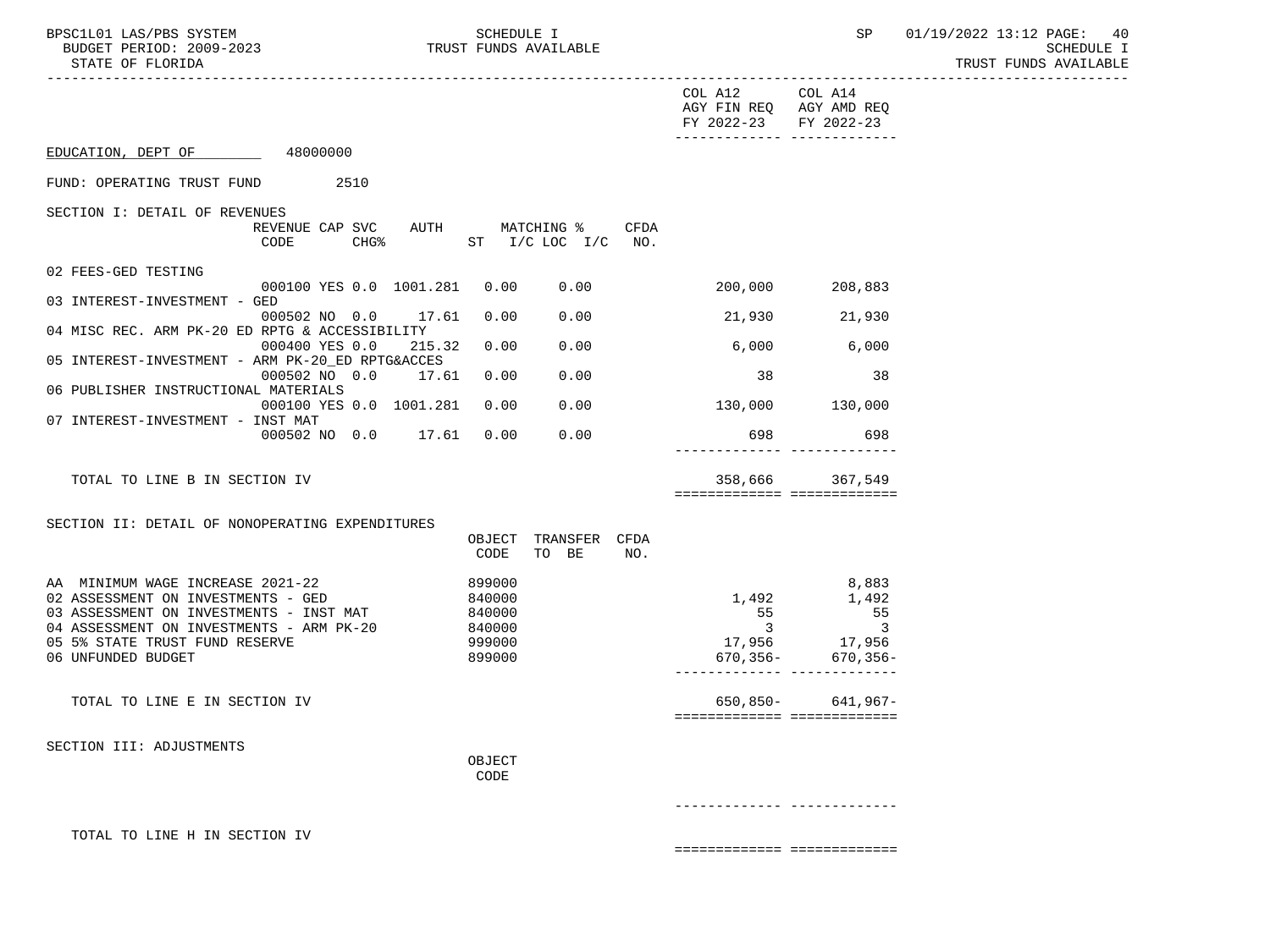| BPSC1L01 LAS/PBS SYSTEM<br>BUDGET PERIOD: 2009-2023 TRUST FUNDS AVAILABLE<br>STATE OF FLORIDA | SCHEDULE I |                                      | SP                                   | 01/19/2022 13:12 PAGE: 41<br>SCHEDULE I<br>TRUST FUNDS AVAILABLE |
|-----------------------------------------------------------------------------------------------|------------|--------------------------------------|--------------------------------------|------------------------------------------------------------------|
|                                                                                               |            | COL A12<br>AGY FIN REO<br>FY 2022-23 | COL A14<br>AGY AMD REQ<br>FY 2022-23 |                                                                  |
| 48000000<br>EDUCATION, DEPT OF                                                                |            |                                      |                                      |                                                                  |
| 2510<br>FUND: OPERATING TRUST FUND                                                            |            |                                      |                                      |                                                                  |
| SECTION IV: SUMMARY                                                                           |            |                                      |                                      |                                                                  |
| UNRESERVED FUND BALANCE - JULY 1<br>(A)                                                       |            |                                      | 85,494 85,494                        |                                                                  |
| ADD: REVENUES (FROM SECTION I)                                                                | (B)        |                                      | 358,666 367,549                      |                                                                  |
| TOTAL FUNDS AVAILABLE (LINE A + LINE B)                                                       | (C)        |                                      | 444,160 453,043                      |                                                                  |
| LESS: OPERATING EXPENDITURES                                                                  | (D)        |                                      | 1,095,010 1,095,010                  |                                                                  |
| LESS: NONOPERATING EXPENDITURES (SECTION II)                                                  | (E)        |                                      | 650,850- 641,967-                    |                                                                  |
| LESS: FIXED CAPITAL OUTLAY (TOTAL ONLY)                                                       | (F)        |                                      |                                      |                                                                  |
| UNRESERVED FUND BALANCE - JUNE 30 - BEFORE ADJ                                                | (G)        |                                      |                                      |                                                                  |

NET ADJUSTMENTS (FROM SECTION III) (H)<br>DJUSTED UNRESERVED FUND BALANCE - JUNE 30 (I)

ADJUSTED UNRESERVED FUND BALANCE - JUNE 30 (I)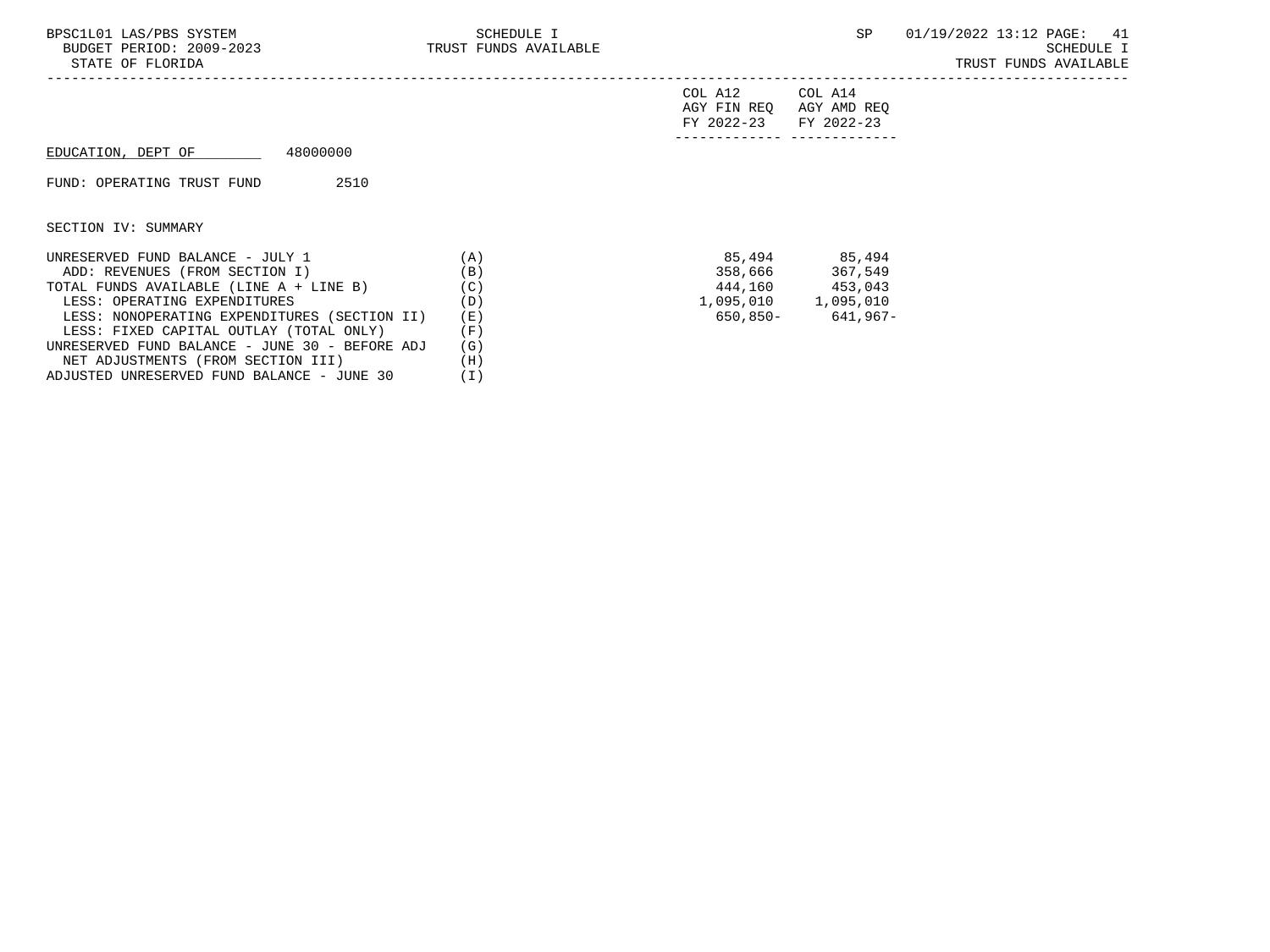| BPSC1L01 LAS/PBS SYSTEM<br>BUDGET PERIOD: 2009-2023<br>STATE OF FLORIDA                                                                                                                                                                                                                                                                                                        | ----------------------------------- | SCHEDULE I                                                  | TRUST FUNDS AVAILABLE                      |     |                                          | SP                                                       | 01/19/2022 13:12 PAGE: 42<br>SCHEDULE I<br>TRUST FUNDS AVAILABLE |
|--------------------------------------------------------------------------------------------------------------------------------------------------------------------------------------------------------------------------------------------------------------------------------------------------------------------------------------------------------------------------------|-------------------------------------|-------------------------------------------------------------|--------------------------------------------|-----|------------------------------------------|----------------------------------------------------------|------------------------------------------------------------------|
|                                                                                                                                                                                                                                                                                                                                                                                |                                     |                                                             |                                            |     | COL A12 COL A14<br>FY 2022-23 FY 2022-23 | AGY FIN REQ AGY AMD REQ<br>-------------- -------------- |                                                                  |
| EDUCATION, DEPT OF 48000000                                                                                                                                                                                                                                                                                                                                                    |                                     |                                                             |                                            |     |                                          |                                                          |                                                                  |
| FUND: OPERATIONS AND MAINT TF<br>2516                                                                                                                                                                                                                                                                                                                                          |                                     |                                                             |                                            |     |                                          |                                                          |                                                                  |
| SECTION I: DETAIL OF REVENUES<br>REVENUE CAP SVC<br>CODE                                                                                                                                                                                                                                                                                                                       | $CHG\$                              |                                                             | AUTH MATCHING % CFDA<br>ST I/C LOC I/C NO. |     |                                          |                                                          |                                                                  |
| 05 INTEREST                                                                                                                                                                                                                                                                                                                                                                    | 000502 NO 0.0 215.32 0.00 0.00      |                                                             |                                            |     | 298                                      | 298<br>______________ ____________                       |                                                                  |
| TOTAL TO LINE B IN SECTION IV                                                                                                                                                                                                                                                                                                                                                  |                                     |                                                             |                                            |     | 298                                      | 298<br>===========================                       |                                                                  |
| SECTION II: DETAIL OF NONOPERATING EXPENDITURES                                                                                                                                                                                                                                                                                                                                |                                     | CODE                                                        | OBJECT TRANSFER CFDA<br>TO BE              | NO. |                                          |                                                          |                                                                  |
| 02 UNFUNDED BUDGET<br>03 ASSESSMENT ON INVESTMENTS                                                                                                                                                                                                                                                                                                                             |                                     | 899000<br>840000                                            |                                            |     |                                          | $20,052 - 20,052 - 21$<br>21 21                          |                                                                  |
| TOTAL TO LINE E IN SECTION IV                                                                                                                                                                                                                                                                                                                                                  |                                     |                                                             |                                            |     |                                          | $20,031 - 20,031 -$<br>===========================       |                                                                  |
| SECTION III: ADJUSTMENTS                                                                                                                                                                                                                                                                                                                                                       |                                     | OBJECT<br>CODE                                              |                                            |     |                                          |                                                          |                                                                  |
|                                                                                                                                                                                                                                                                                                                                                                                |                                     |                                                             |                                            |     |                                          |                                                          |                                                                  |
| TOTAL TO LINE H IN SECTION IV                                                                                                                                                                                                                                                                                                                                                  |                                     |                                                             |                                            |     |                                          | ============================                             |                                                                  |
| SECTION IV: SUMMARY                                                                                                                                                                                                                                                                                                                                                            |                                     |                                                             |                                            |     |                                          |                                                          |                                                                  |
| UNRESERVED FUND BALANCE - JULY 1<br>ADD: REVENUES (FROM SECTION I)<br>TOTAL FUNDS AVAILABLE (LINE A + LINE B)<br>LESS: OPERATING EXPENDITURES<br>LESS: NONOPERATING EXPENDITURES (SECTION II)<br>LESS: FIXED CAPITAL OUTLAY (TOTAL ONLY)<br>UNRESERVED FUND BALANCE - JUNE 30 - BEFORE ADJ<br>NET ADJUSTMENTS (FROM SECTION III)<br>ADJUSTED UNRESERVED FUND BALANCE - JUNE 30 |                                     | (A)<br>(B)<br>(C)<br>(D)<br>(E)<br>(F)<br>(G)<br>(H)<br>(I) |                                            |     | 298<br>298<br>20,329<br>$20,031-$        | 298<br>298<br>20,329<br>$20,031-$                        |                                                                  |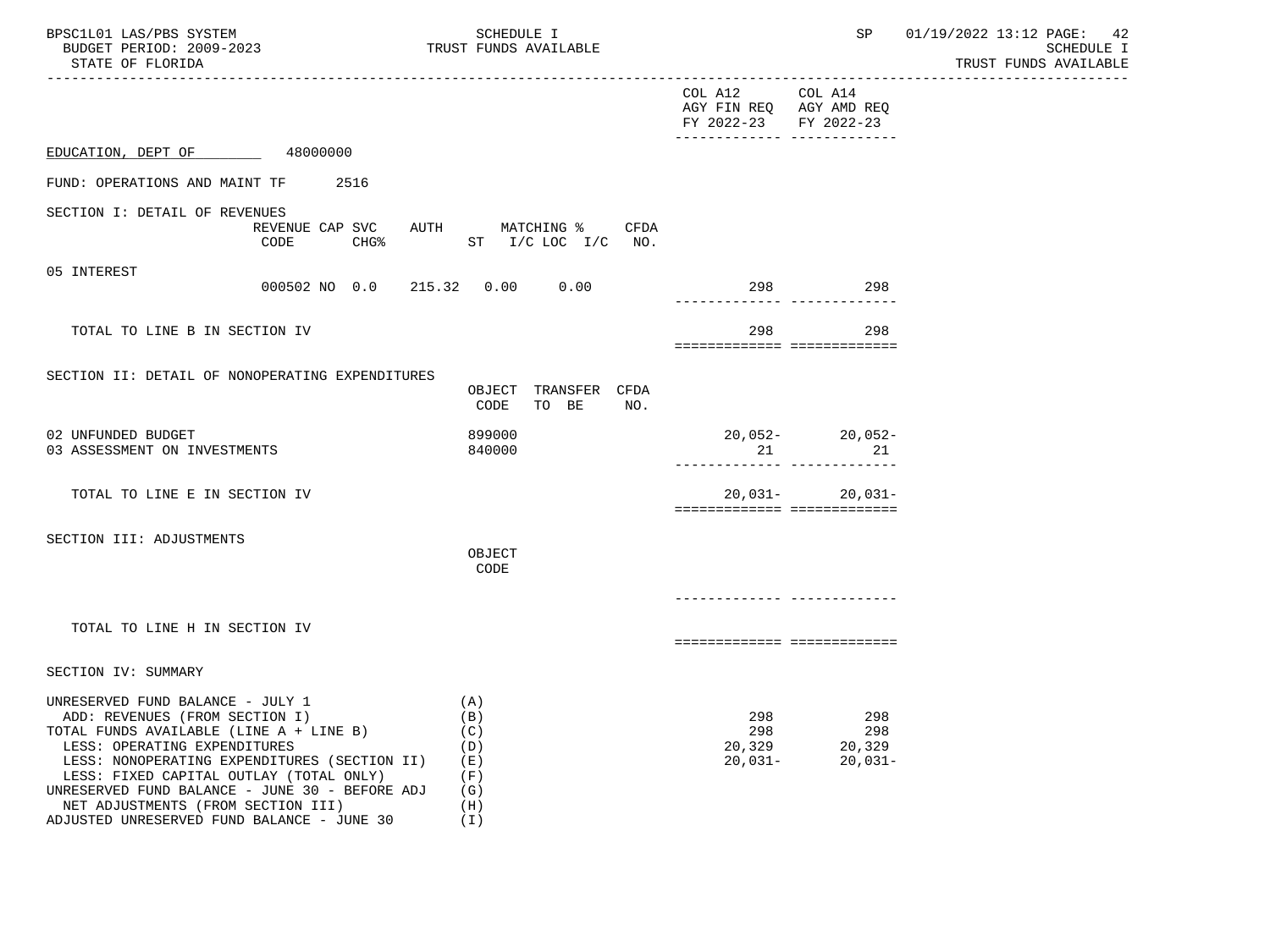| BPSC1L01 LAS/PBS SYSTEM<br>BUDGET PERIOD: 2009-2023<br>STATE OF FLORIDA                                                                                                                                                                                                                                                                                                        |                                                     | SCHEDULE I<br>TRUST FUNDS AVAILABLE                         |                                                                                 | SP                                                             | 01/19/2022 13:12 PAGE: 43<br>SCHEDULE I<br>TRUST FUNDS AVAILABLE |
|--------------------------------------------------------------------------------------------------------------------------------------------------------------------------------------------------------------------------------------------------------------------------------------------------------------------------------------------------------------------------------|-----------------------------------------------------|-------------------------------------------------------------|---------------------------------------------------------------------------------|----------------------------------------------------------------|------------------------------------------------------------------|
|                                                                                                                                                                                                                                                                                                                                                                                |                                                     |                                                             | COL A12<br>AGY FIN REQ AGY AMD REQ<br>FY 2022-23<br>------------- ------------- | COL A14<br>FY 2022-23                                          | --------------                                                   |
| EDUCATION, DEPT OF 48000000                                                                                                                                                                                                                                                                                                                                                    |                                                     |                                                             |                                                                                 |                                                                |                                                                  |
| FUND: PHOSPHATE RESEARCH TF                                                                                                                                                                                                                                                                                                                                                    | 2530                                                |                                                             |                                                                                 |                                                                |                                                                  |
| SECTION I: DETAIL OF REVENUES                                                                                                                                                                                                                                                                                                                                                  | REVENUE CAP SVC<br>AUTH<br>CHG <sup>8</sup><br>CODE | MATCHING %<br>CFDA<br>ST I/C LOC I/C<br>NO.                 |                                                                                 |                                                                |                                                                  |
| 01 SEVERENCE TAX                                                                                                                                                                                                                                                                                                                                                               | 001609 NO 0.0 1004.346                              | 0.00<br>0.00                                                | $1,500,000$ $1,500,000$                                                         |                                                                |                                                                  |
| 03 INTEREST                                                                                                                                                                                                                                                                                                                                                                    | 000502 NO 0.0 1004.346                              | 0.00<br>0.00                                                |                                                                                 | 150,000 150,000                                                |                                                                  |
|                                                                                                                                                                                                                                                                                                                                                                                |                                                     |                                                             |                                                                                 |                                                                |                                                                  |
| TOTAL TO LINE B IN SECTION IV                                                                                                                                                                                                                                                                                                                                                  |                                                     |                                                             | ===========================                                                     | 1,650,000 1,650,000                                            |                                                                  |
| SECTION II: DETAIL OF NONOPERATING EXPENDITURES                                                                                                                                                                                                                                                                                                                                |                                                     | TRANSFER CFDA<br>OBJECT<br>CODE<br>TO BE<br>NO.             |                                                                                 |                                                                |                                                                  |
| 08 UNFUNDED BUDGET                                                                                                                                                                                                                                                                                                                                                             |                                                     | 899000                                                      |                                                                                 | $1,334,896 - 1,334,896 -$                                      |                                                                  |
| TOTAL TO LINE E IN SECTION IV                                                                                                                                                                                                                                                                                                                                                  |                                                     |                                                             | ===========================                                                     | $1,334,896 - 1,334,896 -$                                      |                                                                  |
| SECTION III: ADJUSTMENTS                                                                                                                                                                                                                                                                                                                                                       |                                                     | OBJECT<br>CODE                                              |                                                                                 |                                                                |                                                                  |
|                                                                                                                                                                                                                                                                                                                                                                                |                                                     |                                                             |                                                                                 |                                                                |                                                                  |
| TOTAL TO LINE H IN SECTION IV                                                                                                                                                                                                                                                                                                                                                  |                                                     |                                                             | ===========================                                                     |                                                                |                                                                  |
| SECTION IV: SUMMARY                                                                                                                                                                                                                                                                                                                                                            |                                                     |                                                             |                                                                                 |                                                                |                                                                  |
| UNRESERVED FUND BALANCE - JULY 1<br>ADD: REVENUES (FROM SECTION I)<br>TOTAL FUNDS AVAILABLE (LINE A + LINE B)<br>LESS: OPERATING EXPENDITURES<br>LESS: NONOPERATING EXPENDITURES (SECTION II)<br>LESS: FIXED CAPITAL OUTLAY (TOTAL ONLY)<br>UNRESERVED FUND BALANCE - JUNE 30 - BEFORE ADJ<br>NET ADJUSTMENTS (FROM SECTION III)<br>ADJUSTED UNRESERVED FUND BALANCE - JUNE 30 |                                                     | (A)<br>(B)<br>(C)<br>(D)<br>(E)<br>(F)<br>(G)<br>(H)<br>(I) | 2,251,967<br>1,650,000<br>3,901,967<br>5,236,863<br>1,334,896-                  | 2,251,967<br>1,650,000<br>3,901,967<br>5,236,863<br>1,334,896- |                                                                  |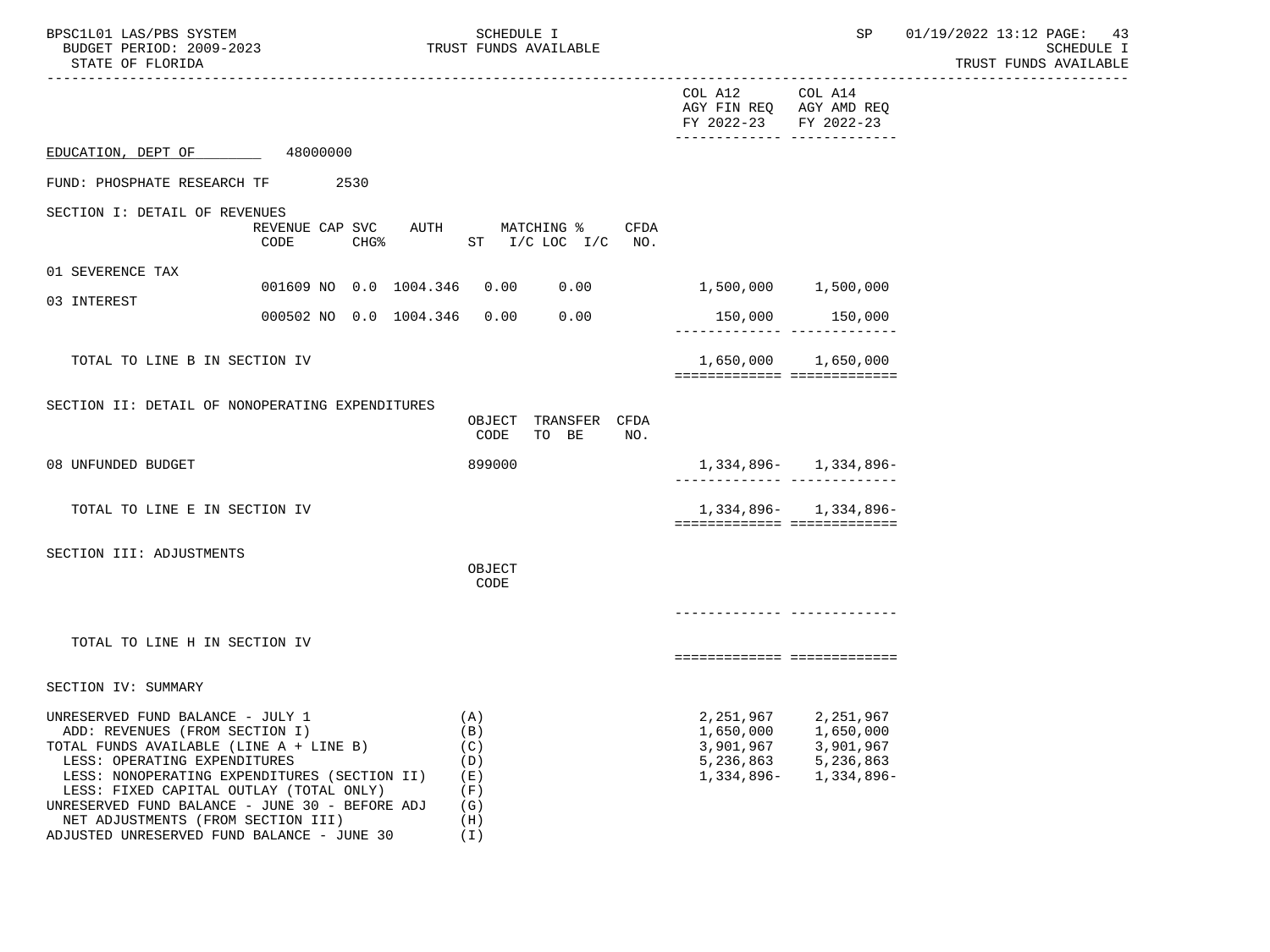| BPSC1L01 LAS/PBS SYSTEM<br>BUDGET PERIOD: 2009-2023<br>STATE OF FLORIDA                                                                                                                                                                                                                    |                            | SCHEDULE I                                    | TRUST FUNDS AVAILABLE                            |      |                                                                                   | SP                                                                              | 01/19/2022 13:12 PAGE: 44<br>SCHEDULE I<br>TRUST FUNDS AVAILABLE |
|--------------------------------------------------------------------------------------------------------------------------------------------------------------------------------------------------------------------------------------------------------------------------------------------|----------------------------|-----------------------------------------------|--------------------------------------------------|------|-----------------------------------------------------------------------------------|---------------------------------------------------------------------------------|------------------------------------------------------------------|
|                                                                                                                                                                                                                                                                                            |                            |                                               |                                                  |      | COL A12<br>FY 2022-23                                                             | COL A14<br>AGY FIN REO AGY AMD REO<br>FY 2022-23<br>______________ ____________ |                                                                  |
| EDUCATION, DEPT OF 48000000                                                                                                                                                                                                                                                                |                            |                                               |                                                  |      |                                                                                   |                                                                                 |                                                                  |
| FUND: STATE SCHOOL TF                                                                                                                                                                                                                                                                      | 2543                       |                                               |                                                  |      |                                                                                   |                                                                                 |                                                                  |
| SECTION I: DETAIL OF REVENUES<br>REVENUE CAP SVC<br>CODE                                                                                                                                                                                                                                   | CHG%                       |                                               | AUTH MATCHING %<br>$ST$ $I/C$ $LOC$ $I/C$ $NO$ . | CFDA |                                                                                   |                                                                                 |                                                                  |
| 03 INTEREST-INVESTMENT                                                                                                                                                                                                                                                                     |                            |                                               |                                                  |      |                                                                                   |                                                                                 |                                                                  |
| 04 UNCLAIMED PROP DFS/2007                                                                                                                                                                                                                                                                 | 000502 NO 0.0 17.61 0.00   |                                               | 0.00                                             |      | 1,179,684 1,179,684                                                               |                                                                                 |                                                                  |
| 003600 NO 0.0<br>11 FINES FORFEITURES JDGMENTS & PEN DBPR 2520                                                                                                                                                                                                                             | 1010.71                    | 0.00                                          | 0.00                                             |      | 174,800,000                                                                       | 174,800,000                                                                     |                                                                  |
|                                                                                                                                                                                                                                                                                            | 001200 NO 0.0 1010.71 0.00 |                                               | 0.00                                             |      |                                                                                   | 219,821 219,821                                                                 |                                                                  |
| 16 MISC. RECEIPT                                                                                                                                                                                                                                                                           | 001500 NO 0.0 1010.71 0.00 |                                               | 0.00                                             |      |                                                                                   | 1,500,000 1,500,000<br>--------- -------------                                  |                                                                  |
| TOTAL TO LINE B IN SECTION IV                                                                                                                                                                                                                                                              |                            |                                               |                                                  |      | 177.699.505 177.699.505<br>===========================                            |                                                                                 |                                                                  |
| SECTION II: DETAIL OF NONOPERATING EXPENDITURES                                                                                                                                                                                                                                            |                            | CODE                                          | OBJECT TRANSFER CFDA<br>TO BE                    | NO.  |                                                                                   |                                                                                 |                                                                  |
| 01 ASSESSMENT ON INVESTMENTS                                                                                                                                                                                                                                                               |                            | 840000                                        |                                                  |      |                                                                                   | 79,684 79,684<br>_______________________________                                |                                                                  |
| TOTAL TO LINE E IN SECTION IV                                                                                                                                                                                                                                                              |                            |                                               |                                                  |      |                                                                                   | 79,684 79,684<br>===========================                                    |                                                                  |
| SECTION III: ADJUSTMENTS                                                                                                                                                                                                                                                                   |                            | OBJECT<br>CODE                                |                                                  |      |                                                                                   |                                                                                 |                                                                  |
| TOTAL TO LINE H IN SECTION IV                                                                                                                                                                                                                                                              |                            |                                               |                                                  |      | -------------- -----------                                                        |                                                                                 |                                                                  |
|                                                                                                                                                                                                                                                                                            |                            |                                               |                                                  |      |                                                                                   | ===========================                                                     |                                                                  |
| SECTION IV: SUMMARY                                                                                                                                                                                                                                                                        |                            |                                               |                                                  |      |                                                                                   |                                                                                 |                                                                  |
| UNRESERVED FUND BALANCE - JULY 1<br>ADD: REVENUES (FROM SECTION I)<br>TOTAL FUNDS AVAILABLE (LINE A + LINE B)<br>LESS: OPERATING EXPENDITURES<br>LESS: NONOPERATING EXPENDITURES (SECTION II)<br>LESS: FIXED CAPITAL OUTLAY (TOTAL ONLY)<br>UNRESERVED FUND BALANCE - JUNE 30 - BEFORE ADJ |                            | (A)<br>(B)<br>(C)<br>(D)<br>(E)<br>(F)<br>(G) |                                                  |      | 165,244,514<br>177,699,505<br>342,944,019<br>168,200,000<br>79,684<br>174,664,335 | 165,244,514<br>177,699,505<br>342,944,019<br>337,400,000<br>79,684<br>5,464,335 |                                                                  |
| NET ADJUSTMENTS (FROM SECTION III)<br>ADJUSTED UNRESERVED FUND BALANCE - JUNE 30                                                                                                                                                                                                           |                            | (H)<br>(I)                                    |                                                  |      | 174,664,335                                                                       | 5,464,335                                                                       |                                                                  |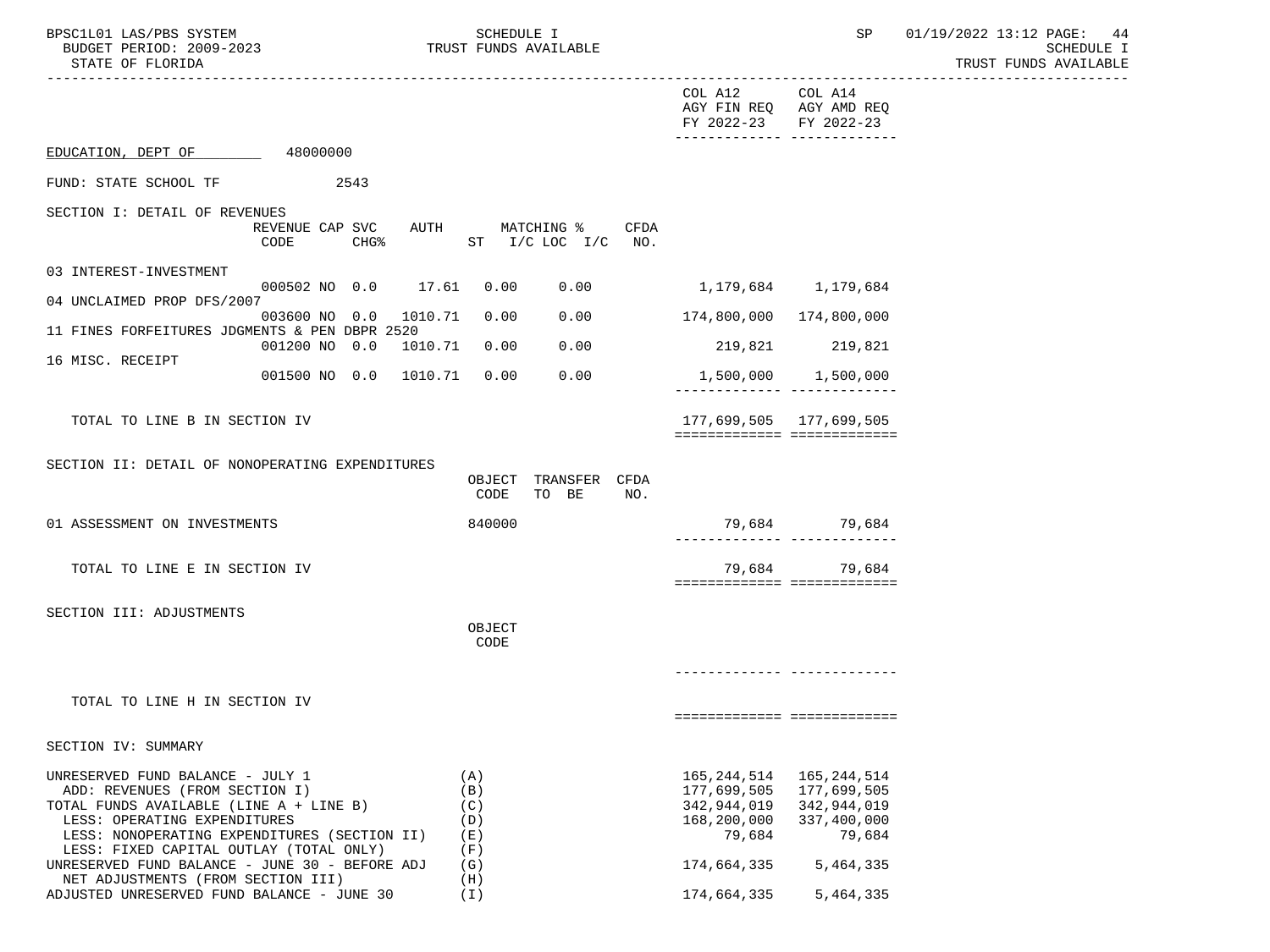| BPSC1L01 LAS/PBS SYSTEM<br>BUDGET PERIOD: 2009-2023 TRUST FUNDS AVAILABLE<br>STATE OF FLORIDA                                                                                                                     |          | SCHEDULE I     |                                                            |                       | SP                                               | 01/19/2022 13:12 PAGE: 45 | SCHEDULE I<br>TRUST FUNDS AVAILABLE |
|-------------------------------------------------------------------------------------------------------------------------------------------------------------------------------------------------------------------|----------|----------------|------------------------------------------------------------|-----------------------|--------------------------------------------------|---------------------------|-------------------------------------|
|                                                                                                                                                                                                                   |          |                |                                                            | COL A12<br>FY 2022-23 | COL A14<br>AGY FIN REQ AGY AMD REQ<br>FY 2022-23 |                           |                                     |
| EDUCATION, DEPT OF                                                                                                                                                                                                | 48000000 |                |                                                            |                       |                                                  |                           |                                     |
| FUND: STATE SCHOOL TF                                                                                                                                                                                             | 2543     |                |                                                            |                       |                                                  |                           |                                     |
| SCHEDULE IB: DETAIL OF UNRESERVED FUND BALANCE                                                                                                                                                                    |          | FUNDING SOURCE | $STATE(S)$ RESTRICTED $(R)$<br>NONSTATE(N) UNRESTRICTED(U) |                       |                                                  |                           |                                     |
| 01 TRANSFER FROM DFS (UNCLAIMED PROPERTY) S<br>02 FINES, FORFEITURES (ESCHEATED PROPERTY) S<br>S<br>202 FINES, FORFEITURES (ESCHEATED PROPERTY) S<br>202 FINES, FORFEITURES (ESCHEATED PROPERTY) S<br>03 INTEREST |          | $\frac{S}{S}$  | $\mathbb{R}$                                               |                       | 1,285,726 40,224                                 |                           |                                     |
| ADJUSTED UNRESERVED FUND BALANCE - JUNE 30                                                                                                                                                                        |          |                |                                                            | 174,664,335 5,464,335 | ============================                     |                           |                                     |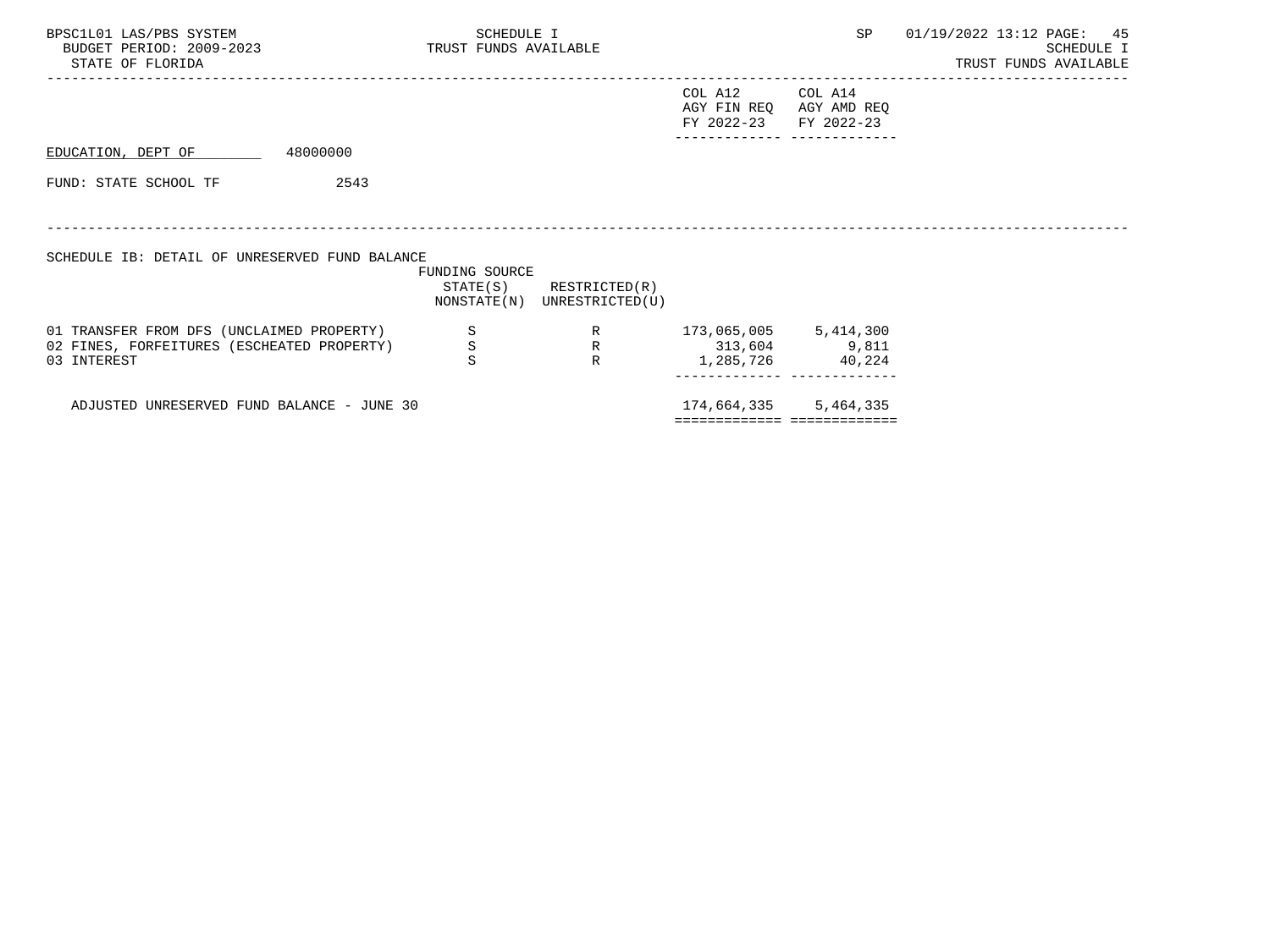| BPSC1L01 LAS/PBS SYSTEM<br>BUDGET PERIOD: 2009-2023<br>STATE OF FLORIDA                                                       |                                               |         | SCHEDULE I                           | TRUST FUNDS AVAILABLE                     |      |                                          | SP                                                                                                                    | 01/19/2022 13:12 PAGE: 46<br><b>SCHEDULE I</b><br>TRUST FUNDS AVAILABLE |
|-------------------------------------------------------------------------------------------------------------------------------|-----------------------------------------------|---------|--------------------------------------|-------------------------------------------|------|------------------------------------------|-----------------------------------------------------------------------------------------------------------------------|-------------------------------------------------------------------------|
|                                                                                                                               |                                               |         |                                      |                                           |      | COL A12 COL A14<br>FY 2022-23 FY 2022-23 | AGY FIN REQ AGY AMD REQ                                                                                               |                                                                         |
| EDUCATION, DEPT OF 48000000                                                                                                   |                                               |         |                                      |                                           |      |                                          |                                                                                                                       |                                                                         |
| FUND: PUBLIC ED CO&DS TRUST FUND                                                                                              | 2555                                          |         |                                      |                                           |      |                                          |                                                                                                                       |                                                                         |
| SECTION I: DETAIL OF REVENUES                                                                                                 | REVENUE CAP SVC<br>CODE<br>$CHG$ $\,^{\circ}$ |         |                                      | AUTH MATCHING %<br>ST $I/C$ LOC $I/C$ NO. | CFDA |                                          |                                                                                                                       |                                                                         |
| 01 UTILITY FEES                                                                                                               |                                               |         |                                      |                                           |      |                                          |                                                                                                                       |                                                                         |
| 02 INTEREST                                                                                                                   | 000300 YES 0.0                                | 1013.65 | 0.00                                 | 0.00                                      |      |                                          | 813, 475, 498 813, 475, 498                                                                                           |                                                                         |
| 04 COMMUNCTN SRV DOR/2465                                                                                                     | 000502 NO 0.0                                 | 1013.65 | 0.00                                 | 0.00                                      |      | 10,206,174                               | 10,206,174                                                                                                            |                                                                         |
| 05 REFUNDS                                                                                                                    | 001607 NO 0.0                                 | 1013.65 | 0.00                                 | 0.00                                      |      |                                          | 334,790,000 334,790,000                                                                                               |                                                                         |
|                                                                                                                               | 001800 NO 0.0                                 | 1013.65 | 0.00                                 | 0.00                                      |      |                                          | 1,500,000 1,500,000<br>________________________________                                                               |                                                                         |
| TOTAL TO LINE B IN SECTION IV                                                                                                 |                                               |         |                                      |                                           |      | 1159, 971, 672 1159, 971, 672            | ============================                                                                                          |                                                                         |
| SECTION II: DETAIL OF NONOPERATING EXPENDITURES                                                                               |                                               |         | OBJECT<br>CODE                       | TRANSFER CFDA<br>TO BE                    | NO.  |                                          |                                                                                                                       |                                                                         |
| 01 REFUND STATE REVENUES<br>02 ASSESSMENT ON INVESTMENTS<br>03 TRANSFER TO FUND 2222 (181257)<br>05 PAYMENTS TO SBA ARBITRAGE |                                               |         | 860076<br>840000<br>810000<br>899000 |                                           |      |                                          | 500,000                500,000<br>734,324               734,324<br>4, 392, 138 4, 392, 138<br>$5,000,000$ $5,000,000$ |                                                                         |
| TOTAL TO LINE E IN SECTION IV                                                                                                 |                                               |         |                                      |                                           |      |                                          | 10,626,462 10,626,462<br>============================                                                                 |                                                                         |
| SECTION III: ADJUSTMENTS                                                                                                      |                                               |         | OBJECT<br>CODE                       |                                           |      |                                          |                                                                                                                       |                                                                         |
| 10 ROUNDING                                                                                                                   |                                               |         | 991000                               |                                           |      | $1 -$                                    | $1 -$                                                                                                                 |                                                                         |
| TOTAL TO LINE H IN SECTION IV                                                                                                 |                                               |         |                                      |                                           |      | $1 -$                                    | $1 -$<br>===========================                                                                                  |                                                                         |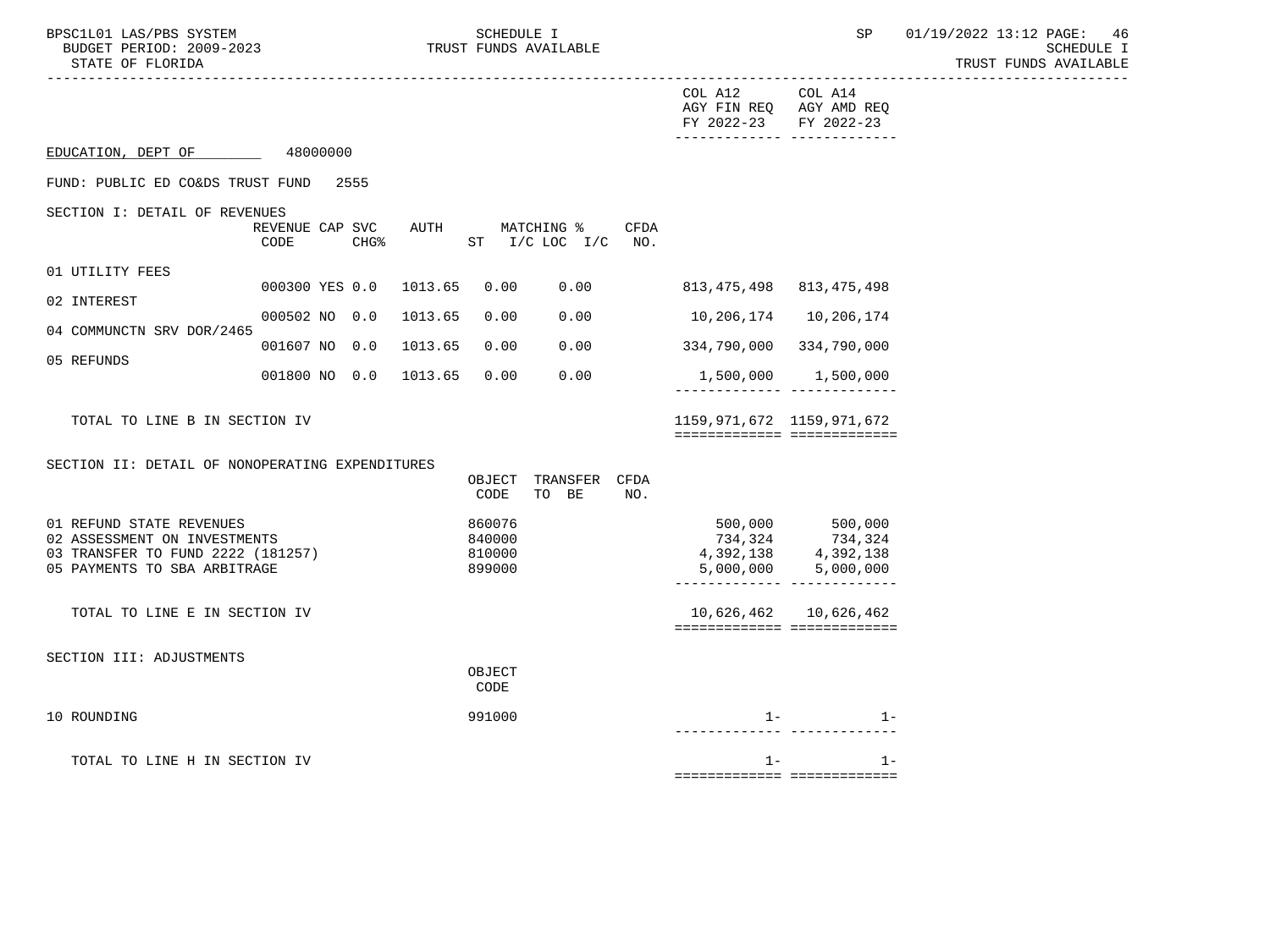| BPSC1L01 LAS/PBS SYSTEM<br>BUDGET PERIOD: 2009-2023 TRUST FUNDS AVAILABLE<br>STATE OF FLORIDA                                                                                                                                                                                                                                                                                                 | <b>SCHEDULE I</b>                        |                                                            |                                                                                                                             | SP                                                                                            | 01/19/2022 13:12 PAGE: 47<br>SCHEDULE I<br>TRUST FUNDS AVAILABLE |
|-----------------------------------------------------------------------------------------------------------------------------------------------------------------------------------------------------------------------------------------------------------------------------------------------------------------------------------------------------------------------------------------------|------------------------------------------|------------------------------------------------------------|-----------------------------------------------------------------------------------------------------------------------------|-----------------------------------------------------------------------------------------------|------------------------------------------------------------------|
|                                                                                                                                                                                                                                                                                                                                                                                               |                                          |                                                            | COL A12 COL A14<br>FY 2022-23 FY 2022-23                                                                                    | AGY FIN REQ AGY AMD REQ                                                                       |                                                                  |
| EDUCATION, DEPT OF 48000000                                                                                                                                                                                                                                                                                                                                                                   |                                          |                                                            |                                                                                                                             | _________________________________                                                             |                                                                  |
| FUND: PUBLIC ED CO&DS TRUST FUND 2555                                                                                                                                                                                                                                                                                                                                                         |                                          |                                                            |                                                                                                                             |                                                                                               |                                                                  |
| SECTION IV: SUMMARY                                                                                                                                                                                                                                                                                                                                                                           |                                          |                                                            |                                                                                                                             |                                                                                               |                                                                  |
| UNRESERVED FUND BALANCE - JULY 1<br>ADD: REVENUES (FROM SECTION I)<br>TOTAL FUNDS AVAILABLE (LINE $A + LINE B$ ) (C)<br>LESS: OPERATING EXPENDITURES<br>LESS: NONOPERATING EXPENDITURES (SECTION II)<br>LESS: FIXED CAPITAL OUTLAY (TOTAL ONLY)<br>UNRESERVED FUND BALANCE - JUNE 30 - BEFORE ADJ<br>NET ADJUSTMENTS (FROM SECTION III) (H)<br>ADJUSTED UNRESERVED FUND BALANCE - JUNE 30 (I) | (A)<br>(B)<br>(D)<br>( E )<br>(F)<br>(G) |                                                            | 1159, 971, 672 1159, 971, 672<br>1316, 299, 095 1316, 299, 095<br>10,626,462    10,626,462<br>1185, 613, 711 1185, 613, 711 | 156, 327, 423 156, 327, 423<br>120,058,922 120,058,922<br>$1 1 1-$<br>120,058,921 120,058,921 |                                                                  |
| SCHEDULE IB: DETAIL OF UNRESERVED FUND BALANCE                                                                                                                                                                                                                                                                                                                                                | FUNDING SOURCE                           | $STATE(S)$ RESTRICTED $(R)$<br>NONSTATE(N) UNRESTRICTED(U) |                                                                                                                             |                                                                                               |                                                                  |
| 01 UTILITY FEES                                                                                                                                                                                                                                                                                                                                                                               | S                                        | R                                                          |                                                                                                                             | 120,058,921 120,058,921<br>------------- --------------                                       |                                                                  |
| ADJUSTED UNRESERVED FUND BALANCE - JUNE 30                                                                                                                                                                                                                                                                                                                                                    |                                          |                                                            |                                                                                                                             | 120,058,921 120,058,921<br>=============================                                      |                                                                  |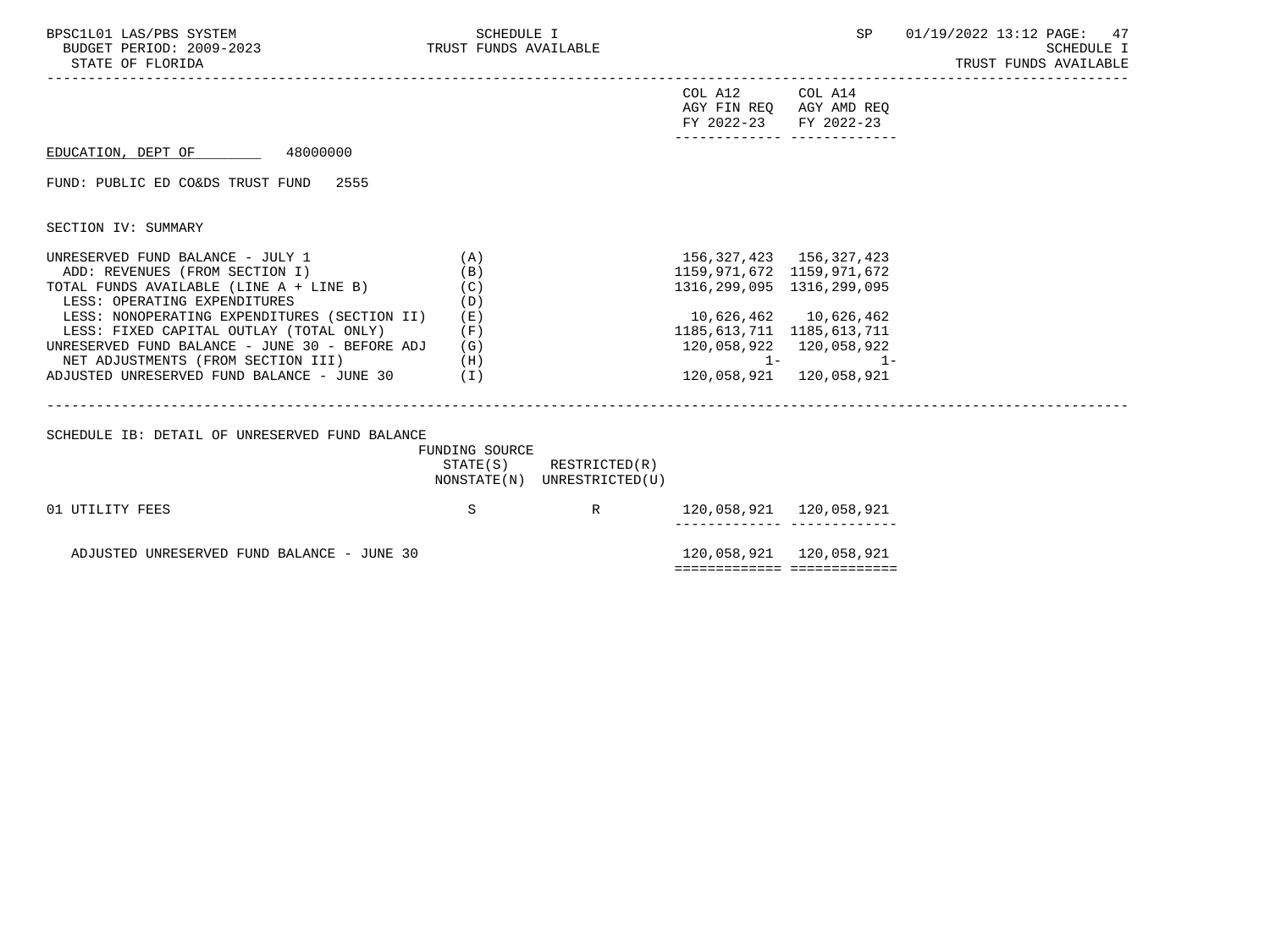| BPSC1L01 LAS/PBS SYSTEM<br>BUDGET PERIOD: 2009-2023<br>STATE OF FLORIDA                                                                                                                                                                                                                                                                                                        | SCHEDULE I<br>TRUST FUNDS AVAILABLE                         |                                                     | SP                                                                             | 01/19/2022 13:12 PAGE: 48<br>SCHEDULE I<br>TRUST FUNDS AVAILABLE |
|--------------------------------------------------------------------------------------------------------------------------------------------------------------------------------------------------------------------------------------------------------------------------------------------------------------------------------------------------------------------------------|-------------------------------------------------------------|-----------------------------------------------------|--------------------------------------------------------------------------------|------------------------------------------------------------------|
|                                                                                                                                                                                                                                                                                                                                                                                |                                                             | COL A12<br>FY 2022-23 FY 2022-23                    | COL A14<br>AGY FIN REQ AGY AMD REQ<br>-------------- --------------            |                                                                  |
| EDUCATION, DEPT OF 48000000                                                                                                                                                                                                                                                                                                                                                    |                                                             |                                                     |                                                                                |                                                                  |
| FUND: SCH/DIS & CC/DIS CO&DS TF<br>2612                                                                                                                                                                                                                                                                                                                                        |                                                             |                                                     |                                                                                |                                                                  |
| SECTION I: DETAIL OF REVENUES<br>REVENUE CAP SVC<br>CODE<br>CHG <sup>8</sup>                                                                                                                                                                                                                                                                                                   | AUTH MATCHING %<br>CFDA<br>ST $I/C$ LOC $I/C$ NO.           |                                                     |                                                                                |                                                                  |
| 01 INTEREST                                                                                                                                                                                                                                                                                                                                                                    |                                                             |                                                     |                                                                                |                                                                  |
| 000502 NO 0.0 17.61 0.00<br>03 TRANSFER FR DHSMV/2488                                                                                                                                                                                                                                                                                                                          | 0.00                                                        | 1,874,980 1,874,980                                 |                                                                                |                                                                  |
| 001500 NO 0.0 ART XII 0.00                                                                                                                                                                                                                                                                                                                                                     | 0.00                                                        | 124,837,223 124,837,223                             | ________________________________                                               |                                                                  |
| TOTAL TO LINE B IN SECTION IV                                                                                                                                                                                                                                                                                                                                                  |                                                             |                                                     | 126, 712, 203 126, 712, 203<br>============================                    |                                                                  |
| SECTION II: DETAIL OF NONOPERATING EXPENDITURES                                                                                                                                                                                                                                                                                                                                | OBJECT TRANSFER CFDA<br>CODE<br>TO BE<br>NO.                |                                                     |                                                                                |                                                                  |
| 01 ASSESSMENT ON INVESTMENTS<br>03 TRANSFER TO 4880000/2222<br>06 UNFUNDED BUDGET                                                                                                                                                                                                                                                                                              | 840000<br>810000 48800000<br>899000                         | 1,872,559 1,872,559                                 | 131, 152 131, 152<br>1,964,923- 1,964,923-<br>________________________________ |                                                                  |
| TOTAL TO LINE E IN SECTION IV                                                                                                                                                                                                                                                                                                                                                  |                                                             |                                                     | 38,788 38,788<br>============================                                  |                                                                  |
| SECTION III: ADJUSTMENTS                                                                                                                                                                                                                                                                                                                                                       | OBJECT<br>CODE                                              |                                                     |                                                                                |                                                                  |
| TOTAL TO LINE H IN SECTION IV                                                                                                                                                                                                                                                                                                                                                  |                                                             |                                                     |                                                                                |                                                                  |
|                                                                                                                                                                                                                                                                                                                                                                                |                                                             |                                                     | ===========================                                                    |                                                                  |
| SECTION IV: SUMMARY                                                                                                                                                                                                                                                                                                                                                            |                                                             |                                                     |                                                                                |                                                                  |
| UNRESERVED FUND BALANCE - JULY 1<br>ADD: REVENUES (FROM SECTION I)<br>TOTAL FUNDS AVAILABLE (LINE A + LINE B)<br>LESS: OPERATING EXPENDITURES<br>LESS: NONOPERATING EXPENDITURES (SECTION II)<br>LESS: FIXED CAPITAL OUTLAY (TOTAL ONLY)<br>UNRESERVED FUND BALANCE - JUNE 30 - BEFORE ADJ<br>NET ADJUSTMENTS (FROM SECTION III)<br>ADJUSTED UNRESERVED FUND BALANCE - JUNE 30 | (A)<br>(B)<br>(C)<br>(D)<br>(E)<br>(F)<br>(G)<br>(H)<br>(I) | 126,712,203<br>126,712,203<br>38,788<br>126,673,415 | 126,712,203<br>126,712,203<br>38,788<br>126,673,415                            |                                                                  |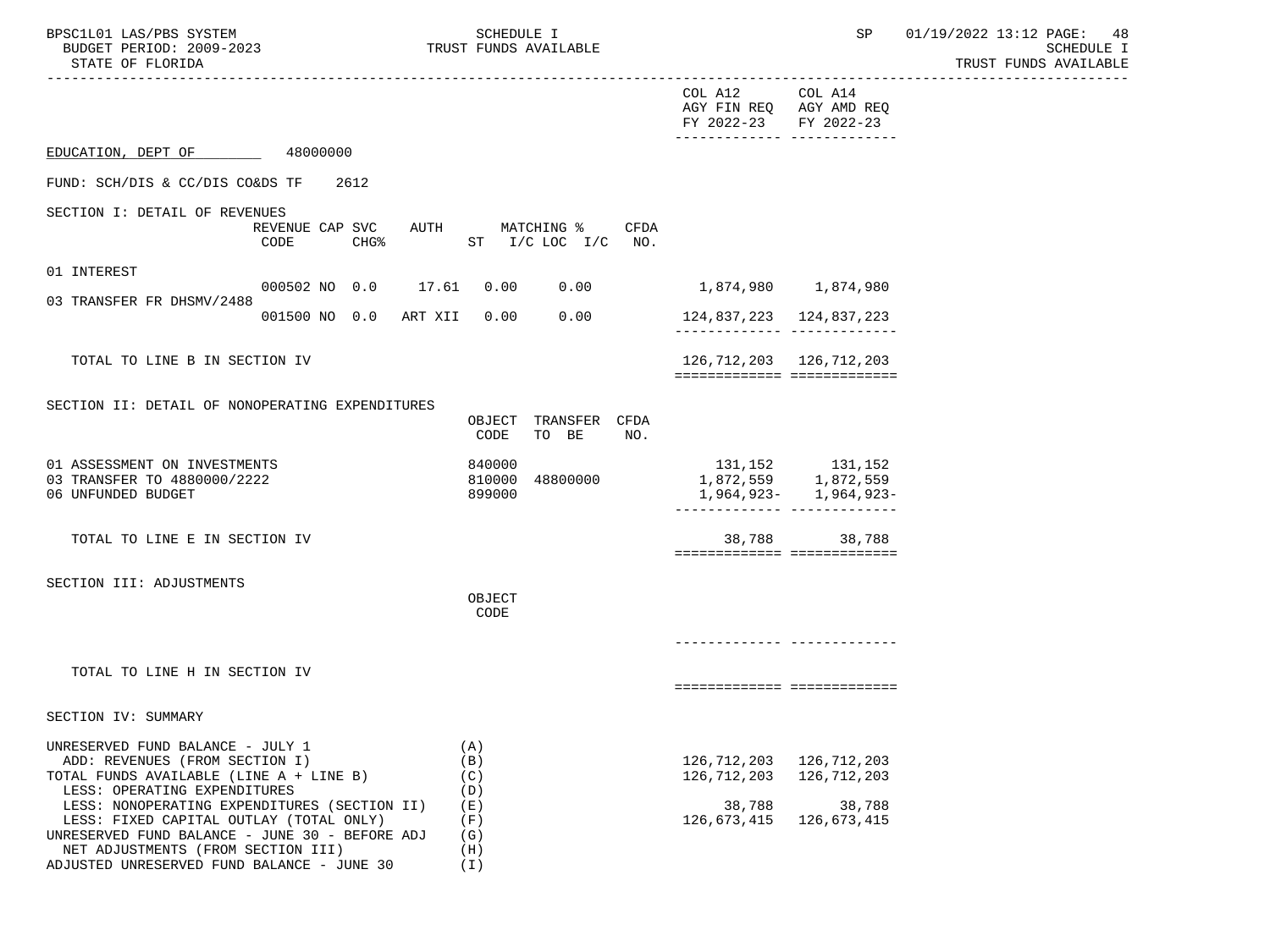| BPSC1L01 LAS/PBS SYSTEM<br>BUDGET PERIOD: 2009-2023<br>STATE OF FLORIDA          | --------------               |                  |         | SCHEDULE I       | TRUST FUNDS AVAILABLE            |      | -------------------------------------- | $\operatorname{SP}$                                   | 01/19/2022 13:12 PAGE:<br>-49<br>SCHEDULE I<br>TRUST FUNDS AVAILABLE |
|----------------------------------------------------------------------------------|------------------------------|------------------|---------|------------------|----------------------------------|------|----------------------------------------|-------------------------------------------------------|----------------------------------------------------------------------|
|                                                                                  |                              |                  |         |                  |                                  |      | COL A12<br>FY 2022-23 FY 2022-23       | COL A14<br>AGY FIN REQ AGY AMD REQ                    |                                                                      |
| EDUCATION, DEPT OF 48000000                                                      |                              |                  |         |                  |                                  |      |                                        |                                                       |                                                                      |
| FUND: STD LOAN GUARANTY RES TF                                                   |                              | 2718             |         |                  |                                  |      |                                        |                                                       |                                                                      |
| SECTION I: DETAIL OF REVENUES                                                    |                              |                  |         |                  |                                  |      |                                        |                                                       |                                                                      |
|                                                                                  | REVENUE CAP SVC AUTH<br>CODE | CHG <sup>8</sup> |         |                  | MATCHING %<br>ST I/C LOC I/C NO. | CFDA |                                        |                                                       |                                                                      |
| 03 REINS FR USDE/DEF LNS                                                         | 000700 NO 0.0                |                  | 1009.92 | 0.00             |                                  |      | $0.00$ 84.032 24,441,724 24,441,724    |                                                       |                                                                      |
| 05 REFUNDS                                                                       |                              |                  |         |                  |                                  |      |                                        |                                                       |                                                                      |
| 06 REPAY OF LNS/FR BORR                                                          | 001870 NO 0.0                |                  | 1009.92 | 0.00             | 0.00                             |      | 1,215,260 1,215,260                    |                                                       |                                                                      |
| 07 PR YR WARRANT CANCEL                                                          | 002300 NO 0.0                |                  | 1009.92 | 0.00             | 0.00                             |      | 39,967,790   39,967,790                |                                                       |                                                                      |
|                                                                                  | 003700 NO 0.0 1009.92        |                  |         | 0.00             | 0.00                             |      |                                        | 3,987 3,987                                           |                                                                      |
| TOTAL TO LINE B IN SECTION IV                                                    |                              |                  |         |                  |                                  |      |                                        | 65,628,761 65,628,761<br>============================ |                                                                      |
| SECTION II: DETAIL OF NONOPERATING EXPENDITURES                                  |                              |                  |         |                  |                                  |      |                                        |                                                       |                                                                      |
|                                                                                  |                              |                  |         | CODE             | OBJECT TRANSFER CFDA<br>TO BE    | NO.  |                                        |                                                       |                                                                      |
| 02 CLAIMS PAID TO LENDERS ON DEFAULTED LOANS                                     |                              |                  |         | 740000           |                                  |      | 63, 582, 182 63, 582, 182              |                                                       |                                                                      |
| 05 TR TO 4880000/2397-TRUING UP INTEREST<br>07 REFUNDS TO BORROWERS/INS PREMIUMS |                              |                  |         | 810000<br>860000 | 48800000                         |      | 77,837                                 | 77,837<br>1,968,742 1,968,742                         |                                                                      |
| TOTAL TO LINE E IN SECTION IV                                                    |                              |                  |         |                  |                                  |      |                                        | 65,628,761 65,628,761<br>============================ |                                                                      |
|                                                                                  |                              |                  |         |                  |                                  |      |                                        |                                                       |                                                                      |
| SECTION III: ADJUSTMENTS                                                         |                              |                  |         | OBJECT<br>CODE   |                                  |      |                                        |                                                       |                                                                      |
|                                                                                  |                              |                  |         |                  |                                  |      |                                        | ______________ ______________                         |                                                                      |
| TOTAL TO LINE H IN SECTION IV                                                    |                              |                  |         |                  |                                  |      |                                        |                                                       |                                                                      |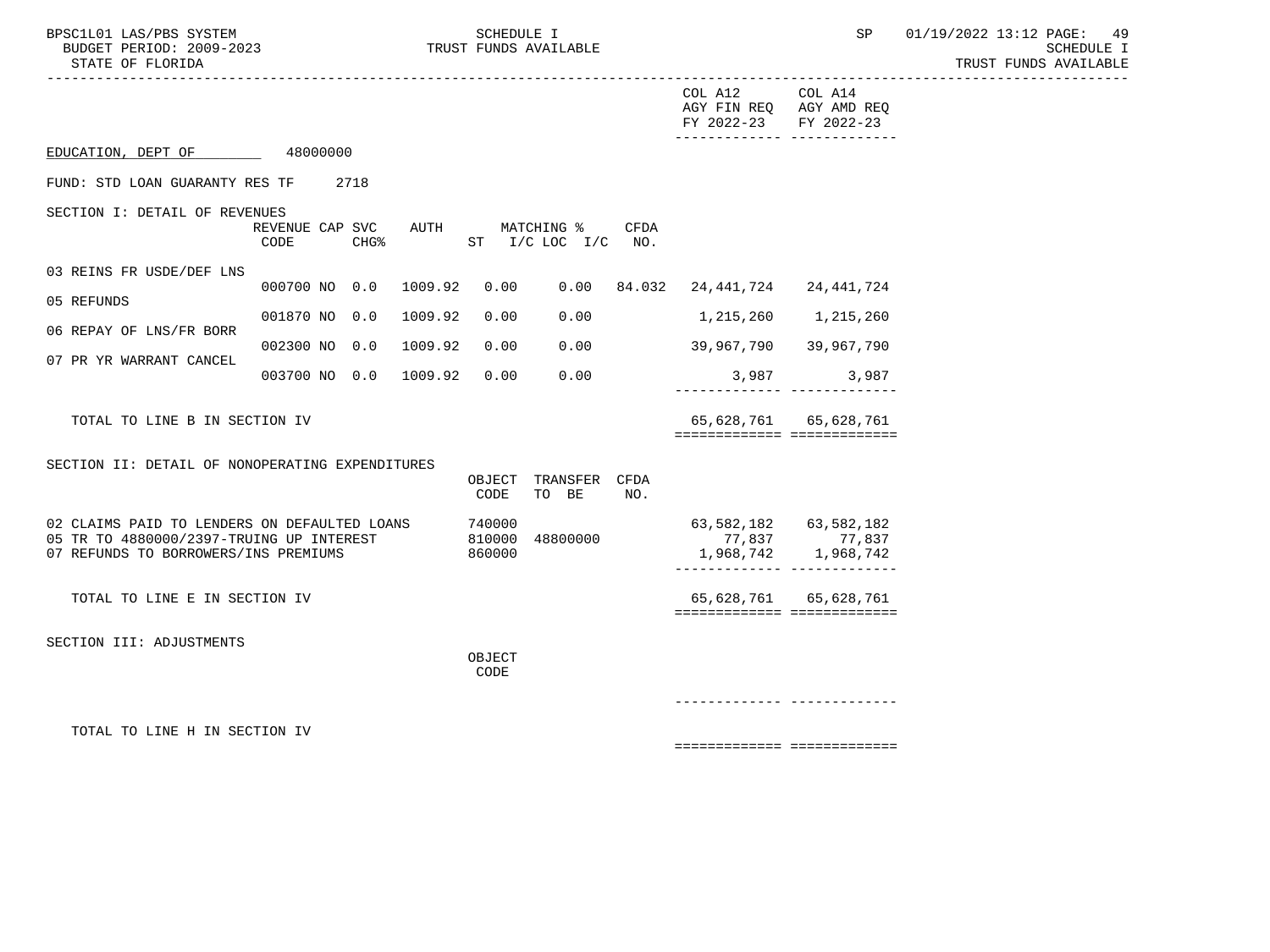|                                                |      | COL A12<br>AGY FIN REQ<br>FY 2022-23 | COL A14<br>AGY AMD REQ<br>FY 2022-23 |
|------------------------------------------------|------|--------------------------------------|--------------------------------------|
| 48000000<br>EDUCATION, DEPT OF                 |      |                                      |                                      |
| 2718<br>FUND: STD LOAN GUARANTY RES TF         |      |                                      |                                      |
| SECTION IV: SUMMARY                            |      |                                      |                                      |
| UNRESERVED FUND BALANCE - JULY 1               | (A)  |                                      |                                      |
| ADD: REVENUES (FROM SECTION I)                 | (B)  | 65,628,761                           | 65,628,761                           |
| TOTAL FUNDS AVAILABLE (LINE A + LINE B)        | (C)  | 65,628,761                           | 65,628,761                           |
| LESS: OPERATING EXPENDITURES                   | (D)  |                                      |                                      |
| LESS: NONOPERATING EXPENDITURES (SECTION II)   | (E)  | 65,628,761                           | 65,628,761                           |
| LESS: FIXED CAPITAL OUTLAY (TOTAL ONLY)        | (F)  |                                      |                                      |
| UNRESERVED FUND BALANCE - JUNE 30 - BEFORE ADJ | (G)  |                                      |                                      |
| NET ADTUCTMENTS (FROM CECTION TII)             | (II) |                                      |                                      |

 NET ADJUSTMENTS (FROM SECTION III) (H) ADJUSTED UNRESERVED FUND BALANCE - JUNE 30 (I)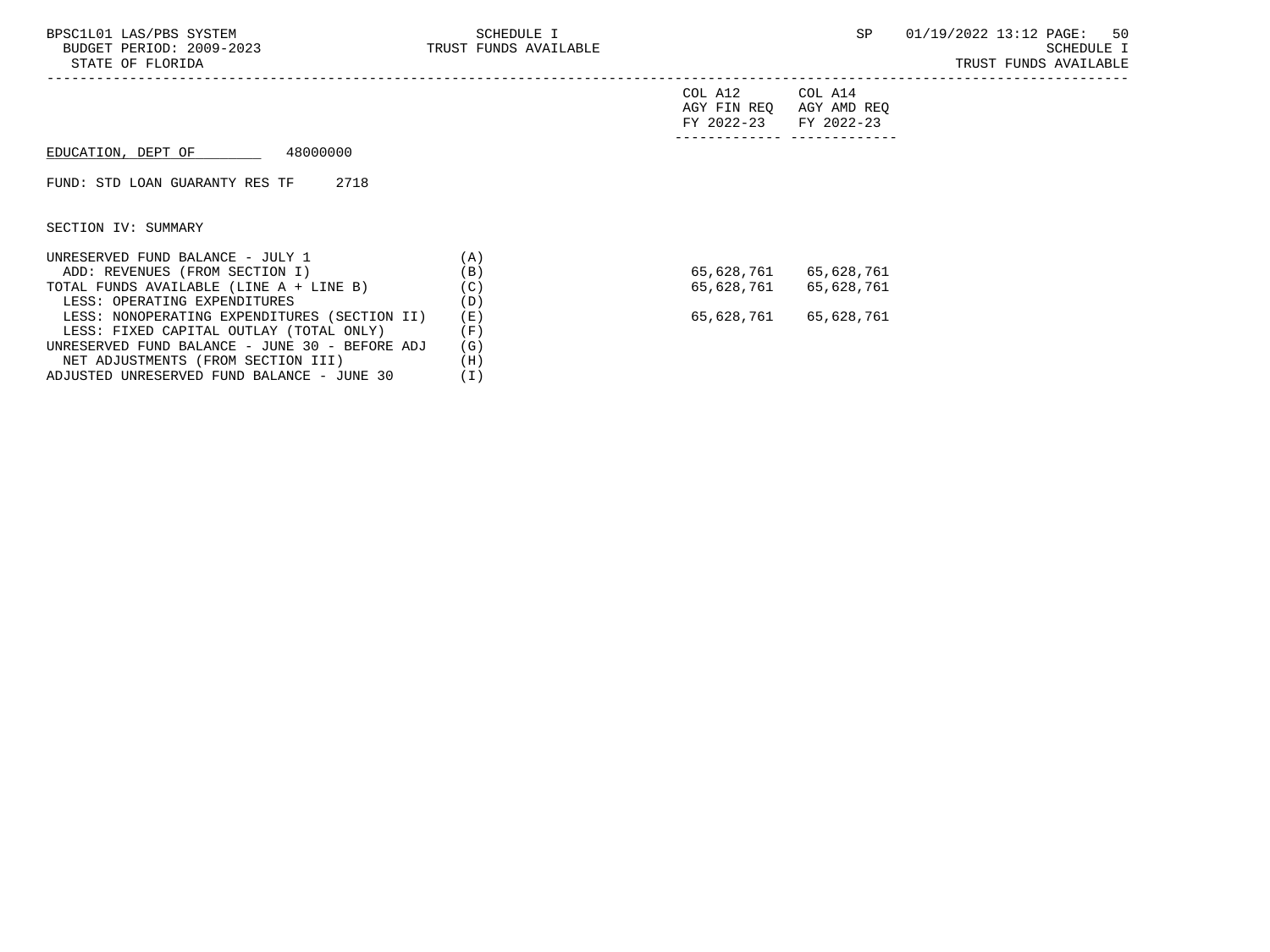| BPSC1L01 LAS/PBS SYSTEM<br>BUDGET PERIOD: 2009-2023 TRUST FUNDS AVAILABLE<br>STATE OF FLORIDA                                                                                                                                                                                                                                                                                  |                          | SCHEDULE I                                                                  |                                                                   | SP and the set of the set of the set of the set of the set of the set of the set of the set of the set of the set of the set of the set of the set of the set of the set of the set of the set of the set of the set of the se | 01/19/2022 13:12 PAGE: 51<br>SCHEDULE I<br>TRUST FUNDS AVAILABLE |
|--------------------------------------------------------------------------------------------------------------------------------------------------------------------------------------------------------------------------------------------------------------------------------------------------------------------------------------------------------------------------------|--------------------------|-----------------------------------------------------------------------------|-------------------------------------------------------------------|--------------------------------------------------------------------------------------------------------------------------------------------------------------------------------------------------------------------------------|------------------------------------------------------------------|
|                                                                                                                                                                                                                                                                                                                                                                                |                          |                                                                             | COL A12<br>AGY FIN REQ AGY AMD REQ<br>FY 2022-23 FY 2022-23       | COL A14                                                                                                                                                                                                                        |                                                                  |
| EDUCATION, DEPT OF 48000000                                                                                                                                                                                                                                                                                                                                                    |                          |                                                                             |                                                                   |                                                                                                                                                                                                                                |                                                                  |
| FUND: TEACHER CERT EXAM TF                                                                                                                                                                                                                                                                                                                                                     | 2727                     |                                                                             |                                                                   |                                                                                                                                                                                                                                |                                                                  |
| SECTION I: DETAIL OF REVENUES                                                                                                                                                                                                                                                                                                                                                  | CODE                     | REVENUE CAP SVC AUTH MATCHING % CFDA<br>CHG <sup>*</sup> ST I/C LOC I/C NO. |                                                                   |                                                                                                                                                                                                                                |                                                                  |
| 01 FEES                                                                                                                                                                                                                                                                                                                                                                        |                          |                                                                             |                                                                   |                                                                                                                                                                                                                                |                                                                  |
| 02 INTEREST-INVESTMENT                                                                                                                                                                                                                                                                                                                                                         |                          | 000100 YES 0.0  1010.75  0.00  0.00  12,857,043  12,869,229                 |                                                                   |                                                                                                                                                                                                                                |                                                                  |
|                                                                                                                                                                                                                                                                                                                                                                                | 000502 NO 0.0 17.61 0.00 | 0.00                                                                        | -------------- -------------                                      | 252,133 252,133                                                                                                                                                                                                                |                                                                  |
| TOTAL TO LINE B IN SECTION IV                                                                                                                                                                                                                                                                                                                                                  |                          |                                                                             | ============================                                      | 13, 109, 176 13, 121, 362                                                                                                                                                                                                      |                                                                  |
| SECTION II: DETAIL OF NONOPERATING EXPENDITURES                                                                                                                                                                                                                                                                                                                                |                          | OBJECT TRANSFER CFDA<br>TO BE<br>CODE<br>NO.                                |                                                                   |                                                                                                                                                                                                                                |                                                                  |
| AA MINIMUM WAGE INCREASE 2021-22<br>01 ASSESSMENT ON INVESTMENTS<br>03 UNFUNDED BUDGET<br>04 TRANS FUNDS FROM 2727 TO 2176 ED CERT TF<br>06 5% STATE TRUST FUND RESERVE                                                                                                                                                                                                        |                          | 899000<br>840000<br>899000<br>810000<br>999000                              |                                                                   | 12,186<br>$17,447$ $17,447$<br>$3, 237, 997 - 3, 237, 997 -$<br>2,520,613 2,520,613<br>654,586 654,586                                                                                                                         |                                                                  |
| TOTAL TO LINE E IN SECTION IV                                                                                                                                                                                                                                                                                                                                                  |                          |                                                                             | ===========================                                       | $45,351 - 33,165 -$                                                                                                                                                                                                            |                                                                  |
| SECTION III: ADJUSTMENTS                                                                                                                                                                                                                                                                                                                                                       |                          | OBJECT<br>CODE                                                              |                                                                   |                                                                                                                                                                                                                                |                                                                  |
| TOTAL TO LINE H IN SECTION IV                                                                                                                                                                                                                                                                                                                                                  |                          |                                                                             | __________________________________<br>=========================== |                                                                                                                                                                                                                                |                                                                  |
| SECTION IV: SUMMARY                                                                                                                                                                                                                                                                                                                                                            |                          |                                                                             |                                                                   |                                                                                                                                                                                                                                |                                                                  |
| UNRESERVED FUND BALANCE - JULY 1<br>ADD: REVENUES (FROM SECTION I)<br>TOTAL FUNDS AVAILABLE (LINE A + LINE B)<br>LESS: OPERATING EXPENDITURES<br>LESS: NONOPERATING EXPENDITURES (SECTION II)<br>LESS: FIXED CAPITAL OUTLAY (TOTAL ONLY)<br>UNRESERVED FUND BALANCE - JUNE 30 - BEFORE ADJ<br>NET ADJUSTMENTS (FROM SECTION III)<br>ADJUSTED UNRESERVED FUND BALANCE - JUNE 30 |                          | (A)<br>(B)<br>(C)<br>(D)<br>(E)<br>(F)<br>(G)<br>(H)<br>(I)                 | 5,552,249<br>13,109,176<br>18,661,425<br>18,706,776<br>$45,351-$  | 5,552,249<br>13,121,362<br>18,673,611<br>18,706,776<br>$33,165-$                                                                                                                                                               |                                                                  |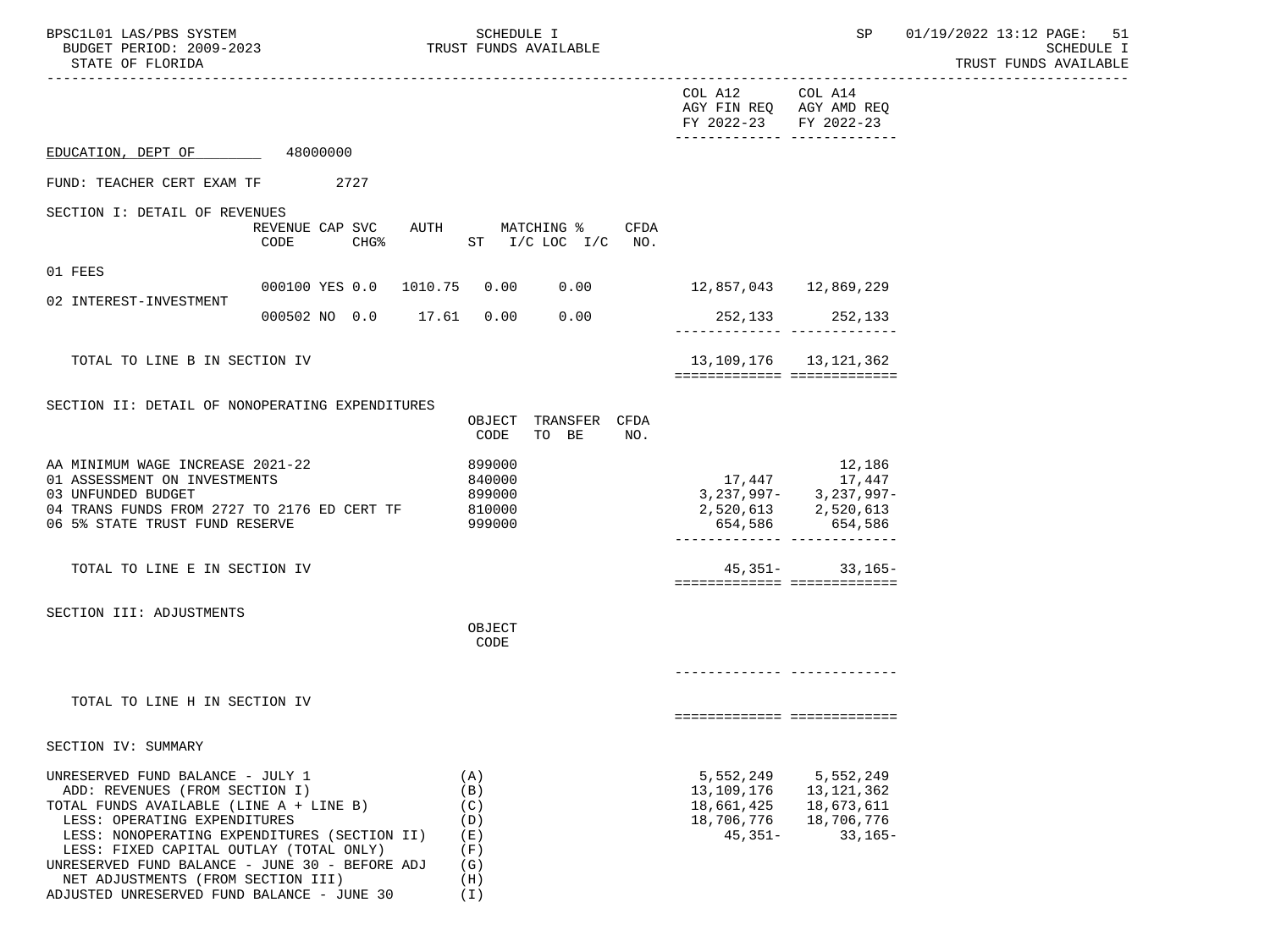| BPSC1L01 LAS/PBS SYSTEM<br>BUDGET PERIOD: 2009-2023<br>STATE OF FLORIDA                                                                                                                                                                                                                    |                                             | SCHEDULE I<br>TRUST FUNDS AVAILABLE           |                                                                                              | SP                                                                          | 01/19/2022 13:12 PAGE: 52<br>SCHEDULE I<br>TRUST FUNDS AVAILABLE |
|--------------------------------------------------------------------------------------------------------------------------------------------------------------------------------------------------------------------------------------------------------------------------------------------|---------------------------------------------|-----------------------------------------------|----------------------------------------------------------------------------------------------|-----------------------------------------------------------------------------|------------------------------------------------------------------|
|                                                                                                                                                                                                                                                                                            |                                             |                                               | COL A12<br>AGY FIN REQ AGY AMD REQ<br>FY 2022-23 FY 2022-23<br>-------------- -------------- | COL A14                                                                     |                                                                  |
| EDUCATION, DEPT OF 48000000                                                                                                                                                                                                                                                                |                                             |                                               |                                                                                              |                                                                             |                                                                  |
| FUND: WORKING CAPITAL TRUST FUND 2792                                                                                                                                                                                                                                                      |                                             |                                               |                                                                                              |                                                                             |                                                                  |
| SECTION I: DETAIL OF REVENUES                                                                                                                                                                                                                                                              |                                             | AUTH MATCHING %<br>CFDA                       |                                                                                              |                                                                             |                                                                  |
|                                                                                                                                                                                                                                                                                            | REVENUE CAP SVC<br>CODE<br>CHG <sup>8</sup> | ST I/C LOC I/C NO.                            |                                                                                              |                                                                             |                                                                  |
| 01 TFBCREST-INVESTMENT                                                                                                                                                                                                                                                                     |                                             |                                               |                                                                                              |                                                                             |                                                                  |
| 02 SALE/DP SVCS TO DOE                                                                                                                                                                                                                                                                     | 000502 NO 0.0 216.272 0.00 0.00             |                                               | 52,271 52,271                                                                                |                                                                             |                                                                  |
|                                                                                                                                                                                                                                                                                            | 004801 NO 0.0 216.272 0.00                  | 0.00                                          | 13,377,322 13,377,322<br>_______________________________                                     |                                                                             |                                                                  |
| TOTAL TO LINE B IN SECTION IV                                                                                                                                                                                                                                                              |                                             |                                               | 13, 429, 593 13, 429, 593<br>===========================                                     |                                                                             |                                                                  |
| SECTION II: DETAIL OF NONOPERATING EXPENDITURES                                                                                                                                                                                                                                            |                                             | OBJECT TRANSFER CFDA<br>CODE<br>TO BE<br>NO.  |                                                                                              |                                                                             |                                                                  |
| AA MINIMUM WAGE INCREASE 2021-22<br>01 ASSESSMENT ON INVESTMENTS<br>02 5% STATE TRUST FUND RESERVE                                                                                                                                                                                         |                                             | 899000<br>840000<br>999000                    | _________________________________                                                            | 170,213<br>3,798 3,798<br>671,290 671,290                                   |                                                                  |
| TOTAL TO LINE E IN SECTION IV                                                                                                                                                                                                                                                              |                                             |                                               | ===========================                                                                  | 675,088 845,301                                                             |                                                                  |
| SECTION III: ADJUSTMENTS                                                                                                                                                                                                                                                                   |                                             | OBJECT<br>CODE                                |                                                                                              |                                                                             |                                                                  |
| TOTAL TO LINE H IN SECTION IV                                                                                                                                                                                                                                                              |                                             |                                               | ============================                                                                 |                                                                             |                                                                  |
| SECTION IV: SUMMARY                                                                                                                                                                                                                                                                        |                                             |                                               |                                                                                              |                                                                             |                                                                  |
| UNRESERVED FUND BALANCE - JULY 1<br>ADD: REVENUES (FROM SECTION I)<br>TOTAL FUNDS AVAILABLE (LINE A + LINE B)<br>LESS: OPERATING EXPENDITURES<br>LESS: NONOPERATING EXPENDITURES (SECTION II)<br>LESS: FIXED CAPITAL OUTLAY (TOTAL ONLY)<br>UNRESERVED FUND BALANCE - JUNE 30 - BEFORE ADJ |                                             | (A)<br>(B)<br>(C)<br>(D)<br>(E)<br>(F)<br>(G) | 1,125,437<br>13,429,593<br>14,555,030<br>13, 434, 521<br>675,088<br>445,421                  | 1,125,437<br>13,429,593<br>14,555,030<br>13, 434, 521<br>845,301<br>275,208 |                                                                  |
| NET ADJUSTMENTS (FROM SECTION III)<br>ADJUSTED UNRESERVED FUND BALANCE - JUNE 30                                                                                                                                                                                                           |                                             | (H)<br>(I)                                    | 445,421                                                                                      | 275,208                                                                     |                                                                  |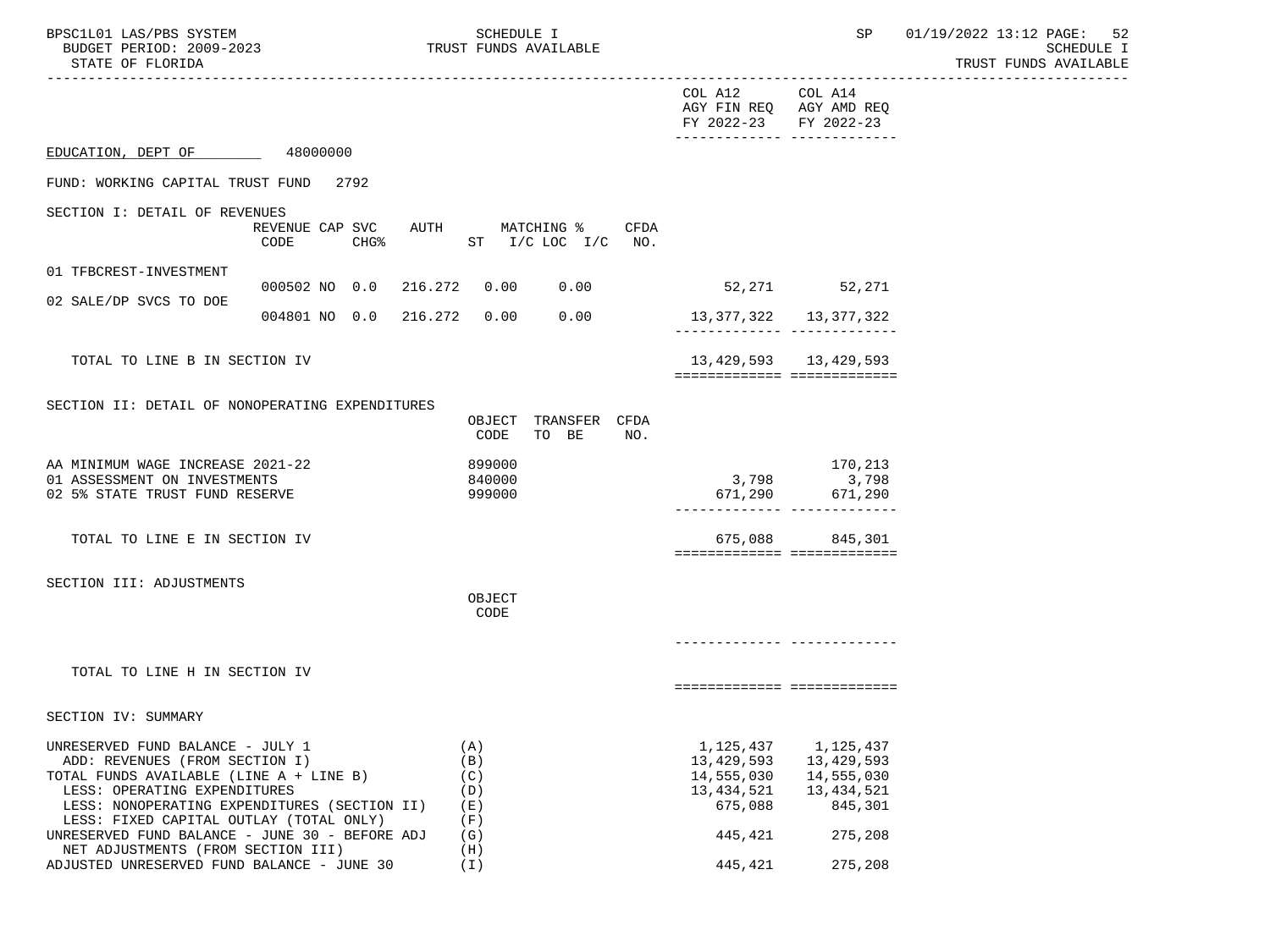| BPSC1L01 LAS/PBS SYSTEM<br>BUDGET PERIOD: 2009-2023<br>STATE OF FLORIDA | SCHEDULE I<br>TRUST FUNDS AVAILABLE |                                                            |                                                                                                   | SP              | 01/19/2022 13:12 PAGE: 53<br>SCHEDULE I<br>TRUST FUNDS AVAILABLE |
|-------------------------------------------------------------------------|-------------------------------------|------------------------------------------------------------|---------------------------------------------------------------------------------------------------|-----------------|------------------------------------------------------------------|
|                                                                         |                                     |                                                            | COL A12<br>AGY FIN REQ AGY AMD REQ<br>FY 2022-23 FY 2022-23<br>__________________________________ | COL A14         |                                                                  |
| 48000000<br>EDUCATION, DEPT OF                                          |                                     |                                                            |                                                                                                   |                 |                                                                  |
| FUND: WORKING CAPITAL TRUST FUND 2792                                   |                                     |                                                            |                                                                                                   |                 |                                                                  |
|                                                                         |                                     |                                                            |                                                                                                   |                 |                                                                  |
| SCHEDULE IB: DETAIL OF UNRESERVED FUND BALANCE                          |                                     |                                                            |                                                                                                   |                 |                                                                  |
|                                                                         | FUNDING SOURCE                      | $STATE(S)$ RESTRICTED $(R)$<br>NONSTATE(N) UNRESTRICTED(U) |                                                                                                   |                 |                                                                  |
| 01 SALE/DP SVCS TO DOE<br>02 INTEREST                                   | S<br>S                              | R<br>$\mathbb{R}$                                          | 443,687 274,137                                                                                   | 1,734 1,071     |                                                                  |
| ADJUSTED UNRESERVED FUND BALANCE - JUNE 30                              |                                     |                                                            |                                                                                                   | 445,421 275,208 |                                                                  |